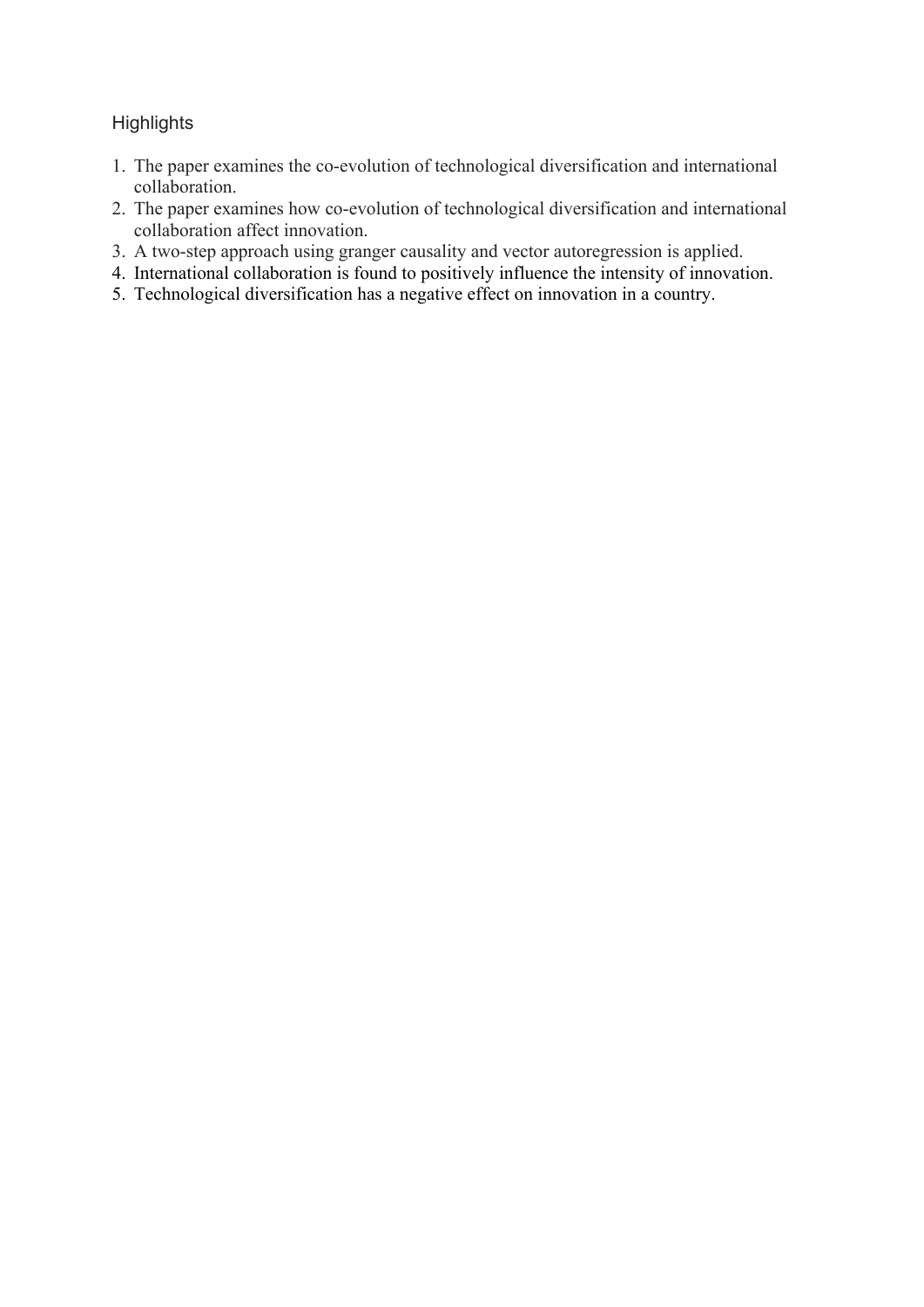# **On the drivers of innovation: Does the co-evolution of technological diversification and international collaboration matter?**

# **Abstract**

This paper examines the co-evolution of technological diversification and international collaboration, and how they affect the intensity of innovation in a country. A two-step analysis is applied on a global panel dataset consisting of patents and macroeconomic data for 54 countries, covering a period of 40 years. First, the co-evolution patterns and characteristics of diversification and collaboration are explored. Then, a series of econometric techniques are employed in an attempt to explain the observed patterns. This step involves conducting the Toda–Yamamoto and Dolado–Lutkepohl (TYDL) Granger causality test to analyze the directions of the causal effects of technological diversification and international collaboration on innovation. Such version of the Granger causality test is valid and consistent regardless of whether a series is stationary at level, first order or second order difference; and non-cointegrated or cointegrated of any arbitrary order. In addition, reduced form vector autoregression (VAR) models are estimated to determine the scale of the impacts of both diversification and collaboration on a country's innovation performance. Our empirical results show that there is a bidirectional causality between technological diversification and innovation. This result is robust across different time periods and groups of countries. Furthermore, international collaboration is found to positively influence the intensity of innovation in a country while technological diversification has a negative effect.

Keywords: Innovation, international collaboration, technological diversification, TYDL, VAR

# **1. Introduction**

Global-economic forces and financial constraints have made innovation-driven growth more essential now than at any other time in history. A country's ability to develop and exploit its innovative potential is critical for its long run economic growth. This fact, acknowledged by wellknown pioneering works such as the Schumpeterian growth theory (Schumpeter, 1934) and endogenous growth theory (Romer, 1994, 1990, 1986), has generated a lot of academic interests from various research disciplines. Countries' needs to stay ahead of changing global challenges continuously yield pressure for unprecedented developments in innovation. This, in turn, leads to fierce competition from firms that are aggressively pursuing their own innovation-driven future. Consequently, innovations accelerate and economies grow. The marked increases in number of patents accompanied by sustained and strong annual economic growth rates in East Asian countries over the past three decades, such as China (Huang, 2010), is a classic example of this.

Given the importance of innovation, scholars have long been pursuing the question of what drives innovation (Conceição et al., 2006; Horbach, 2016; Pacheco et al., 2017). Some of the most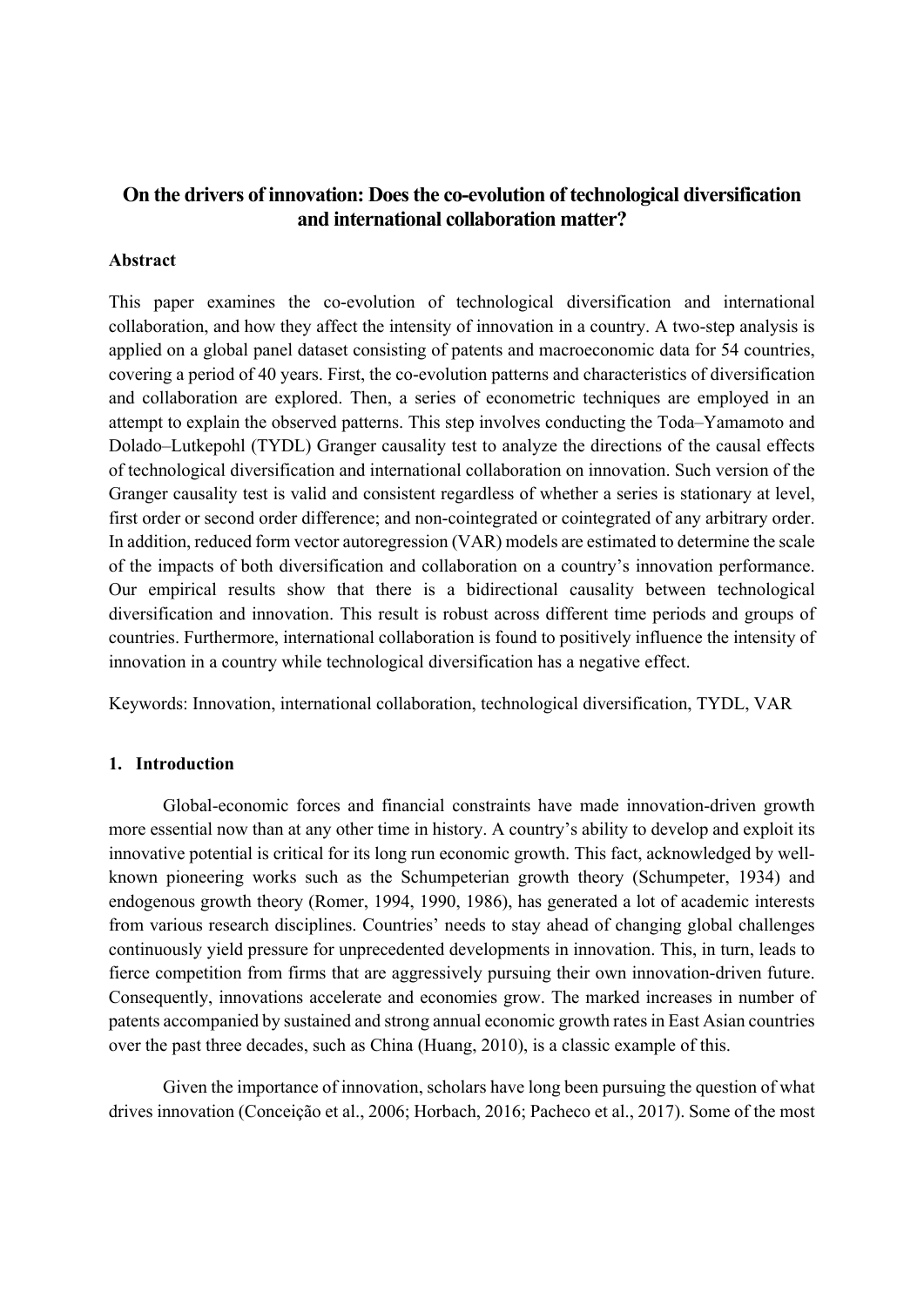heavily researched areas in innovation literature include entrepreneurship (Schumpeter, 2013); absorptive capacity and knowledge recombination (Cohen and Levinthal, 1990; Jansen et al., 2005; Moaniba et al., 2018a; Zahra and George, 2002) government policies (Ghisetti and Pontoni, 2015); R&D expenditure (Ghisetti and Pontoni, 2015); trade and foreign direct investment (Wu et al., 2017); and environmental factors (Su and Moaniba, 2017a).

This study, built on the previous literature, aims to provide a more fine-grained view of the dynamics and characteristics of drivers of innovation – focusing on the co-evolution of technological diversification and cross-country technical collaboration (referred to as "international collaboration" in this paper). Specifically, to empirically examine the causal effects of two common business strategies, international collaboration and technological diversification, on a country's innovation performance. In doing so, it should help disentangle the puzzling and complex interdependency between the three. In addition, given the increasing popularity and adoption of the two business strategies over the past decades, we have reached a point at which the question arises regarding whether the increasing simultaneous adoptions of both strategies might not be a coincidence. Is it possible that technological diversification stimulates international collaboration, or vice versa? If either is true, then a special modeling case should be implemented when analyzing the impact of each of the two strategies on innovation performance. Such special modeling case has never been used before in related innovation studies. To do this, quantitative indicators of innovation performance, technological diversification, and the level of international collaboration are constructed and analyzed using an endogenous modeling approach. These indicational indices are computed based on patents data.

The complexity in the nature of the associations between the diversity of technologies and international collaboration, and their causal relationships with innovation is reflected by the limited number of previous studies investigating the triadic relationship between the three (i.e., innovationdiversity-collaboration). Furthermore, most studies related with technological diversification have been conducted at the firm level rather than country level. These include papers that explored the relationships between diversification and firm output such as financial performance (Chen et al., 2013; Chiu et al., 2008; Chun et al., 2014; Evangelista and Vezzani, 2010). In contrast, studies conducted on a country scale have tended to focus on technological specialization, instead of diversification (Archibugi and Pianta, 1992a, 1992b; Attaran, 1986; Cantwell and Vertova, 2004; Evangelista and Vezzani, 2010; Hasan and Tucci, 2010; Mancusi, 2001; Pianta and Meliciani, 1996). Studies related with technical collaboration, on the other hand, cover a broader range of issues. The majority of these concerns collaboration across industries as opposed to across countries (Chen et al., 2015; Mancusi, 2001; Pianta and Meliciani, 1996). Only a few studies have focused on the link between international collaboration and innovation (Archibugi and Pianta, 1992a, 1992b; Cantwell and Vertova, 2004).

This present study is designed to fill two important research gaps. First, although the effects of international collaboration and technological diversification on innovation performance have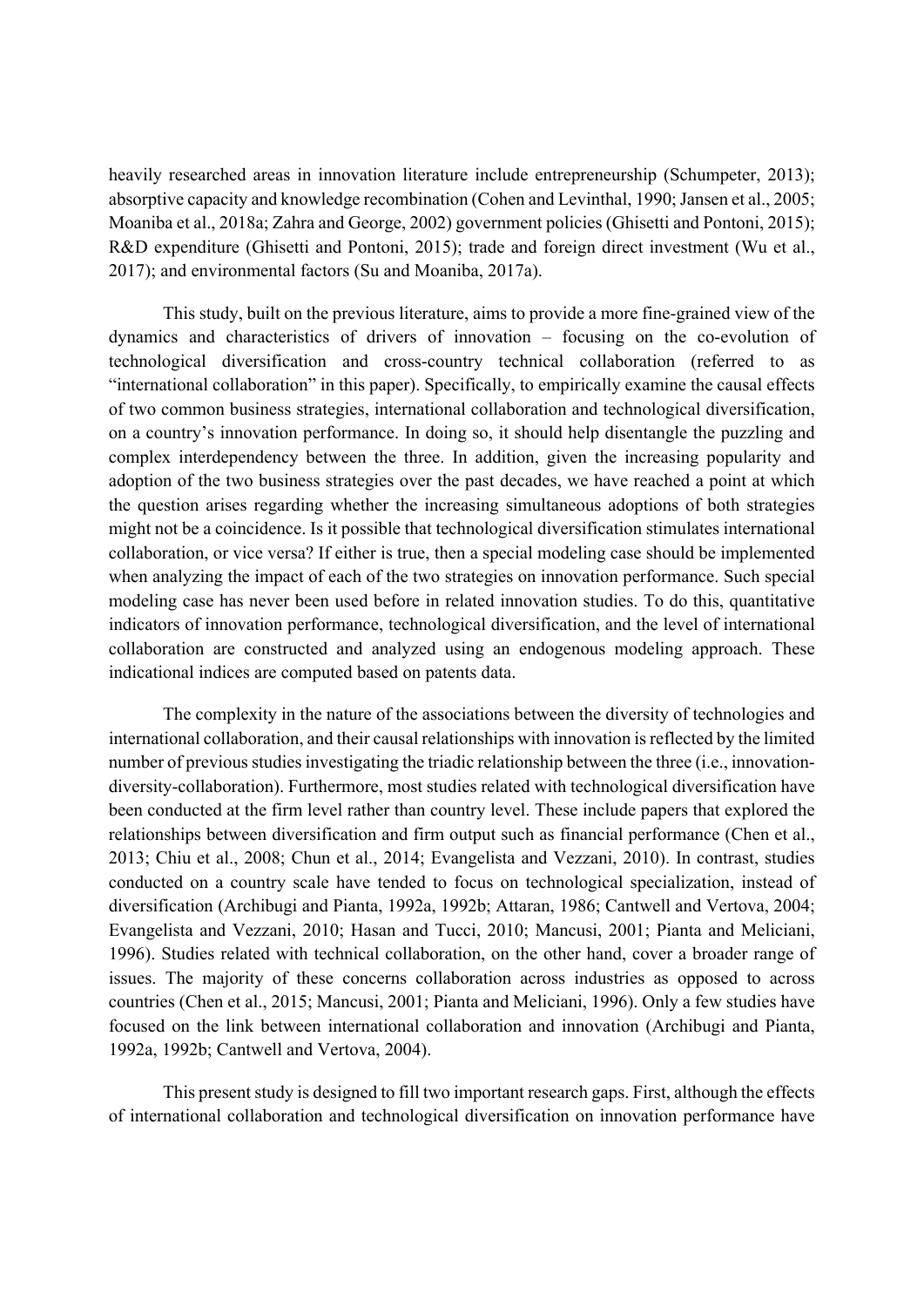been investigated extensively at organizational level, the equivalent phenomenon at country level is rarely studied. It is important to understand the benefits and consequences of such business strategies not only on the businesses themselves but also on the country as a whole. At a microlevel, international collaboration has been found to exert a positive effect on the innovation performance of firms (Ebersberger and Herstad, 2013; Rodríguez et al., 2018), however it is not clear yet whether it has the same positive effect on a country's economic growth or not. On the other hand, a country's diverse technology base can be an hindrance to its economic growth (Moaniba et al., 2018b). Therefore, given a strong correlation between innovation and economic growth observed in the past, it is likely that technological diversification may also negatively affect a country's innovation performance. Consequently, with these opposing effects, it is difficult to foresee what will happen to a country's economy that engaged heavily in both technological diversification and international collaboration. Second, given that the majority of countries engaging in international collaborations have also shown a high diversity of technology bases, the question of whether or not the collective efforts of local firms to diversify their technologies stimulate more technological collaborations with outside countries quickly arises. Relatedly, a country could engage more in international collaborations as a result of more technological diversification strategies (or activities) implemented by firms in that country. To the best of our knowledge, this phenomenon has never been investigated before.

Understanding the roles of international collaboration and a diverse technology in innovation at a country level is imperative for policy-makers in formulating policies that can stimulate technological progress and economic growth. Moreover, it may help countries (through their Governments) with their decisions on whether to provide more financial subsidies to innovating firms and their R&D projects or regulate their technological diversification activities. Research-wise, recently developed features and functions of various popular statistical software packages facilitate conducting investigations from multiple perspectives. In the context of this study, the term "innovation" encompasses all forms of new inventions, products and processes.

This present paper contributes to literature on the analysis of the drivers of innovation by examining the complex interaction between the diversity of technologies and openness to international collaboration in a country, and how the two have co-evolved to influence innovation. International collaboration and technological diversification have been investigated quite extensively in the past but separately. We believe, to the best of our knowledge, this present paper is the first research attempt to empirically explore the sophisticated triple helix of technological diversity, international collaboration, and innovation. Further, our empirical results support past studies' findings and existing management and economic theories such as the theory of economics of scope and the resource based view (RBV) theory (Wernerfelt, 1984).

The remainder of this paper is organized as follows. Section 2 provides the theoretical background on the drivers of innovation, and the relationships between innovation, international collaboration, and technological diversification. Hypotheses are also presented in this section.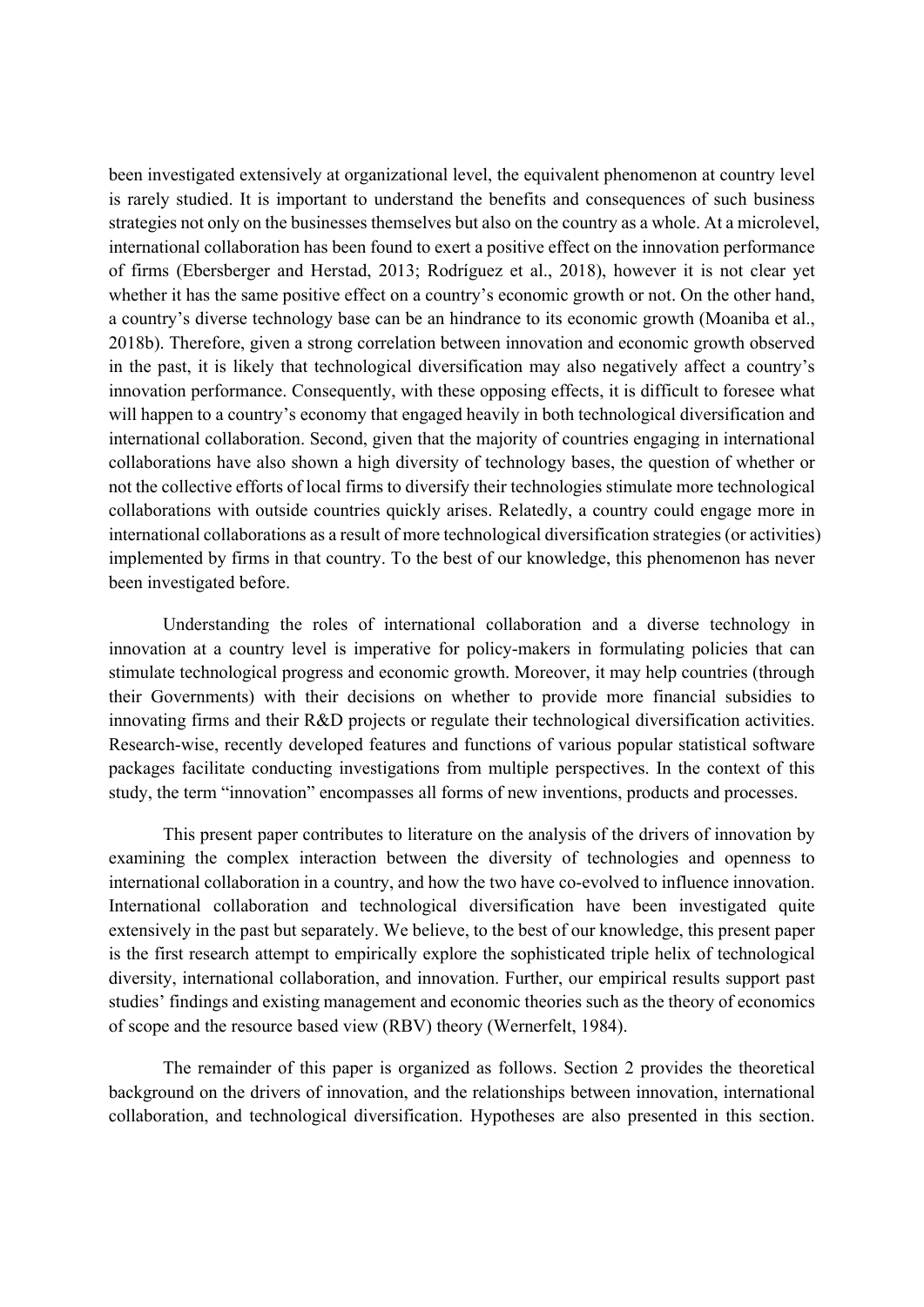Section 3 describes the data and our method. Next, the empirical analysis results and a discussion on the key findings are presented in Section 4. Finally, Section 5 concludes the paper.

### **2. Theoretical background and hypotheses**

### *2.1. Drivers of innovation*

Innovation has long been widely recognized as one of the key drivers of economic growth. Some of the early prominent scholarly works explaining the strong linkage between innovation and growth include the Schumpeterian growth theory (Schumpeter, 1934), Solow–Swan growth model (Solow, 1956; Swan, 1956), and endogenous growth theory (Romer, 1994, 1990, 1986). These theories are amongst the first to emphasize the bidirectional relationship between innovation and economic growth – which form the basis of our argument that the two dimensions of technological progress, diversification and collaboration, are likely to have bidirectional links with innovation. Other contributing factors to economic growth identified by recent theoretical and empirical studies include government consumption, trade and trade terms, political stability, income distribution, inflation, the rule of law, and fertility (e.g. in Barro, 1996; Chen and Feng, 2000; Anaman, 2004; Cuaresma et al., 2014; Vedia-Jerez and Chasco, 2016; Barro, 1991; Qayum, 2005; Vedia-Jerez and Chasco, 2016; Persson and Tabellini, 1992). However, the degree to which how much each factor is contributing to growth varies considerably from one industry to another, and across countries.

For decades, numerous scholars from different disciplines have dedicated their works to investigating the links between innovation and other factors, both at country and firm level (Conceição et al., 2006; Horbach, 2016; Pacheco et al., 2017; Su and Moaniba, 2017a). Among the most mentioned factors in literature are entrepreneurship (Schumpeter, 2013), government policies (Ghisetti and Pontoni, 2015), R&D expenditure (Ghisetti and Pontoni, 2015), trade and foreign direct investment (Wu et al., 2017), open innovation and knowledge management (Cammarano et al., 2017; Michelino et al., 2016; Natalicchio et al., 2017), and environmental factors (Su and Moaniba, 2017a). Yet, to date broad generalizations on what drives innovation and whether innovation has reverse effects on them seem impossible. This present paper is probably one of the rare works designed towards achieving the overarching goal of such generalization taking into account the reverse effects and the bidirectional relationships. Establishing a concrete framework for understanding the general motives and incentives for innovation, and the links between involved factors is not an easy task. However, most of the aforementioned factors often fall into three main groups – the supply side of technical change, intellectual property (IP), and the financing of innovation (Nicholas, 2011).

The supply side of technical change refers mainly to the inventions and thus depends heavily on entrepreneurs and firms. Organizational strategies and computerization changes affect a firm's innovative capacity far more than its size (François et al., 2002) – underlining the importance of the level of self-sufficiency and the recognition of a researcher's status.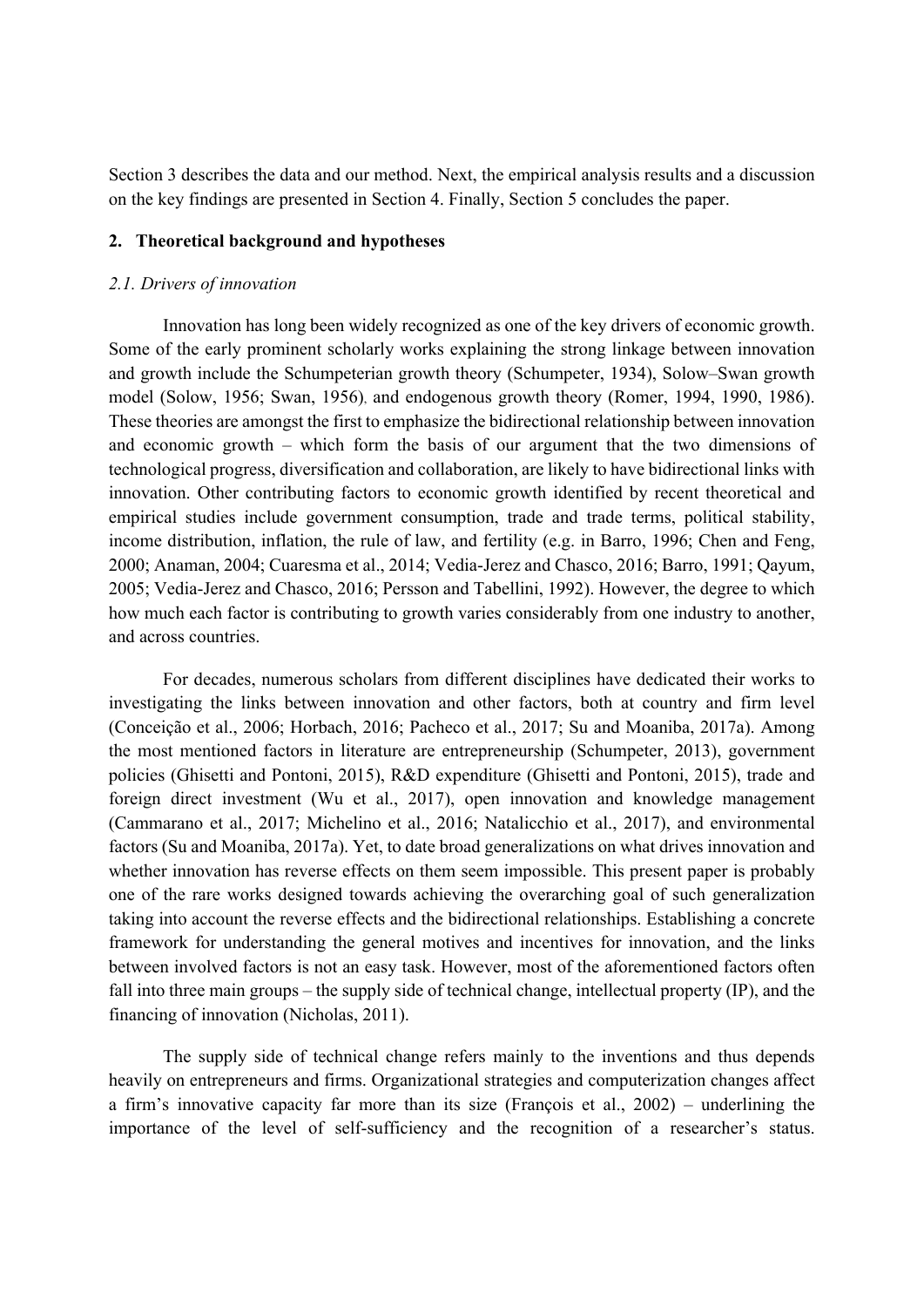Diversification and collaboration are amongst the most commonly business innovation strategies adopted by organizations. Further, IP plays a vital role in innovation. IP and other intangible assets such as knowledge are indispensable. The wider scope of knowledge transformed and utilized by a firm, the higher value of the invention produced (Ibrahim and Fallah, 2005; Su and Moaniba, 2017b). However, the protection of IP can cripple a firm's effort to collaborate or engage in open innovation with others if not carefully designed (Alexy et al., 2009). Science alters inventors' search processes (Fleming and Sorenson, 2004) therefore firms should also implement strategies to look for not only technical knowledge but also scientific knowledge. Financial commitments to innovative activities also foster technological change.

Innovation has also been found to respond strongly to the changes in environmental factors such as climate (Su and Moaniba, 2017a). With the increasing impacts of climate change, the number of climate friendly inventions has risen exponentially over the last few decades. In addition, numerous organizational factors and firm characteristics have also been known to influence innovation activities. For instance, researchers have argued that the level of innovation in an organization is not only substantially influenced by the organization size (Schumpeter, 1934), but also by its networking capability (Dahlander and Gann, 2010).

# *2.2. The relationship between international collaboration and innovation performance*

The sophisticated interactions between economic variables have been a major hindrance to understanding the links between innovation and other factors. This complexity often gives rise to the important question in an empirical study of whether each pair of investigated variables has a bidirectional cause-and-effect relationship or not. A significant body of both theoretical and empirical studies have explored the bidirectional relationships between innovation and other important factors. For instance, between innovation and economic variables such as transportationrelated technologies and economic growth (Duffy-Deno and Eberts, 1991; Eisner, 1991; Garcia-Milà and McGuire, 1992; Moomaw et al., 1995), and carbon dioxide emissions technologies and energy consumption (Dritsaki and Dritsaki, 2014). The bidirectional causal effects of technological diversity and international collaboration on innovation intensity are yet to be empirically tested. However, a reverse causal effect from economic growth on innovation has been observed in previous studies (Murmann, 2003; Nelson, 1994). This reverse effect creates a bidirectional relationship between innovation and economic growth which in turn often cause an endogeneity problem (Cainelli et al., 2006; Coad and Rao, 2010). This endogeneity issue is often neglected in many innovation-related studies. The bidirectional relationships reflect the interactive nature of innovation processes and how such processes rely on wealth and income, and vice versa. To ensure that we take into account in this study the bidirectional relationship and the endogeneity created by such relationship, we need to carefully examine the directions of the effects between innovation and the two dimensions – technological innovation and innovation performance.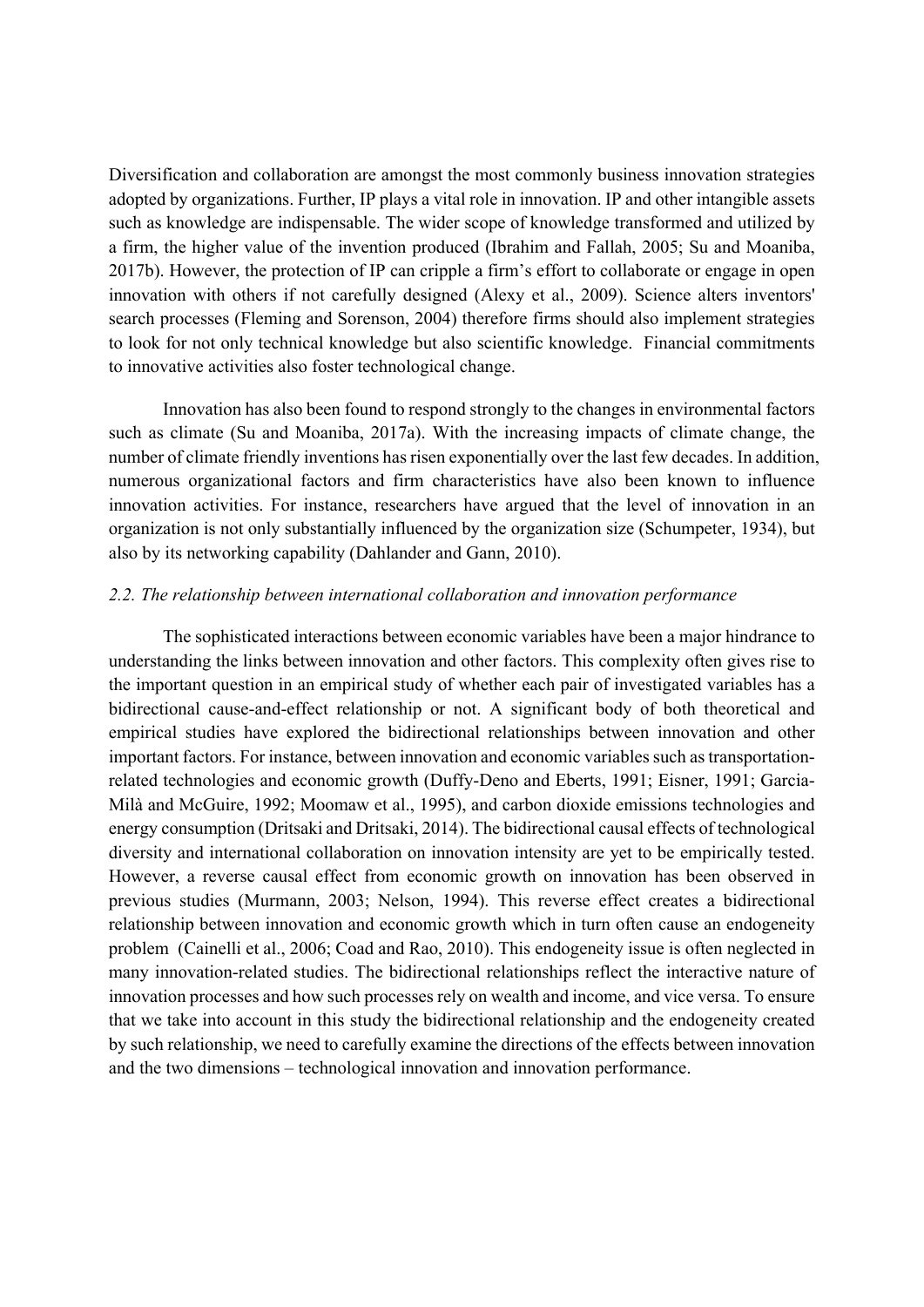More engagement in international collaborations can have either a positive or a negative effect on a country's innovation output. As a matter of fact, the impact of technological collaboration on the innovative performance of countries involved is rarely investigated. By comparison, the impact of collaboration on firms' innovative output has been studied quite extensively. Despite this, there is still no consensus about how the collaboration between countries impact the quality of inventions at firm level (Alnuaimi et al., 2012; Furman et al., 2005; Penner-Hahn and Shaver, 2005; Singh, 2008). Some of the past studies have argued that cross-country collaborations lead to better inventions because they allow the combination of diverse knowledge and competences (Levinthal and March, 1993; March, 1991). Yet, the opposing studies pointed to the high coordination costs and problems associated with integrating diverse knowledge (Furman et al., 2005; Grant, 1996; Singh, 2008). In addition, relying on collaborations involves tremendous effort to search for partners, and in doing so, may force firms to incur more costs related with administration – not just in terms of financing but also time and resources (Cohen and Levinthal, 1990; Lane and Lubatkin, 1998; Prashant and Harbir, 2009; Wassmer, 2008). Premature endings to collaborations are also quite common due to problems caused by the lack of sustained mutual understandings and interests between partners such as free riding, opportunistic behavior, and value misappropriation (White and Siu-Yun Lui, 2005). Based on these, we formulate our first hypothesis as follows.

**Hypothesis 1a:** The more firms in a country engaging in technological collaborations with firms from other countries will lead to a lower innovative performance of such country.

Previous studies have also highlighted the possibility of the opposite phenomenon i.e., the reverse effect of innovation on the level of international collaborations in a country. Although, such studies suggest a positive effect of a firm's investments in R&D and other innovative activities on the extent of its collaborative partnerships (Dahlander and Gann, 2010; Lin et al., 2012; Lokshin et al., 2008), the costs involved can be quite unbearable for firms. For instance, firms in a country will need to establish their knowledge base by searching, acquiring, and exploiting external knowledge effectively (Todorova and Durisin, 2007; Zahra and George, 2002). Such innovation process may require expensive R&D outsourcing activities from firms (Weigelt, 2009). With constrained cognitive abilities, the complex innovation process involved in combing internal and external knowledge can increase coordination and managerial costs to firms (Nooteboom et al., 2007). Moreover, knowledge is context specific which makes it costlier to transfer and apply in different technological innovation processes (Szulanski, 1996). However, recent studies seem to emphasize on the positive link between innovation performance and collaboration across countries (Giuliani et al., 2016). Furthermore, from the perspective of knowledge management, the positive relation between a firm's internal knowledge and its absorptive capacity i.e., its ability to search, absorb, and utilize external knowledge (Cohen and Levinthal, 1989) , requires some level of commonality between partners (Lane and Lubatkin, 1998; Mowery et al., 1996). These observations lead us to our second hypothesis.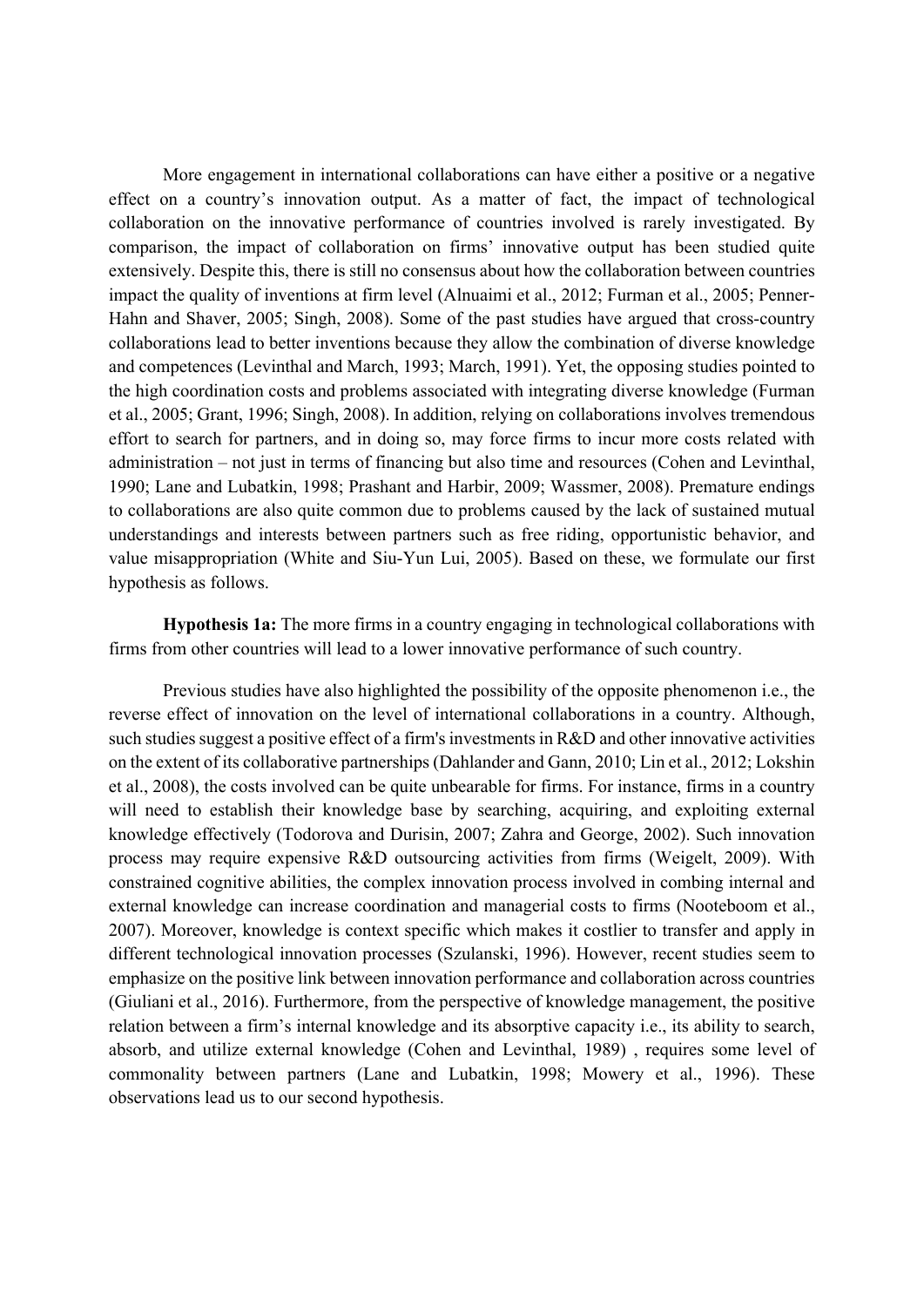**Hypothesis 1b**: The more innovative activities or efforts of firms in a country will lead to more collaborations with firms from other countries.

### *2.3. Possible bidirectional relationship between innovation and technological diversification*

Diversification is not a new research topic in the fields of innovation management and innovation economics. Some of the past studies on technological diversification include Breschi et al. (2003), Cantwell and Piscitello (2000), and Penrose (1995); Piscitello (2000).

Technological diversification has been investigated quite extensively in the past. Silverman (1999) reported that in manufacturing industries, firms are more likely to diversify by engaging in other industries only if their available resources are applicable in other industries. Another study analyzed firm data from 1978–1993 from the European Patent Office and observed that firms are more likely to diversify into knowledge-based fields (Breschi et al., 2003). However, although the importance of diversification for firm survival is widely acknowledged, the equivalent phenomenon at the macro (or country) level has seldom been explicitly explored. Greater technological diversification in a country engenders a shift in that country's technological development, which in turn relies upon social learning processes (Dalum et al., 1992). Relatedly, technological specialization is another very popular research topic investigated over the past decades such as in technological specialization and trade (Dosi et al., 1990; Greaney and Karacaovali, 2017; Manwa and Wijeweera, 2016; Mustafa et al., 2017; Silberberger and Königer, 2016; Soete, 1987; Sokolov-Mladenović et al., 2017), technological specialization and economic growth (Meelen et al., 2017; Murshed and Serino, 2011; Rehner et al., 2014, 2014; Šipilova, 2015), and heterogenous technological diversification patterns (Kodama, 1986; Mowery and Nelson, 1999; Pavitt et al., 1989). The bulk of these studies have provided evidence pointing to the positive impacts of technological specialization in a country as opposed to diversification. Based on these observations, we develop our next hypothesis as below.

**Hypothesis 2a:** The collective efforts of firms in a country to diversify their technological outputs negatively influence the overall innovation performance of such country.

A significant body of prior studies have also investigated the opposite effect of innovation on technological diversification. This causal impact of innovation on technological diversification, has also been explored in the fields of innovation and strategic management (Rodríguez-Duarte et al., 2007; Sugheir et al., 2012). Technological diversification may be the result of an innovation process, especially in new ventures, as part of their efforts to explore new business opportunities (Rosa, 1998). In their pursuit for understanding the relationship between innovation and diversification, past studies have provided evidence indicating unidirectional link between the two. However, a few recent studies have shown that the relationship between the diversification and economic growth is bidirectional at country level (Moaniba et al., 2018b). Given a strong positive correlation between innovation and economic growth, the same bidirectional relationship between diversification and innovation is anticipated. This relationship is probably due to the fact that firms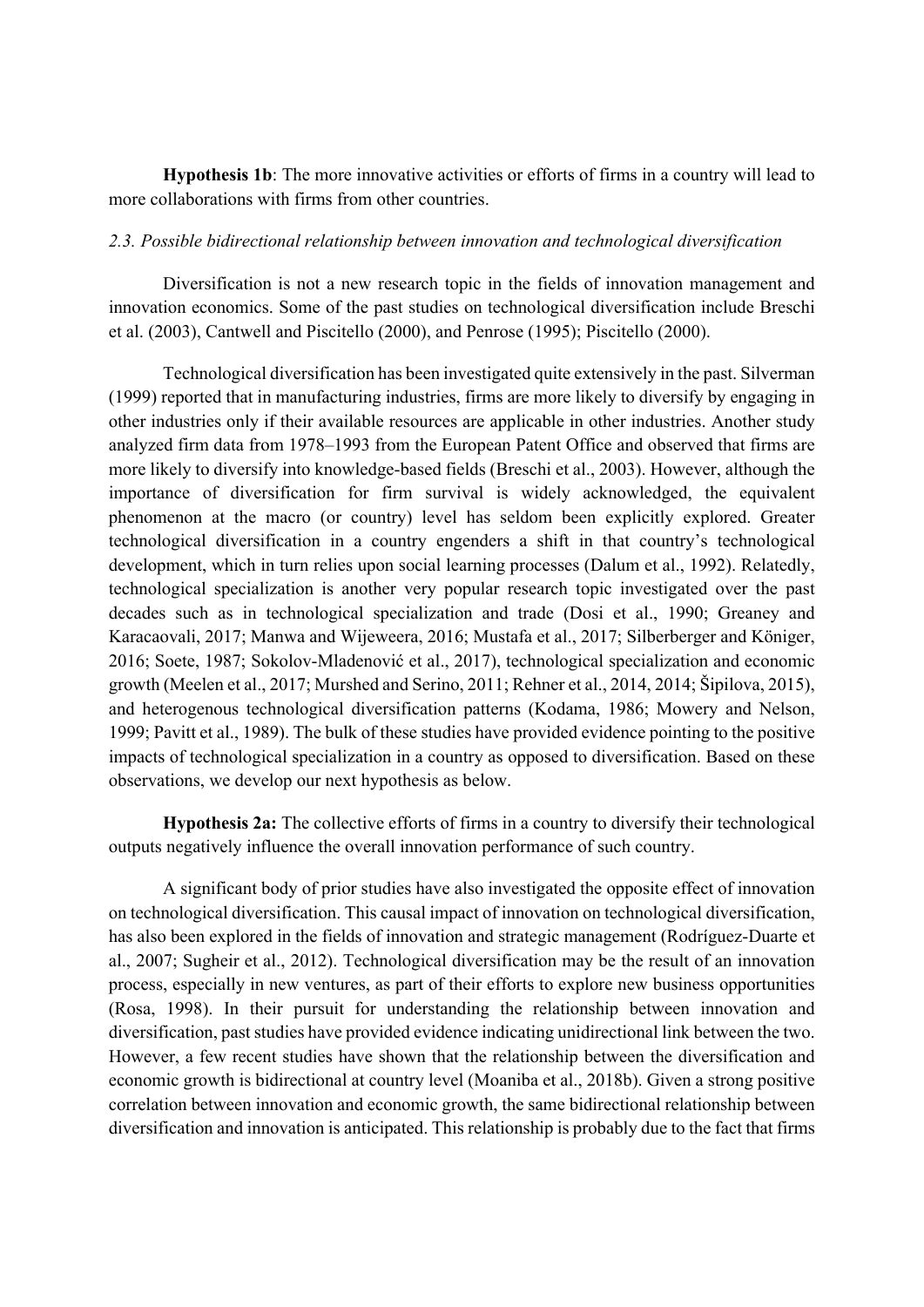constantly engage in a virtuous circle of growth (Teece, 1980) in which they have to switch between technological specialization and diversifying innovation outputs to exploit the economies of scope of their resources. This innovation cycle may involve increased managerial challenges that requires more organizational coordination efforts and forcing companies to tighten up their controls on their financial resources when shifting between strategic and financial strategies (Baysinger and Hoskisson, 1989). Based on this logic, an innovation process clearly affects firms' decision to whether engage in technological diversification or not and therefore we suggest the following hypothesis.

**Hypothesis 2b:** The more innovative a country is, indicated by the collective activities of firms in such a country, may result in a higher technological diverse base in that country.

In summary, Fig. 1 illustrates the technological dimensions of innovation we examine in this study, how they are possibly linked with one another based on what we found in the literature review, and our theoretical hypotheses. Specifically, the figure represents our theoretical framework that focuses on the dynamics of technological diversity and the co-inventions between countries, and their impacts on innovation performance. These two key dimensions of innovation are selected to capture two important technological characteristics of a business strategy known to be conducive to innovation. The two characteristics (or elements of a successful business strategy) are technological breadth and the scope of technical collaboration. As shown in the framework, to measure the technological breadth of a firm's effort and the level of engagement in international collaboration, we construct quantitative indicators built on the diversity index and the number of countries involved per patented invention, respectively. A country's innovation performance is measured using the number of patents. Full details of these indicators are provided in the next section.



*Fig. 1. The technological drivers of innovation theoretical framework*

Note: All arrows indicate the possible directions of the causal effects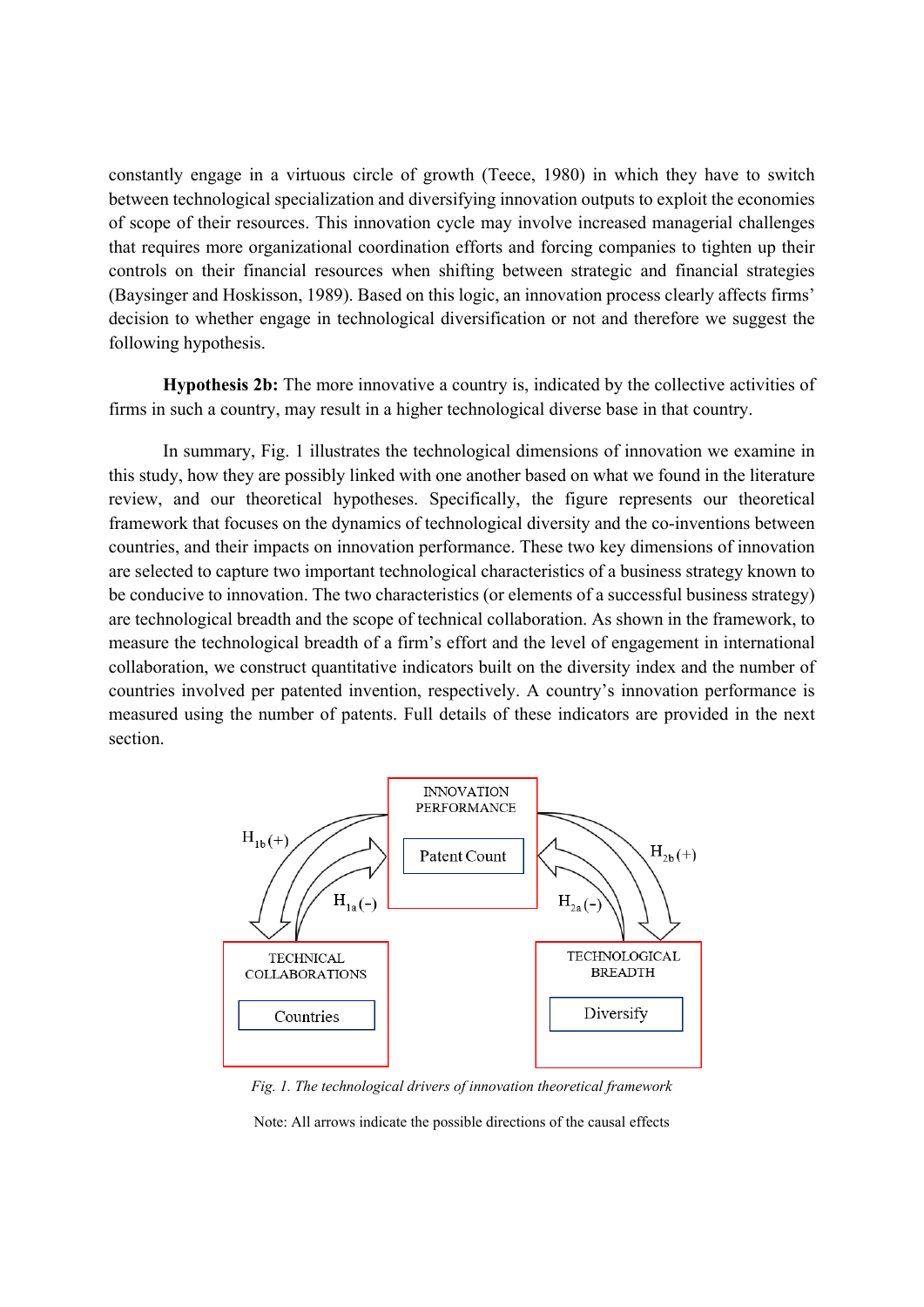#### **3. Data and methodology**

#### *3.1. Dataset description*

The empirical analysis in this present study uses a dataset consisting of patent data and countries macro data. Patent data from 1976 to 2015 are obtained from the United States Patent and Trademark Office (USPTO) database. A total of 4,644,755 patents are used in the analysis. The countries are listed in Table A.1 in the Appendix. Country selection is based on the highest number of patents, availability of GDP and population data, geographical location, and United Nations' country classification of income levels. Countries with very few patents are discarded to avoid truncation bias and estimation inefficiencies. The final sample consists of 54 countries. Countries' GDP and population data are gathered from the World Bank World Development Indicators (WDI) database (World Development Indicators, 2017) and International Monetary Fund (IMF) world economic outlook database (IMF, 2016). Data from the WDI and IMF databases include countries' historical annual data from 1960 to 2016. In order to maintain consistency, this study covers only the years 1976 to 2015.

#### *3.2. Dependent variable: Innovation index*

Previous studies have proposed that patent data can be used as an indicator of innovation (Hasan and Tucci, 2010; Jaffe et al., 1993; Jaffe and Trajtenberg, 1999). In this study, we devise our dependent variable, innovation index, as a way to measure and indicate the intensity of innovation in a country, by operationalizing the (log) number of patents granted to such country by USPTO. Thus, we can express the index as:

*Innovation index* = 
$$
\begin{cases} \ln\left(\frac{1}{N}\sum_{i=1}^{N}K_i\right), x > 0\\ 0, x = 0 \end{cases}
$$

where  $K_i$  represents the number of patents owned by firm i and N is the total number of firms in a country.  $x$  is the total count of firms in the country that have more than 1 patent granted in a given year. The higher value of the index implies the higher innovation intensity. To prevent selection bias, countries with zero innovation values in most years are not included in the final 54 countries sample.

#### *3.3. Independent variables*

Our key independent variables in this study are the constructed measures of a country's technical international collaboration and technological diversity. Such indicators are computed and cross-examined against the country's innovation index. The two variables are described below.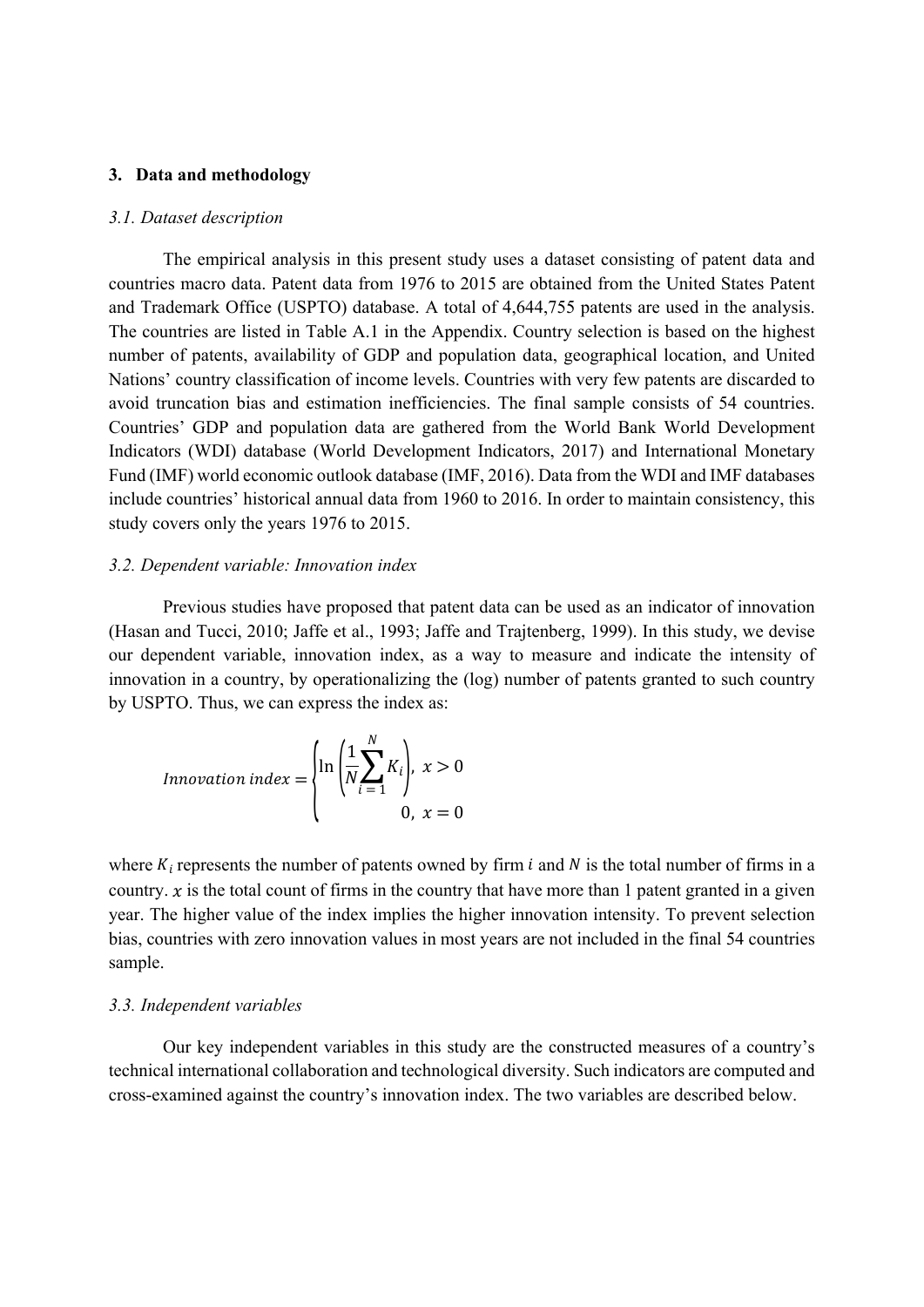### *3.3.1. Collaboration index*

We construct a measure for the degree of technical collaboration between a country and other countries based on the number of co-inventing countries per patent. We propose that greater collaboration between countries should have a more positive impact on a country's innovation intensity performance. Our formula for the collaboration index is as follows:

$$
Collaboration\ index = \left(\frac{1}{X}\sum_{j=1}^{X}V_j, \ X > 0\right)
$$

$$
0, \ X = 0
$$

where *X* refers to the total number of patents in a country and  $V_i$  denotes the number of countries collaborating in patent *j*. The minimum value of this measure is 1 for  $X > 0$ , where 1 indicates that the country in question does not collaborate technically with other countries. A value of zero, on the other hand, indicates that the country has no patented invention as shown by  $X = 0$ . The higher value of the index means the more open a country to international collaboration. We use the index as our proxy for the degree of international technical collaboration and it is, basically, the average number of co-inventing countries per patent.

### *3.3.1. Diversity index*

Our main indicator of technological diversification is the diversity index, which is adapted from a popular measure of technological diversification used in previous studies (Wang et al., 2016; Zander, 1997). This measure employs the entropy index and considers the number of active patents in a country and relative distribution of patents across the 35 technological industries analyzed by Van Looy et al. (2006). The diversity index is calculated as follows:

$$
Diversity\ index = -\sum_{i=1}^{35} P_i ln P_i
$$

where  $P_i$  represents the share of a country's patents accounted for by the *i*th field. The value of the entropy measure ranges between 0 and *ln n*, where 0 indicates that the country in question concentrates on one technology only and a value approaching *ln n* indicates that the country has an even distribution of patents across *n* technologies. The 35-technology classification is used in this calculation.

### *3.4. Control variables*

To ensure we control for influences of other major drivers of innovation, the following variables are added to our specification models. These variables are selected based on literature review.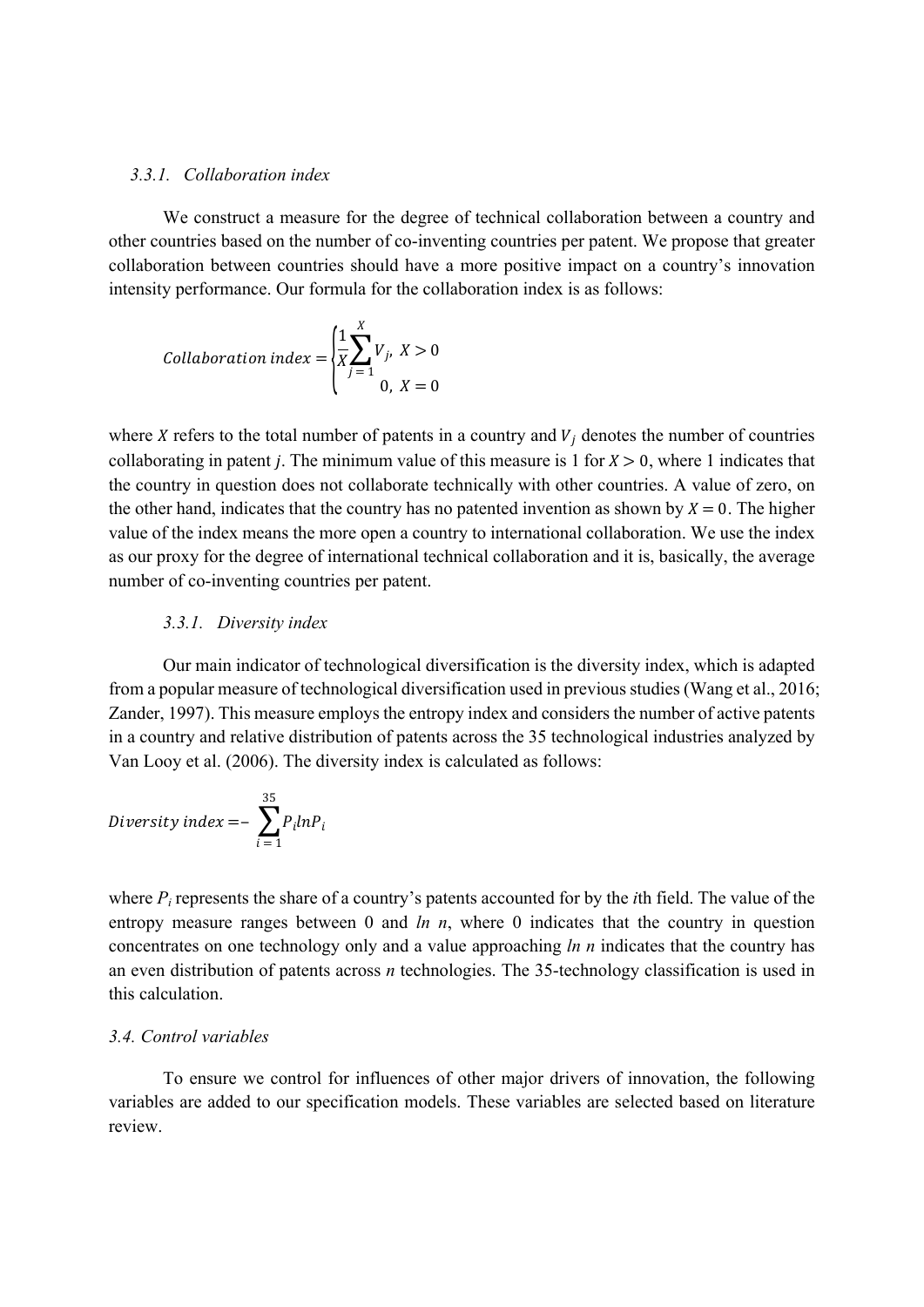# *3.4.1. Flow of technical knowledge*

A commonly employed indicator of knowledge flow is patent citation. Under specific circumstances, patent citation can be interpreted as knowledge flow from one invention to another (Duguet and MacGarvie, 2005; Jaffe et al., 1993) and used to identify innovations with breakthrough impacts. Following previous studies (e.g. Nemet and Johnson, 2012; Su and Moaniba, 2017b), we propose that cross-citation (i.e. a form of patent citation that occurs when a patent backward cites patents from other technological domains) has a significant influence on innovation levels and therefore should be controlled. In this study, we compute the cross-citation data for a country by counting the number of patents in such country that used cross-citation.

### *3.4.2. Legal protection of technologies and inventions*

Because of the need to protect intellectual property, economic agents often file patents and claim property rights to their inventions. In this context, the number of claims in a patent is considered a good indicator of the level or degree of IP protection in a country. In this study, we use the average number of claims per patent in a country as a proxy for the extent to which a country protects its technologies.

# *3.4.3. The size of the economy*

Another important control used in this study is the real annual GDP per capita of a country, obtained by dividing the real GDP by the total population. Real GDP per capita is defined as GDP per capita deflated to the base year, 2010. This variable is operationalized as the natural log of real GDP per capita and used in this study as a proxy for a country's economic size. GDP is a wellaccepted proxy for economic growth and has been used in many previous studies (Crosby, 2000; Hasan and Tucci, 2010; Su and Moaniba, 2017a).

Apart from all the above reported variables, we also employ a number of dummy and categorical variables to control for country differences such as geographical location (using geographical regions), income class, and the dummy for years after 2011. The statistical details of all our variables are reported in Table 1.

| Variable            | N     | Mean     | Std. Dev. | Min            | Max      |
|---------------------|-------|----------|-----------|----------------|----------|
| Country             | 2,160 | 27.5     | 15.58939  |                | 54       |
| Year                | 2,160 | 1995.5   | 11.54607  | 1976           | 2015     |
| Innovation index    | 2,160 | 3.860867 | 2.889115  | $\theta$       | 11.51007 |
| Collaboration index | 2,160 | 1.208467 | 0.586595  | $\overline{0}$ | 5        |
| Diversity index     | 2,160 | 1.943733 | 1.21179   | $\theta$       | 3.3969   |
| Patent claim        | 2,160 | 12.25572 | 6.72962   | $\bf{0}$       | 63       |
| Cross-citation (ln) | 2,160 | 3.645004 | 3.182303  | $\theta$       | 13.23924 |
| GPD per capita (ln) | 2,134 | 9.558416 | 1.208037  | 5.573032       | 11.65271 |

#### **Table 1. Descriptive statistics**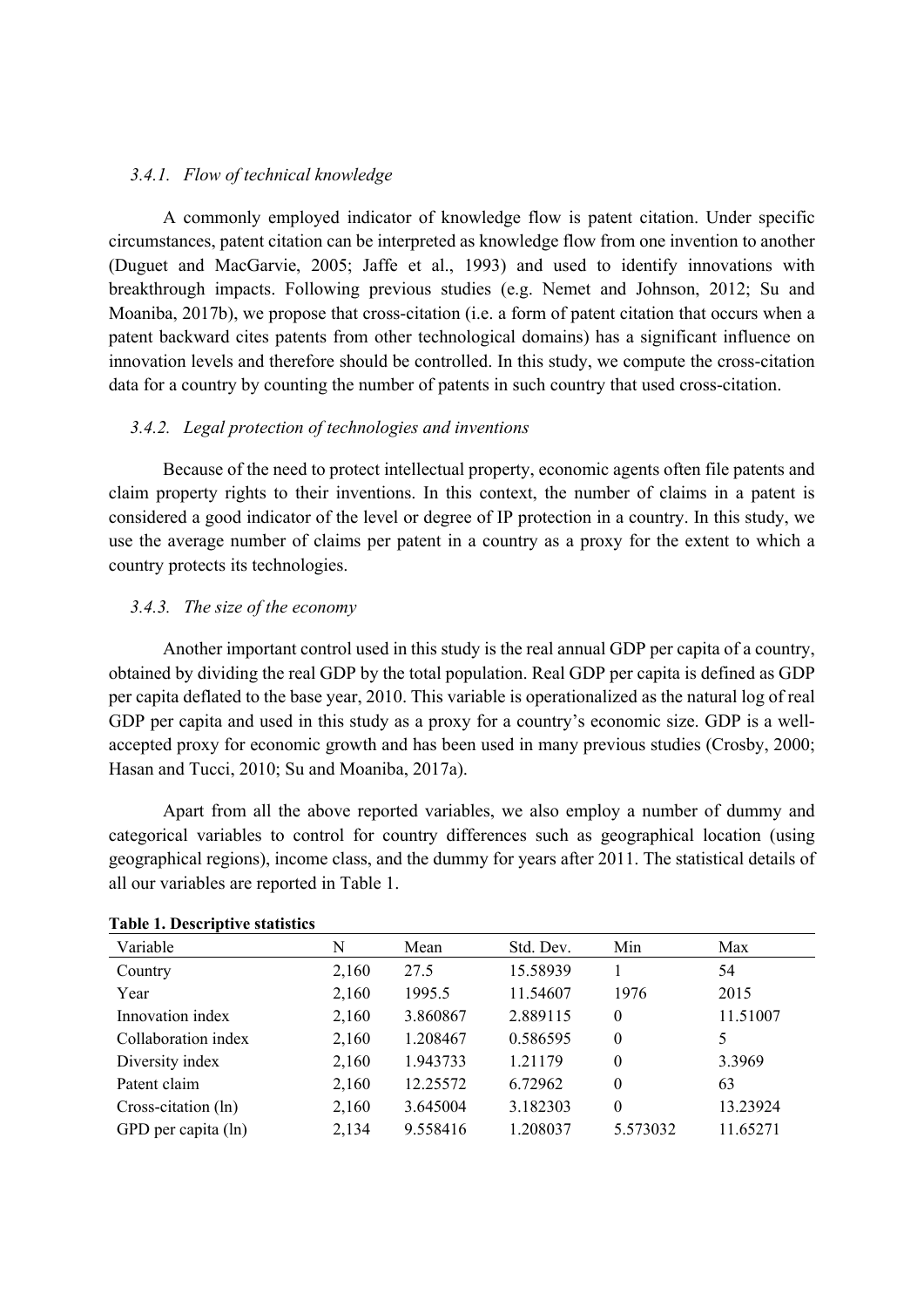| Region                    | 2.160 | 3.111111 | 1.048463 |  |
|---------------------------|-------|----------|----------|--|
| Income class              | 2.160 | 1.333333 | 0.471514 |  |
| Dummy (for year $>2011$ ) | 2.160 | 0.1      | 0.30007  |  |

### *3.5. Data issues and diagnostic tests*

Because of the panel (or longitudinal) nature of our dataset, several problems are likely to cause bias in our estimations. To avoid these problems, we conduct several diagnostic tests to check for common panel data issues such as heteroskedasticity, autocorrelation, and crosssectional dependence. The tests include the Pesaran cross-sectional dependence test, B-P/LM test of independence, modified Wald statistic, and Wooldridge test for serial correlation. In addition, unit root tests such as the Levin-Lin-Chu test, Harri-Tzavalis, Breitung, lm-Pesaran-Shin test, Fisher-type test, and Hadri LM stationarity test are conducted, as well as Pedroni co-integration test.

Pairwise correlation tests are also carried out. The results in Table 2 indicate some major collinearity issues between collaboration index and patent claim, and diversity index and crosscitation. Other critical tests are performed during and after the estimations. All variables are stationary at first difference with no cointegration found at levels. In summary, heteroskedasticity, autocorrelation, cross-residual dependence, endogeneity, and unit roots are all present in our data. Our solutions to such data issues, including the correlation between collaboration index and patent claim, and diversity index and cross-citation, are discussed in Section 4.2.2.

|   | Table 2. I all wise colleiations |           |           |           |           |           |           |          |   |    |
|---|----------------------------------|-----------|-----------|-----------|-----------|-----------|-----------|----------|---|----|
|   | Variable                         |           | 2         | 3         | 4         | 5         | 6         |          | 8 | -9 |
|   | Innovation index                 |           |           |           |           |           |           |          |   |    |
|   | Collaboration index              | $0.439*$  |           |           |           |           |           |          |   |    |
| 3 | Diversity index                  | $0.877*$  | $0.503*$  |           |           |           |           |          |   |    |
| 4 | Patent Claim                     | $0.436*$  | $0.680*$  | $0.486*$  |           |           |           |          |   |    |
|   | Cross-citation                   | $0.930*$  | $0.420*$  | $0.791*$  | $0.461*$  |           |           |          |   |    |
| 6 | GDP per capita                   | $0.566*$  | $0.280*$  | $0.569*$  | $0.347*$  | $0.574*$  |           |          |   |    |
|   | Dummy (10year)                   | $0.272*$  | $0.389*$  | $0.254*$  | $0.519*$  | $0.420*$  | $0.189*$  |          |   |    |
| 8 | Dummy $(yr > 2011)$              | $0.044*$  | $0.117*$  | 0.031     | $0.148*$  | $0.199*$  | $0.097*$  | $0.447*$ |   |    |
| 9 | Country income class             | $-0.465*$ | $-0.173*$ | $-0.420*$ | $-0.235*$ | $-0.443*$ | $-0.778*$ | $\theta$ | 0 |    |

# **Table 2. Pairwise correlations**

\* indicates significance at 95%. GDP per capita is in natural log

#### **4. Empirical analysis and results**

The analytical approach we undertake in this study is twofold. First, we use graphs and plots to analyze the trends and current levels of our main variables of interest – innovation index, collaboration index, and diversity index. And second, we employ a number of econometric techniques to explain the trends and current levels found in the first step. To do these, we exploit the integrated patent–macroeconomic country dataset described in Section 3.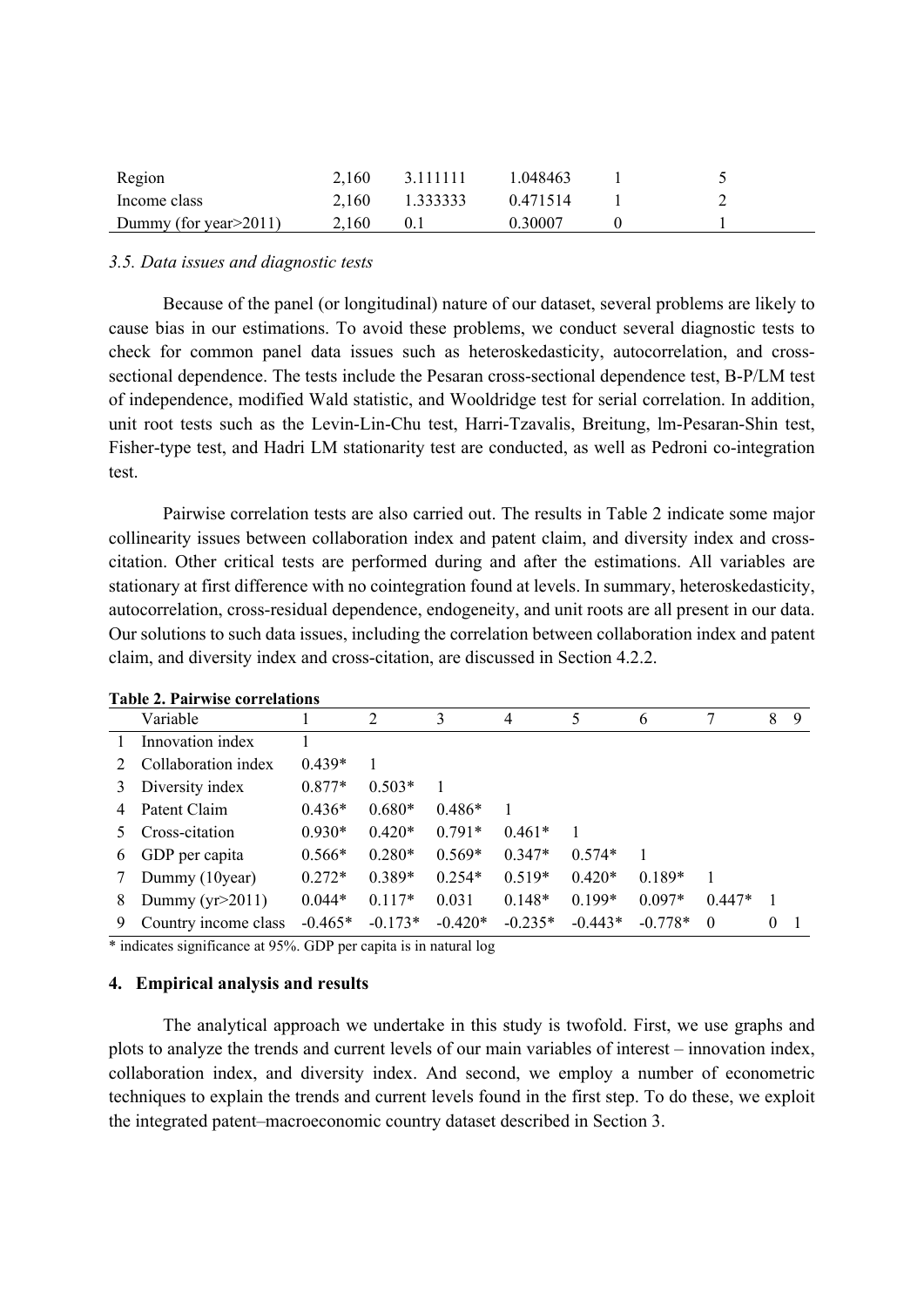#### *4.1. Trend analysis*

Before trying to understand how technological diversity and cross-country technical collaboration are influencing the intensity of innovation in a country, it is crucial to understand first what is going on in that country – in terms of the trends and levels of technological diversity, technical collaboration, and innovation intensity. It is therefore essential to visualize, explore, and analyze the levels of innovation, technological diversity and international collaboration in highincome countries, and compare them with those in non high-income countries. Our perception is that levels of technological diversity, international collaboration, and innovation intensity are significantly different in high-income countries and non high-income countries. In order to do this comparison, we divide up the dataset into two samples: (1) high-income countries data sample, and (2) non high-income countries data sample. Note, the second group combines data for countries that are categorized as low income, lower-middle income, and upper-middle income countries in the 2015 UN's income-class country classification.

There are two important reasons to divide the samples into high-income and non highhincome countries. First, it will allow us to investigate and confirm our assumption that the levels of international collaboration, technological diversification, and innovation are significantly different across the 54 countries in our sample. Hence, by dividing the sample, we are controlling for these country differences. Second and most importantly, this approach will help us provide broader policy implications to countries from a diverse range of economic backgrounds – i.e., not only highly developed countries but also smaller developing countries.

# *4.1.1. Innovation levels – 1976 to 2015*

Fig. 2 reports the levels of innovation index for the entire 40-year period (i.e. 1976 to 2015). Each plot represents a 10-year period, the blue lines indicate the (average) innovation index level for a high-income country, and the red lines represent (average) level for a non high-income country.

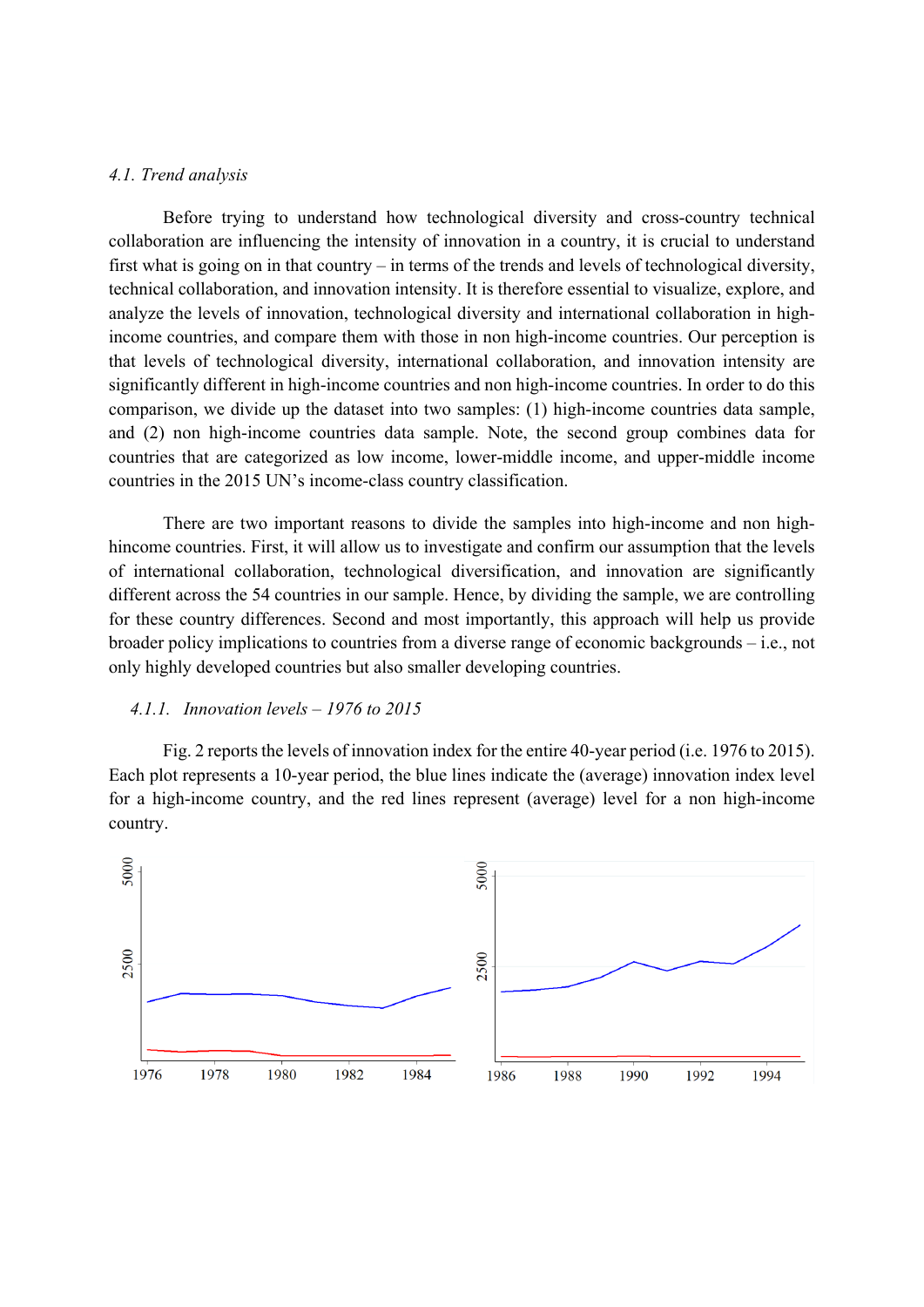

*Fig. 2. The innovation indices from 1976 to 2015*

As depicted in the graphs, the innovation index in high-income countries is substantially larger than the innovation index in non high-income countries. In addition, both indices for high and non high-income countries are generally increasing over time, except after 2011. This decline is normal reflecting the fact that it often takes a few years before applied patents are accepted by USPTO. The important finding from these graphs is that although levels of innovation index increase, with some fluctuations, the indices for higher-income countries tend to accelerate at a much faster rate compared to those for non high-income countries, especially during the first three decades investigated.

### *4.1.2. The co-evolution of technological diversification and cross-country collaboration*

Fig. 3 presents both the diversity index and collaboration index for the 54 countries from 1976 to 2015. In each graph, the vertical axis labels the collaboration index while the horizontal axis labels the diversity index.

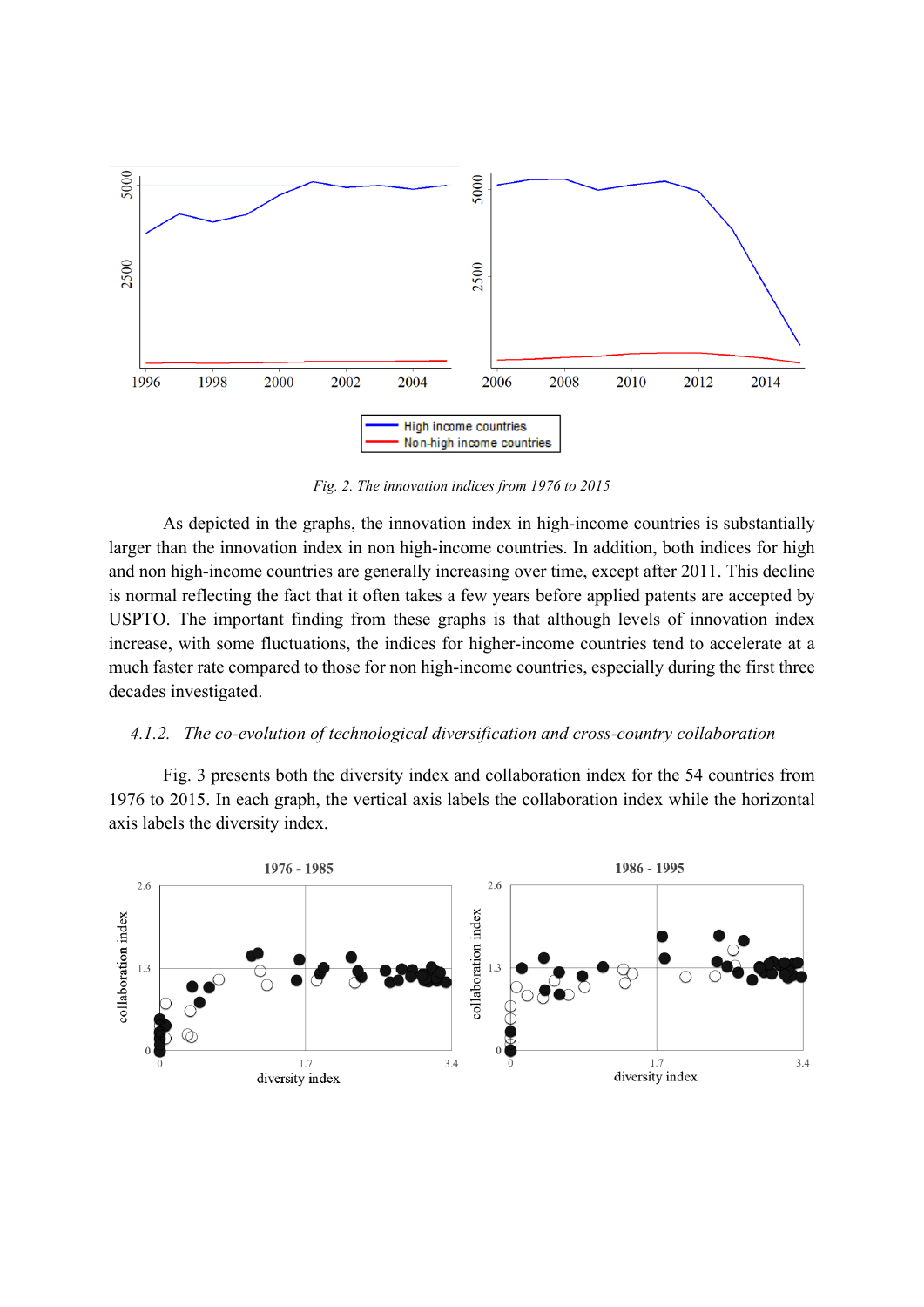

*Fig. 3. Diversity and collaboration indices*

Solid dots represent high-income countries and white dots represent non high-income countries. Despite the different levels of technological diversity and technical collaboration in countries, the important finding from these plots is that both groups of countries tend to become more open to international technical collaboration and technologically diversified at the same time over the 40-year period. This finding clearly highlights the increasing importance of having diverse technologies in a country and being more technically collaborative.

# *4.1.3. Correlation patterns between diversity and collaboration*

Further to understanding the characteristics of the co-evolution of technological diversity and international collaboration, it would be helpful to explore the statistical correlations between the two throughout the 40-year period. Fig 4 displays plots of the correlation coefficients between collaboration index and innovation index (red line), and diversity index and innovation index (blue line). As depicted in the graphs, the correlations for non high-income countries are relatively higher compared with high-income countries, especially for collaboration index. It is also important to note that the indices are declining over the 40-year period as shown by the negative slopes of the line plots. Furthermore, the correlation between collaboration and innovation declines much faster than the correlation between diversity and innovation, especially for high-income countries. One possible explanation for these patterns relates with the difference in the economic sizes between the two groups of countries and the interactions among their economic variables. With the sophisticated networks and interdependencies between a vast number of economic processes in high income countries, the relationship between diversity and collaboration is probably influenced by many other factors. This could translate into a lower correlation between the two. On the other hand, with less economic activities in non-high income countries, the interaction between diversity and collaboration is much higher.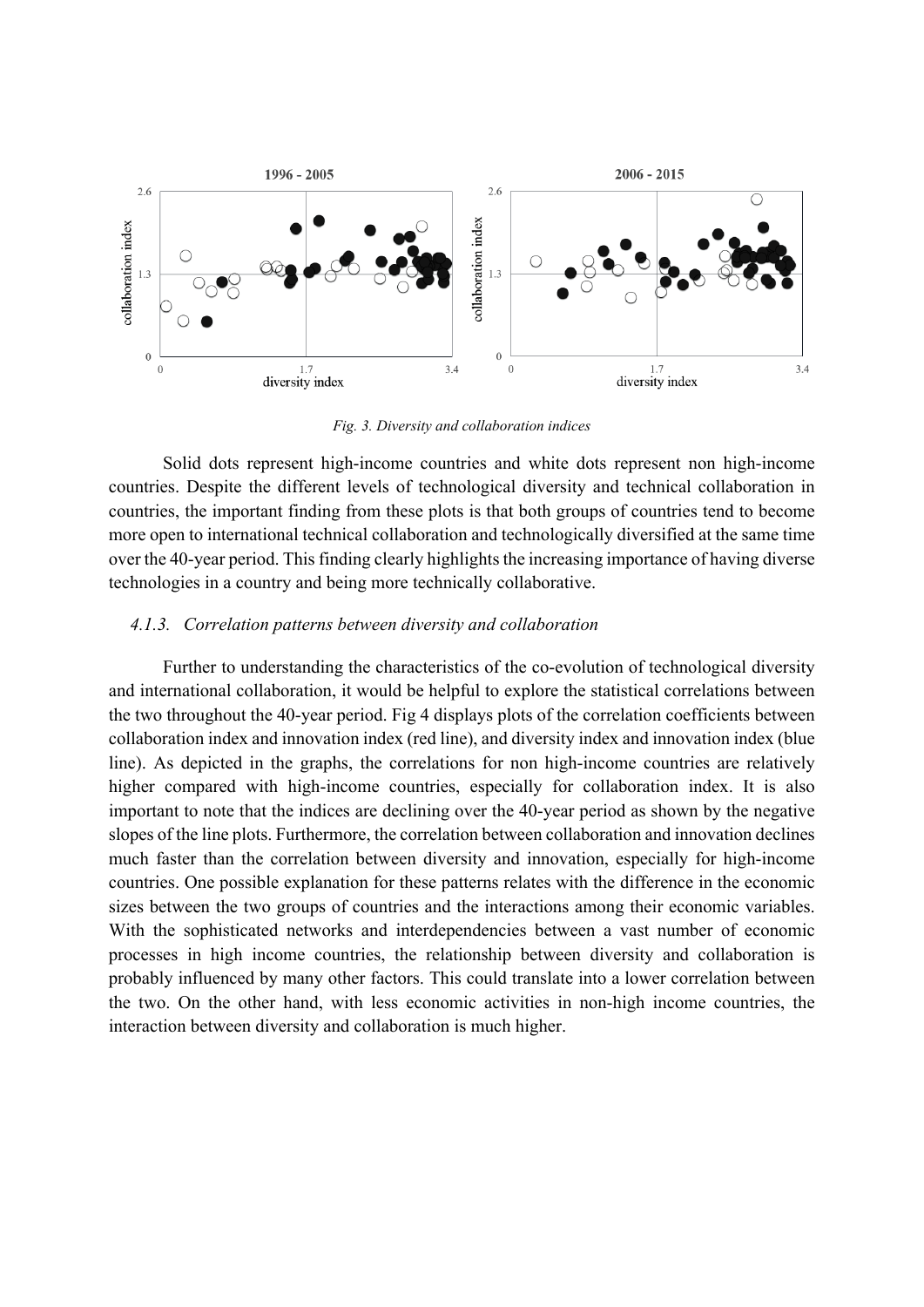

*Fig 4. Correlations with innovation index across 10-year periods*

# *4.2. Econometric analysis*

Next, in an effort to understand the reasons why countries choose to become technological diversified and internationally collaborative (as found in Section 5.1), we examine the roles technological diversity and international collaboration play in innovation. We theorize that since countries opt to maximize their economic growth through innovation, technological diversity and international collaboration must be strongly associated with higher innovation and economic growth. To test this theory, we carry out a statistical inference analysis by employing several econometric techniques. Our goal is to understand the causal effects of diversity and collaboration on innovation.

Our econometric approach involves two parts discussed in the next subsections. In the first part, we test our hypotheses (in Section 2) by analyzing the *presence* and *directions* of the causeeffects between (1) innovation index and collaboration index, (2) innovation index and diversity index, and (3) collaboration index and diversity index. In the second part, we estimate the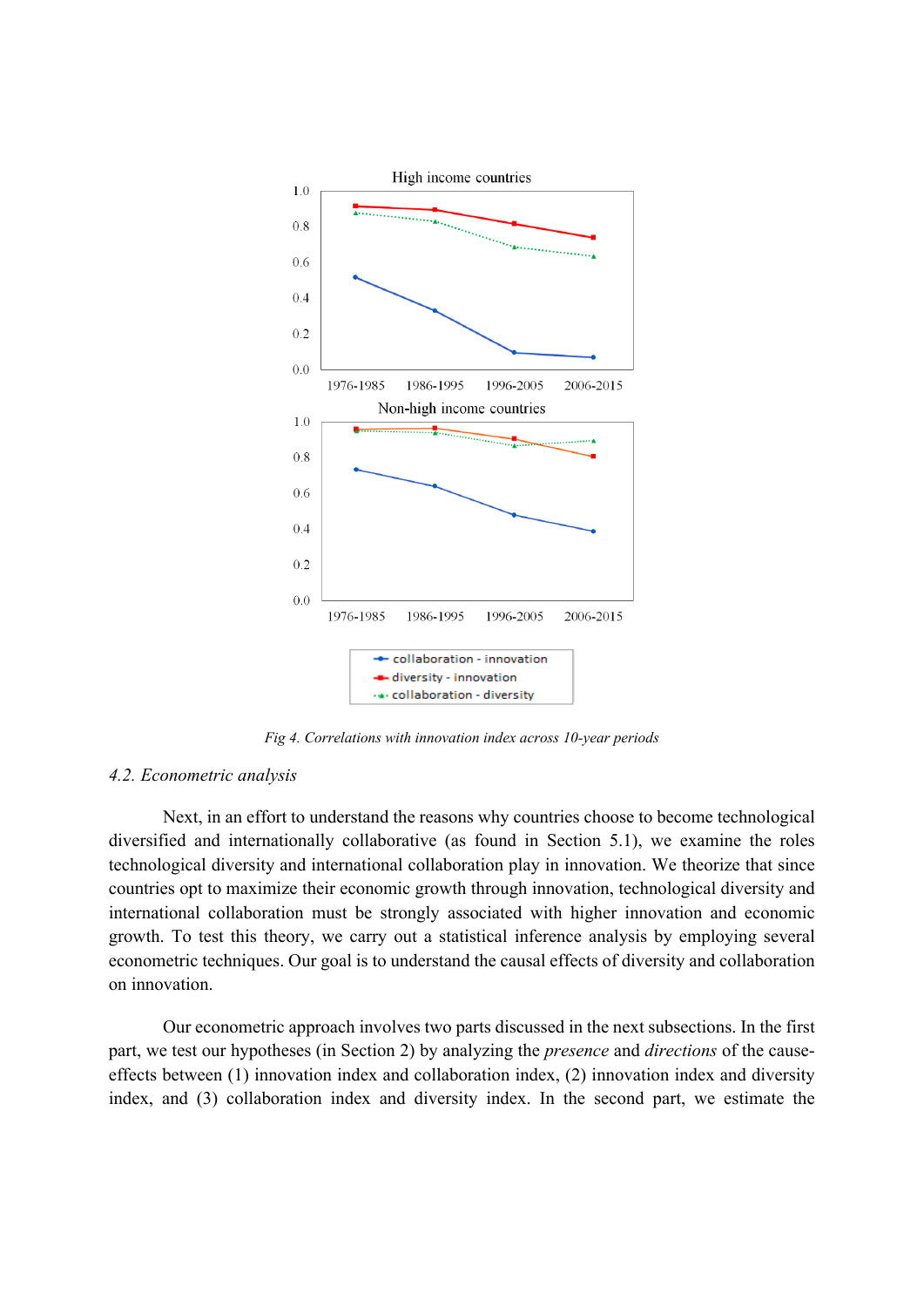magnitudes of the effects of both collaboration index and diversity index on innovation index, taking into consideration the presence and directions of the cause-effects found in the first part.

### *4.2.1. The Toda–Yamamoto and Dolado and Lutkepohl (TYDL) granger causality test*

The most common statistical test for cause-effect is the Granger causality test proposed by Granger (1969). In Granger testing two variables, the first variable is said to granger causes the second variable if its past values contain useful information that help to predict future values of this second variable. However, if the second variable is also found to granger causes the first variable (i.e., has a reverse effect), both variables are endogenous to one another and thus a VAR model is needed to analyze their relationship. On the other hand, if none of the variables grangercauses another, both variables are exogenous to the other and therefore should not be related to one another in the same VAR model. In such case, it may be appropriate to put them in separate models.

Unfortunately, the Granger causality test has a major weakness that can lead to specification bias and spurious regression. Granger causality test is invalid if the variables investigated are non-stationary at levels, regardless of whether they are cointegrated<sup>1</sup> or not (Toda and Yamamoto, 1995). Since our variables are non-stationary at levels, the standard Granger causality test is therefore not applicable.

Our solution is to adopt the Toda and Yamamoto (1995), and Dolado and Lutkepohl (1996) (TYDL) version of the Granger test which calculates a modified Wald test statistic (MWALD) based on augmented VAR modeling. This procedure has been found to be consistent and valid when variables are non-stationary. Furthermore, the TYDL does not require pre-testing for the cointegrating properties of the model and thus can be applied regardless of whether a series is I(0), I(1) or I(2), and whether cointegrated at any arbitrary order. Our baseline specification model for this test is written as follows:

$$
Y_{i,t} = \alpha_t + \sum_{\gamma=1}^{m=p+d} \beta_{\gamma} X_{i,t} + \eta X_{i,t-m} + \gamma Z_{i,t} + \epsilon_{i,t}
$$
 (1)

where the two,  $X_{i,t}$  and  $Y_{i,t}$ , represent every pair from our three variables of interest – innovation index, collaboration index, and diversity index.  $p + d$  indicates the augmented number of lags to use in the test where p is the optimal lag integration order of  $X_{i,t}$  and  $Y_{i,t}$  in this VAR model, and d is the highest order of integration in each series,  $X_{i,t}$  and  $Y_{i,t}$ .  $Z_{i,t}$  denotes exogenous variables

<sup>&</sup>lt;sup>1</sup> Engel and Granger (1987) defined two or more non-stationary variables as being cointegrated if their linear combination is stationary.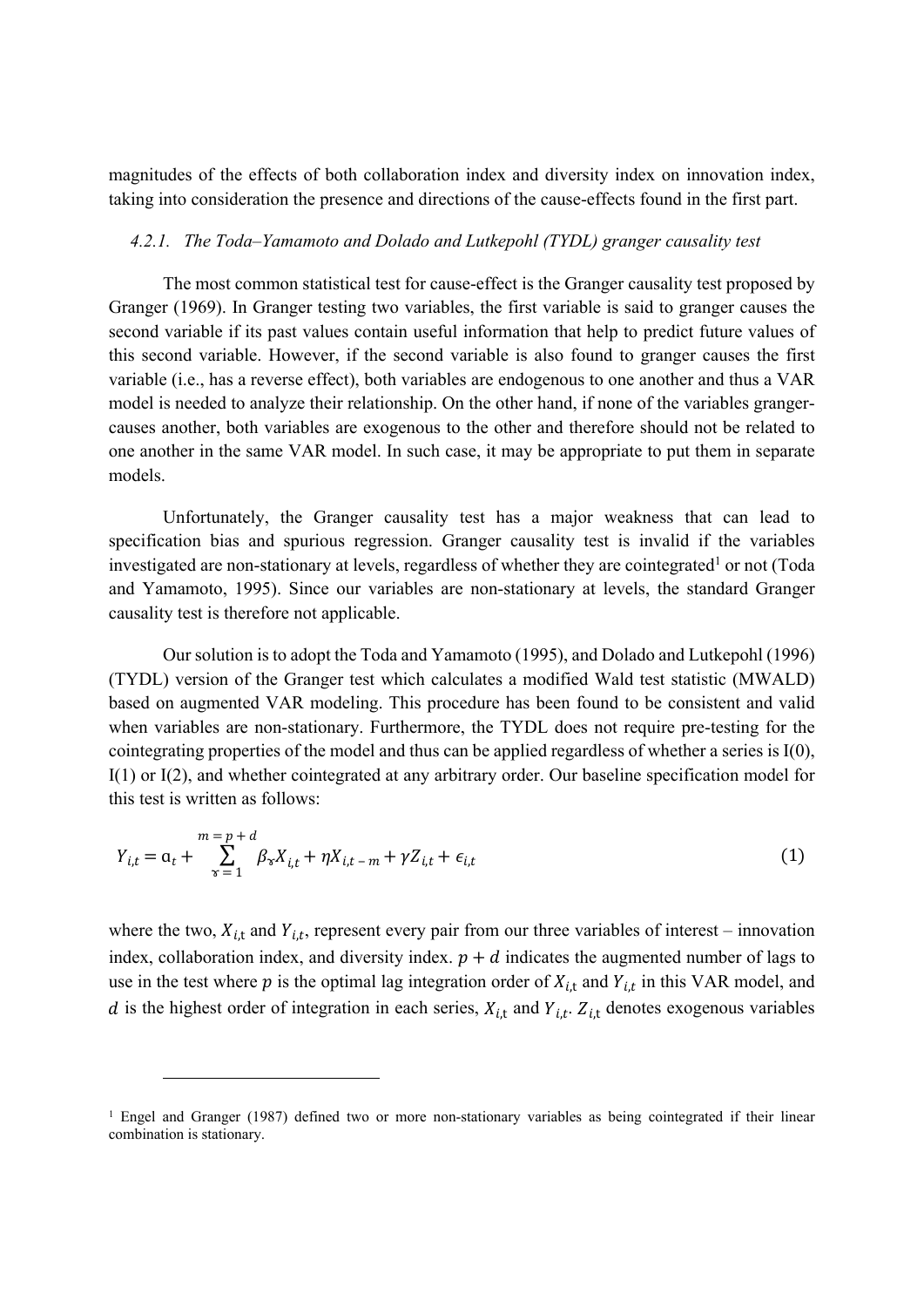added as controls,  $a_t$  is the constant term and  $\epsilon_{i,x}$  is the error term. i stands for a country and t for year.

The main difference between the standard Granger causality test and the TYDL are the extra lags used (*d* in Eq. 1) and the exogenous  $m<sup>th</sup>$  lagged value of  $X_{i,t}$  added as a control. This trick is used to fix the test statistic's asymptotic distribution. The optimal lag order of integration  $p$  is determined by a selection criteria such as the Akaike information criteria (AIC) (Akaike, 1969), the Bayesian information criteria (BIC) (Rissanen, 1978; Schwarz, 1978), and the Hannan-Quinn information criteria (HQIC) (Hannan and Quinn, 1979).

 In order to test the causality of technological diversity and international collaboration on innovation intensity, we conduct three TYDL Granger tests by estimating three pairs of reducedform VAR models. The first tests causality between collaboration and innovation; the second, between diversity and innovation; and the third, between collaboration and diversity. For details of our model specifications used in these tests, please refer to Appendix B.

Table 3 presents the results of our TYDL Granger tests. Note, the arrows in column two indicates the presence of a cause-effect (or causality) found and the direction of the arrows represents the direction of the causality.

|                                | radie 5. I'r Granger test resuits |                          |              |                  |                |                     |
|--------------------------------|-----------------------------------|--------------------------|--------------|------------------|----------------|---------------------|
| Variable 1                     | <b>TYDL G. Causality</b>          | Variable 2               | N            | Chi <sup>2</sup> | Prob.          | Implication         |
| collaboration<br>collaboration |                                   | innovation<br>innovation | 1885<br>1885 | 3.151<br>10 874  | 0.369<br>0.012 |                     |
| diversity<br>diversity         |                                   | innovation<br>innovation | 1885<br>1885 | 6.956<br>29 449  | 0.073<br>0.000 | both are endogenous |
| collaboration<br>collaboration |                                   | diversity<br>diversity   | 1885<br>1885 | 6.618<br>3.383   | 0.085<br>0.336 |                     |

**Table 3. TY Granger test results** 

Our results infer that international collaboration does not granger cause innovation and diversity. However, both innovation and diversity granger cause international collaboration. These results imply that causalities between collaboration and innovation, and diversity and collaboration are unidirectional. By comparison, diversity and innovation seem to granger cause one another as shown by their significant Chi2 values. This bidirectional causal relationship suggests that the two variables are endogenous to each another.

# *4.2.2. Reduced form VAR model*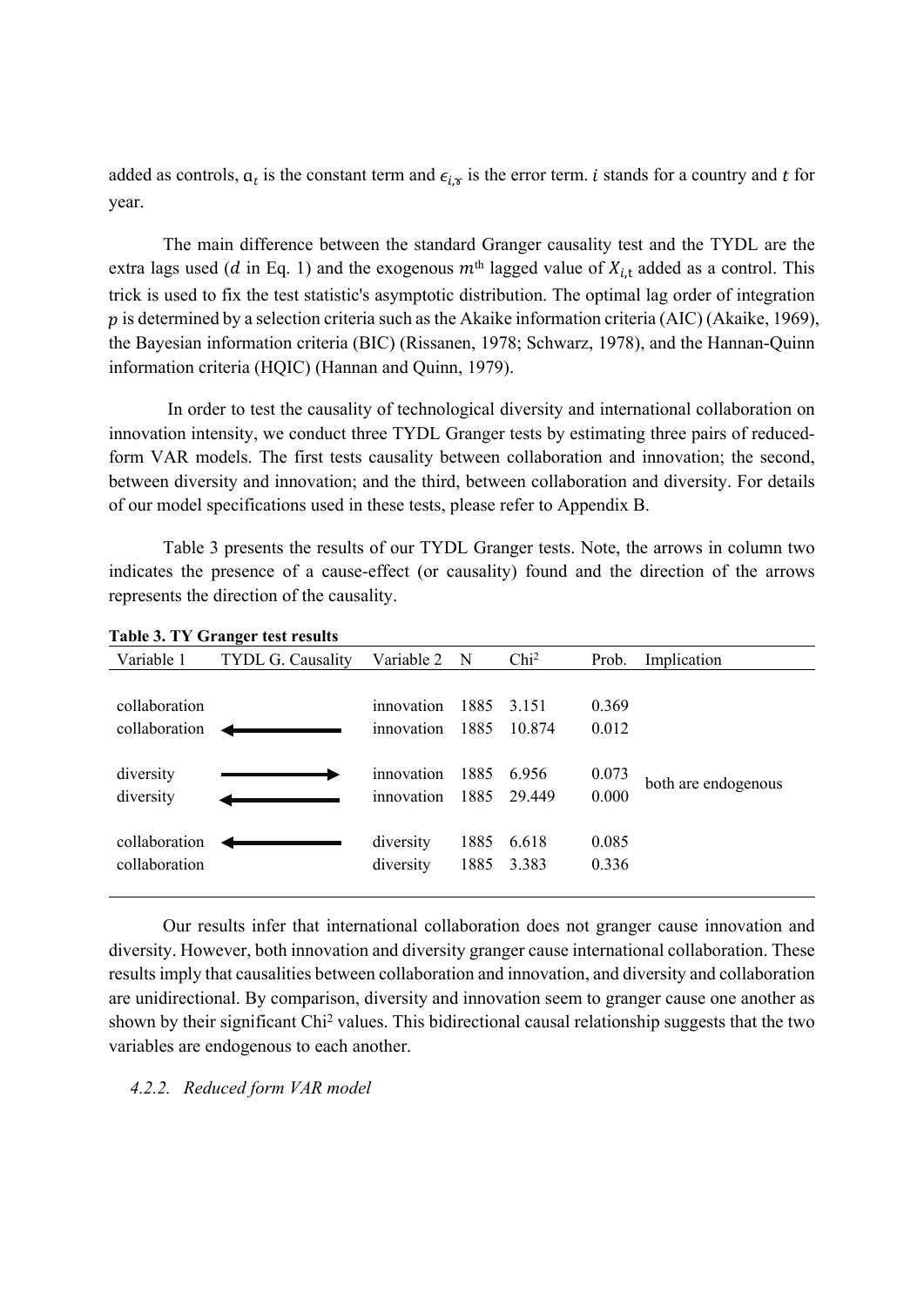Up until this stage, we have only revealed patterns and directions of the causal effects of technological diversity, international collaboration, and innovation intensity in our sample countries but has yet to explain the reasons behind them. This final step of our econometric analysis aims to explore these reasons. We propose that one of the main reasons why countries are shifting to a more diversified and collaborative setting is because technological diversification and collaboration lead to a higher intensity of innovation. To test this theory, we estimate the effects of diversity index and collaboration index on our proxy for innovation intensity, innovation index.

Due to endogeneity found in Section 5.2.1 (TYDL tests) and some problems with our data reported in Section 4.2, it is vital to devise an estimation model that can handle such issues. First, because of the bidirectional causality between technological diversity and innovation, problems related with endogeneity may arise. In such case, the most commonly used ordinary linear regression (OLS) is no longer applicable as it will result in biased and inefficient estimates. Second, with heteroskedasticity, autocorrelation, cross-equation dependency, and unit roots found in our data, estimating the relationships using OLS may lead to further bias. To address these problems, we employ a reduced form VAR model with the following baseline specification:

$$
\Delta inn_{i,t} = \sum_{l=1}^{L=3} \lambda_l \Delta inn_{i,t-l} + \sum_{l=1}^{L=3} \delta_l \Delta div_{i,t-l} + \eta \Delta coll_{i,t} + \beta \Delta X_{i,t} + \alpha_t + \epsilon_{i,t}
$$
(2)

where  $inn_{it}$  stands for the innovation index of country *i* in year *t*,  $div_{it}$  for the diversity index of country *i* in year, and  $coll_{i,t}$  for the collaboration index of country *i* in year *t*. Following the fact that past values of innovation index are affecting its current values as shown in our results in the previous section,  $inn_{i,t-1}$ , which represent lagged values of  $inn_{it}$  are added to the right-hand side of Eq. 2. This allows us to estimate the effects of innovations in the past on current innovations.  $X_{i,t}$  is a vector for our control variables,  $a_t$  is the constant term, and  $\epsilon_{i,t}$  is the error term. To address problems related with unit roots (i.e. non-stationarity), all variables are in their first order differences – instead of levels.

The above VAR is estimated with the Generalized method of moments (GMM)<sup>2</sup> which is a powerful estimator commonly used with dynamic panel data models where endogeneity is the issue (e.g. in (Su and Moaniba, 2017a); Bertoni et al., 2011; García-Manjón and Romero-Merino, 2012; Yang et al., 2012; Onishi, 2013; Colombo et al., 2013; Dosi et al., 2015). Endogeneity occurs not only when the lagged values of the dependent variable are correlated with the random

<sup>2</sup> Other popular estimators that also use GMM are the "difference GMM" and "system GMM" introduced by Arellano and Bond (1991), and Arellano and Bover (1995) and Blundell and Bond (1998). These estimators are developed for linear estimations. GMM estimators for non-linear relationships are rare and quite difficult to implement. One of these is the quasi-differenced GMM estimator developed by Chamberlain (1992, 1993) and Wooldridge (1997) and often used for panel count data models.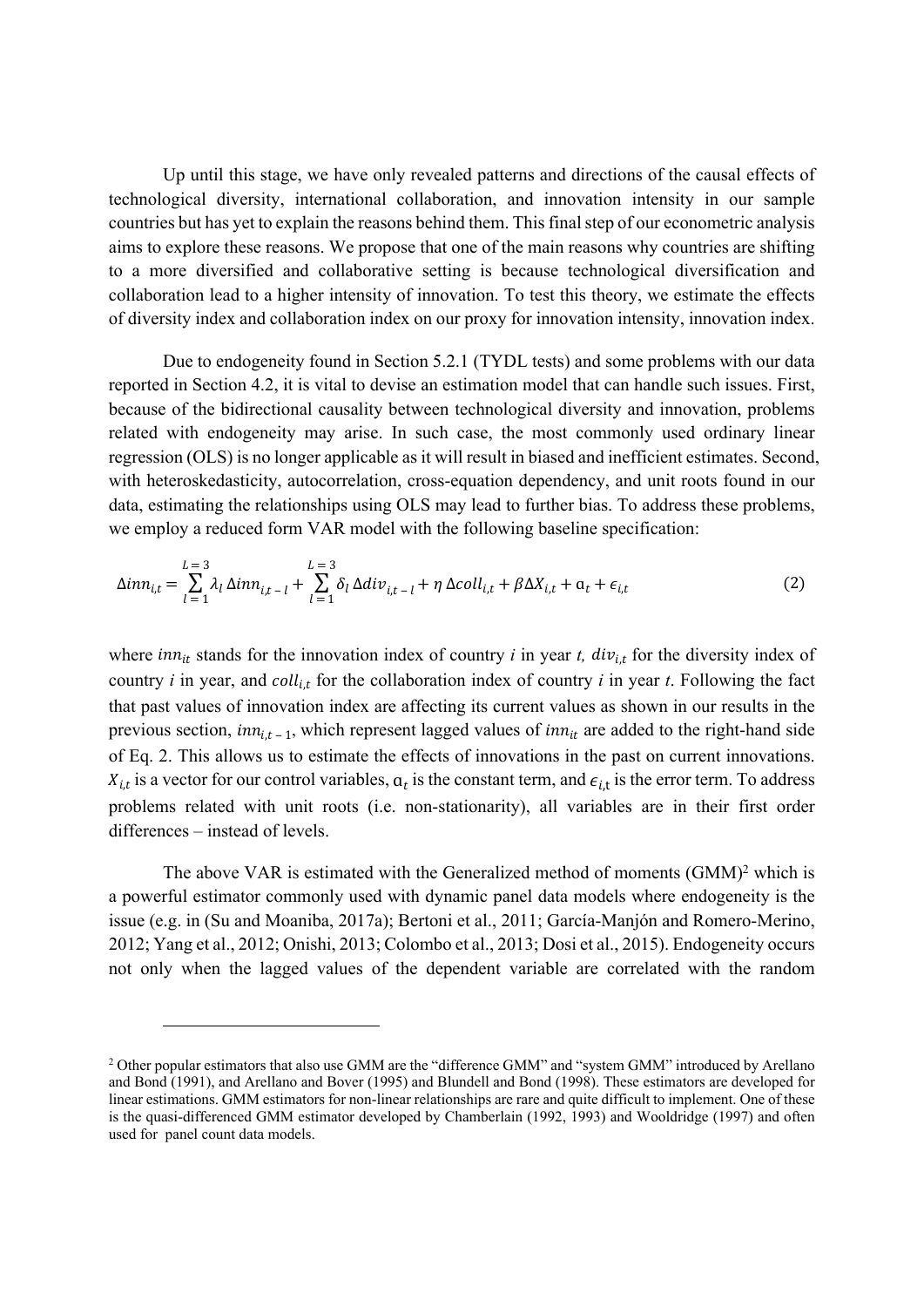disturbances but also when there is bidirectional causality between the dependent variable and the independent variables. Since the causal relationship between technological diversity and innovation is bidirectional (i.e. they are endogenous to one another), as found in our TYDL Granger tests in the previous subsection, endogeneity may cause bias in our estimation.

Using a reduced form VAR solves the endogeneity problem by simultaneously estimating each of the two endogenous variables on the other (Sims, 1980). Technically, this involves two equations. The first equation, Eq. 2, is the one we are interested in since it relates diversity (as well as collaboration and other factors) to innovation. The second is the opposite. It models innovation (among other variables) to diversity and thus takes this form:

$$
\Delta div_{i,t} = \sum_{l=1}^{L=3} \lambda_l \Delta div_{i,t-l} + \sum_{l=1}^{L=3} \delta_l \Delta inn_{i,t-l} + \eta \Delta coll_{i,t} + \beta \Delta X_{i,t} + \alpha_t + \epsilon_{i,t}
$$
(3)

where all variables are the same as in Eq. 2. Both equations use the lagged values of the endogenous variables as instruments.

Our results for Eq. 2 are reported in Table 4. Due to some data collinearity issues discussed in Section 3.5, estimating all our variables in a single model may lead to biased results. To prevent this, highly correlated variables are estimated in separate models  $-A$ , B, C, and D.

|                          | Dependent variable: innovation index |              |             |              |  |  |  |
|--------------------------|--------------------------------------|--------------|-------------|--------------|--|--|--|
|                          | (A)                                  | (B)          | (C)         | (D)          |  |  |  |
| Innovation index $(t-1)$ | $-0.1787***$                         | $-0.1862***$ | $-0.0678$   | $-0.1834***$ |  |  |  |
|                          | $(-3.9170)$                          | $(-4.2333)$  | $(-1.0633)$ | $(-4.0524)$  |  |  |  |
| Innovation index $(t-2)$ | $0.0880 +$                           | 0.0772       | $0.1808*$   | 0.0748       |  |  |  |
|                          | (1.7001)                             | (1.5488)     | (2.3846)    | (1.4399)     |  |  |  |
| Innovation index $(t-3)$ | 0.0547                               | $-0.0000$    | $0.1205+$   | 0.0426       |  |  |  |
|                          | (1.1407)                             | $(-0.0005)$  | (1.7744)    | (0.8879)     |  |  |  |
| Diversity index $(t-1)$  | $-0.1370*$                           | $-0.0971+$   | $-0.1455+$  | $-0.1408**$  |  |  |  |
|                          | $(-2.5141)$                          | $(-1.8428)$  | $(-1.8979)$ | $(-2.6246)$  |  |  |  |
| Diversity index $(t-2)$  | $-0.1697**$                          | $-0.1048+$   | $-0.1642+$  | $-0.1863**$  |  |  |  |
|                          | $(-2.7982)$                          | $(-1.8108)$  | $(-1.9147)$ | $(-3.1117)$  |  |  |  |
| Diversity index $(t-3)$  | $-0.0458$                            | $-0.0160$    | $-0.0555$   | $-0.0402$    |  |  |  |
|                          | $(-0.8264)$                          | $(-0.3063)$  | $(-0.6778)$ | $(-0.7285)$  |  |  |  |
| Collaboration index      | $0.3231***$                          |              | $0.3342***$ | $0.3131***$  |  |  |  |
|                          | (10.0744)                            |              | (8.0287)    | (9.9079)     |  |  |  |
| Patent claim             |                                      | $0.0309***$  |             |              |  |  |  |
|                          |                                      | (9.4945)     |             |              |  |  |  |
| GDP per capita (ln)      |                                      |              | $-0.0994$   |              |  |  |  |
|                          |                                      |              | $(-0.0927)$ |              |  |  |  |

| <b>Table 4. Vector Autoregression Results</b> |  |  |  |  |
|-----------------------------------------------|--|--|--|--|
|-----------------------------------------------|--|--|--|--|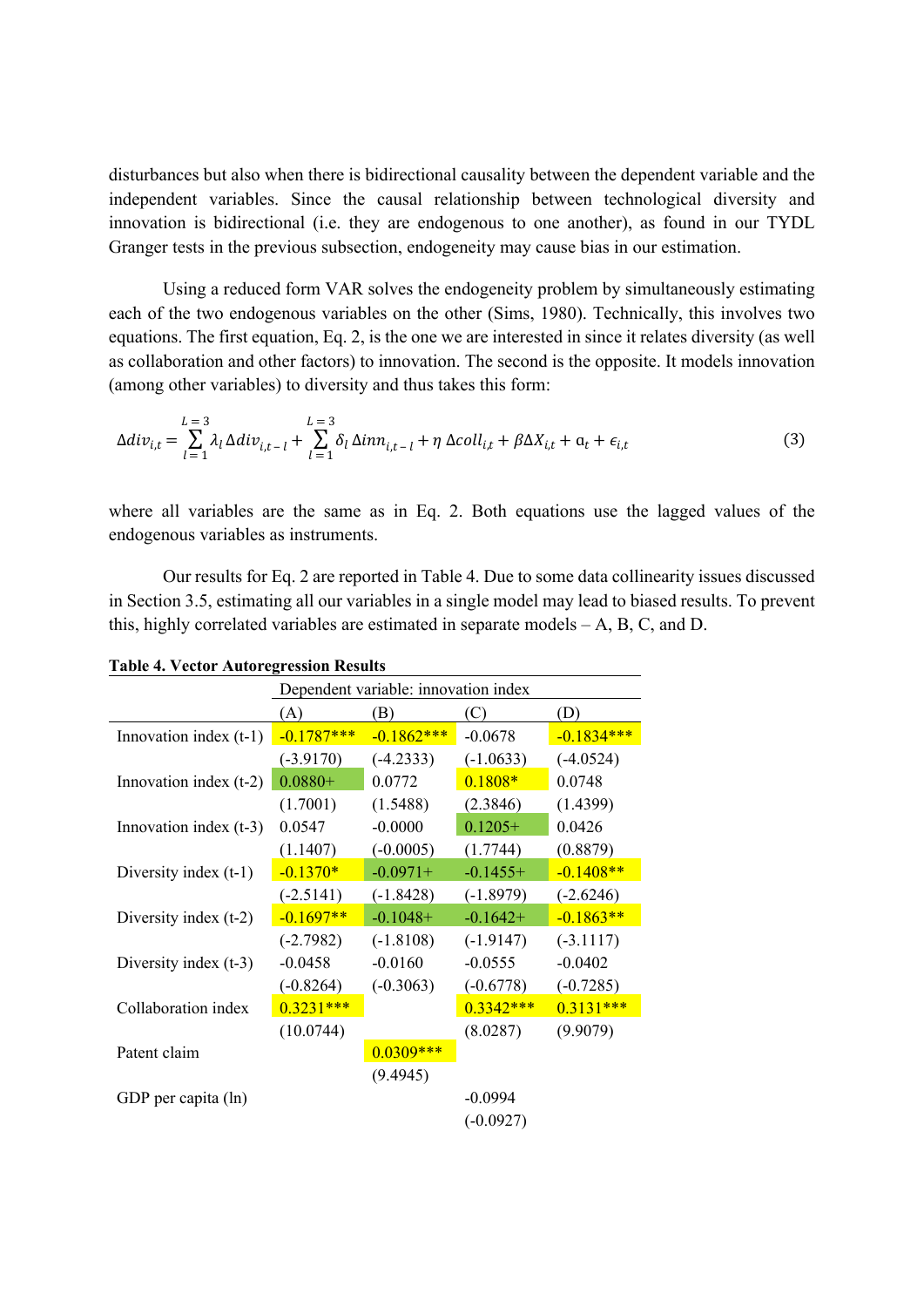| Cross-citation (ln)   |              |              |              | $0.0688***$  |
|-----------------------|--------------|--------------|--------------|--------------|
|                       |              |              |              | (3.3885)     |
| 10year period         | $0.0565***$  | $0.0615***$  | $0.0511+$    | $0.0592***$  |
|                       | (3.5842)     | (3.8911)     | (1.8532)     | (3.7571)     |
| Dummy (year $>2011$ ) | $-0.8587***$ | $-0.8556***$ | $-0.8120***$ | $-0.8573***$ |
|                       | $(-19.0856)$ | $(-19.8129)$ | $(-10.0065)$ | $(-19.0352)$ |
| N                     | 1836         | 1836         | 1831         | 1836         |

t statistics in parentheses. Year dummies included in all regressions. All variables, except dummy and categorical variables, are in their first differences.

 $+ p < 0.10$  $* \bar{p} < 0.05$ \*\*  $p < 0.01$ 

\*\*\*  $p < 0.001$ 

As reported in the results, the coefficients of innovation are mostly significant but surprisingly negative in t-1 implying that innovations from the year before are hindering innovations in the current year. However, the coefficient signs change to positive in t-2 and t-3 suggesting that innovations from two and three years back are positively influencing the intensity of innovation in the current year. Of our two main variables of interest, diversity also shows unexpected negative results across all four models for the first two year lags, A to D. This could imply that the more diverse technologies in the past the harder it would be for countries to innovate. By contrast, coefficients for collaboration index are all positive and highly significant suggesting that a country's openness to technical international collaboration will boost up its domestic production of new inventions.

Similarly, two of our main control variables also have positive and significant results. The first one states that the number of invention claims protected by a patent positively influence future innovations. This result is quite reasonable given most inventors' needs to protect their inventions and hence often relocate to countries where protection is guaranteed. Cross-citation, on the other hand, also has a positive coefficient indicating that the flow of technical knowledge across different technology domains plays a vital role in innovation. This result supports previous studies such as (Su and Moaniba, 2017b). Surprisingly, contemporaneous changes in GDP per capita and innovation index, as indicated by the non-significant coefficient, do not seem to influence each other. Our perception is that production is expensive and often takes years before it can generate returns. To reaffirm this finding, we remove the GDP per capita variable from all four models (A, B, C, and D) and re-estimate them. The results, provided in Table C.1 in Appendix C, are not different from those in Table 4.

Note, since the focus of this paper is on the effects of technological diversity (and collaboration) on innovation (Eq. 2), the reverse, represented by Eq. 3 is irrelevant. For this reason, all results for Eq. 3 are not provided however are available upon request.

# *4.2.3. Robustness – Different time periods and income groups*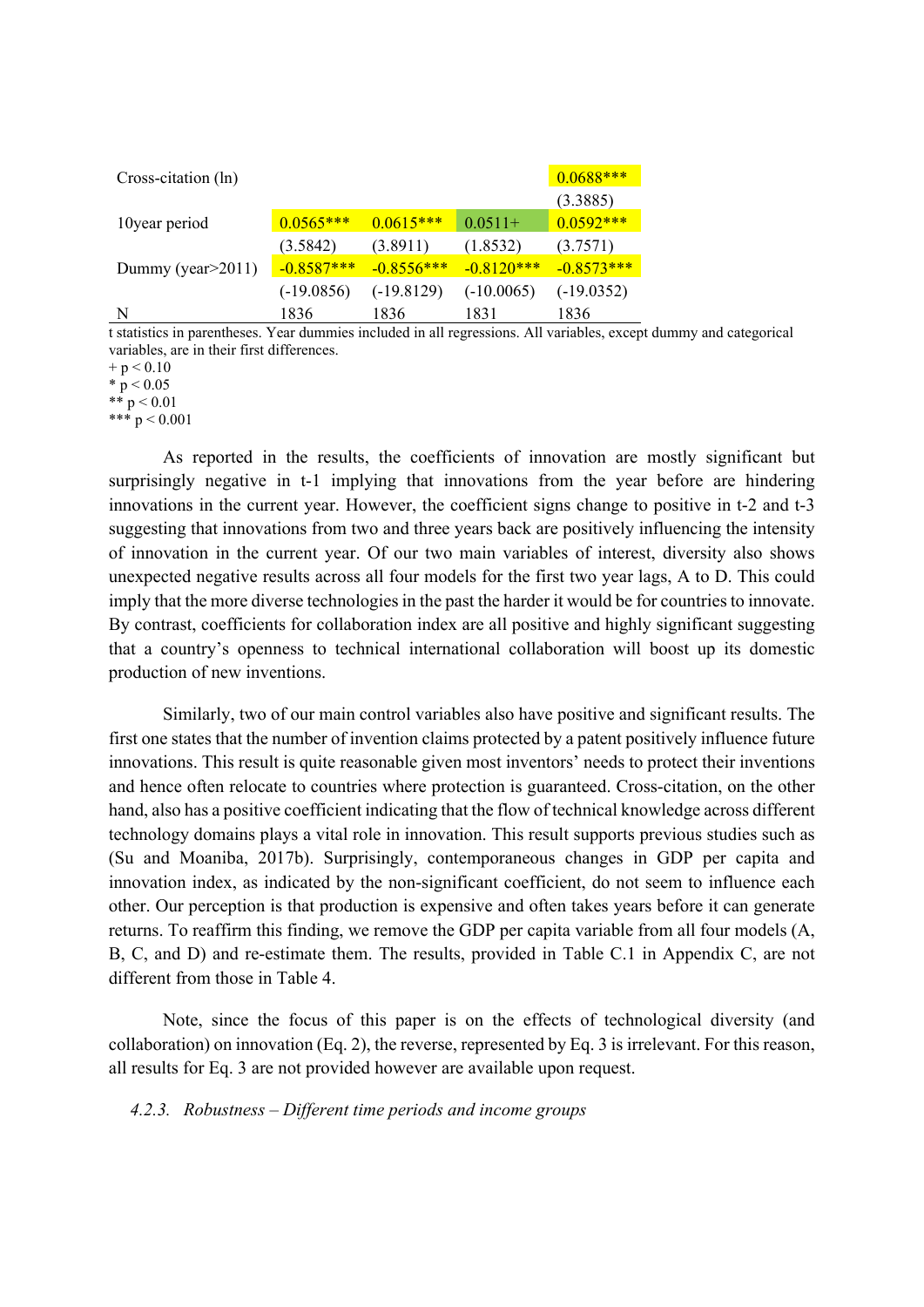To ensure our results and key findings in the previous sub-section are robust under different scenarios, we conduct two additional estimation analyses. The goal is to test the effects of collaboration and technological diversity on innovation while controlling for two important factors – 1) the difference in income levels across countries in our sample, and 2) the differences in technological and economic advancements across different time periods.

So far, we have been analyzing the effects of technological diversity and international collaboration on innovation for the entire 40-year period, 1976-2015. To isolate the effects countries have gone through and explain their behaviors in each era (discussed in Section 5.1), we conduct an extended cause-and-effect analysis by comparing the two groups of income class countries (i.e., high-income countries versus non high-income countries) for each 10-year period or decade. In doing so, we are controlling for the differences in economic sizes across countries in our sample. Furthermore, grouping the samples into 10-year periods also allow us to control for any economic shock such as the great recession in the late 2000(s) and the series of major technological advancements in each 10-year period. To do this, we repeat our simultaneous VAR estimations of Eq.2 and Eq.3 but this time imposing restrictions on the income group of countries and the ten-year periods. Similarly, since we are only interested in the effect of technological diversity (and international collaboration) on innovation, a relationship captured by Eq.2, all results for Eq.3 are not provided again. Note, the word "results" refers to the results of Eq.2 only hereafter.

|                          | Dependent variable: innovation index |              |             |             |              |  |
|--------------------------|--------------------------------------|--------------|-------------|-------------|--------------|--|
|                          | 1976-1985                            | 1986-1995    | 1996-2005   | 2006-2015   | All 40 years |  |
| Innovation index $(t-1)$ | $-0.2512*$                           | $-0.1533*$   | $-0.1247$   | $1.1948***$ | $0.8033***$  |  |
|                          | $(-2.5056)$                          | $(-2.0360)$  | $(-1.4435)$ | (6.9550)    | (6.7514)     |  |
| Innovation index $(t-2)$ | $-0.2113*$                           | 0.1153       | 0.0989      | $0.8312***$ | $0.9792***$  |  |
|                          | $(-2.0142)$                          | (1.3552)     | (1.3214)    | (4.0181)    | (6.6734)     |  |
| Innovation index (t-3)   | $-0.0720$                            | 0.0434       | $-0.0963$   | $0.9468***$ | $0.5764***$  |  |
|                          | $(-0.7073)$                          | (0.4420)     | $(-1.1391)$ | (4.8467)    | (4.5888)     |  |
| Diversity index $(t-1)$  | 0.0239                               | $-0.1662+$   | $-0.1811*$  | $-0.4298$   | $-0.8378***$ |  |
|                          | (0.2106)                             | $(-1.7604)$  | $(-2.0050)$ | $(-1.3505)$ | $(-5.8444)$  |  |
| Diversity index $(t-2)$  | $-0.0030$                            | $-0.3520***$ | $-0.0432$   | $-0.1739$   | $-0.8274***$ |  |
|                          | $(-0.0242)$                          | $(-3.5066)$  | $(-0.4860)$ | $(-0.5947)$ | $(-5.1093)$  |  |
| Diversity index $(t-3)$  | $0.2282+$                            | $-0.1098$    | 0.0095      | $-0.5899*$  | $-0.5307***$ |  |
|                          | (1.6466)                             | $(-0.8592)$  | (0.1029)    | $(-2.4349)$ | $(-3.8649)$  |  |
| Collaboration index      | $0.1735**$                           | $0.1041+$    | $0.2700**$  | $0.5004*$   | $0.4463***$  |  |
|                          | (3.2598)                             | (1.7606)     | (3.0713)    | (2.3737)    | (5.8451)     |  |
| Patent claim             | $0.0190**$                           | $0.0362***$  | 0.0086      | $0.0291*$   | $0.0125+$    |  |
|                          | (3.1474)                             | (8.0152)     | (1.1951)    | (2.4727)    | (1.8907)     |  |
| Cross-citation (ln)      | $0.1062*$                            | 0.0428       | $-0.0551$   | $0.1221*$   | 0.0629       |  |
|                          | (2.0568)                             | (1.0887)     | $(-1.2197)$ | (2.1879)    | (1.6198)     |  |

**Table 5. VAR results by 10-year periods for high-income**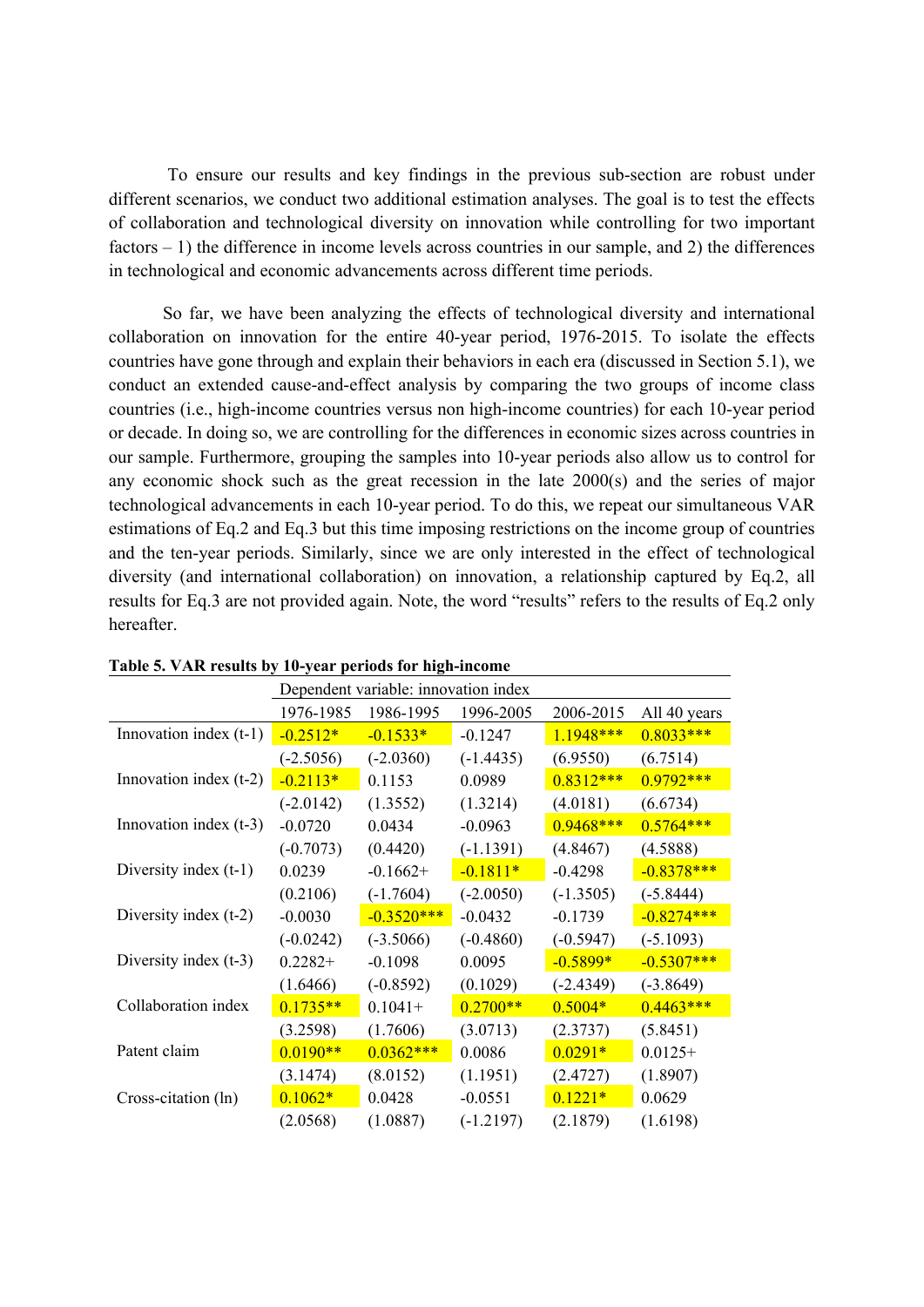| 10 year period        | $-0.0121$   | $-0.1039***$ | $\frac{-0.3607**}{\cdot}$ | 0.0000      | $-0.0990***$ |
|-----------------------|-------------|--------------|---------------------------|-------------|--------------|
|                       | $(-1.0643)$ | $(-8.6407)$  | $(-11.7505)$              |             | $(-5.1196)$  |
| Dummy (year $>2011$ ) |             |              |                           | $-0.1680*$  |              |
|                       |             |              |                           | $(-2.1192)$ |              |
| N                     | 180         | 360          | 360                       | 324         | 1224         |

t statistics in parentheses. Year dummies included in all regressions. All variables, except dummy and categorical variables, are in their first differences.

\*\*  $p < 0.01$ 

\*\*\*  $p < 0.001$ 

The results for high-income countries and non high-income countries are presented in Table 5 and Table 6, respectively. Overall, these results are consistent with those reported in Table 4. The only, and interesting exception is the change in signs of the coefficients of innovation index from mostly negative (in Table 4) to all positive (in both Table 5 and 6). This result suggests that past innovations help initiate and advance current innovation activities: another empirical evidence supporting the economics of scope theory and resource based view (RBV) theory (Wernerfelt, 1984). Such theories emphasize the role of cost minimization through capitalizing on the same existing resources (in this case, past inventions) to produce a variety of different products (such as new inventions or innovations).

|                          | Dependent variable: innovation index |             |              |             |              |  |
|--------------------------|--------------------------------------|-------------|--------------|-------------|--------------|--|
|                          | 1976-1985                            | 1986-1995   | 1996-2005    | 2006-2015   | All 40 years |  |
| Innovation index $(t-1)$ | $-0.4020**$                          | $-0.2523*$  | $-0.2693**$  | $-0.1034$   | 0.1278       |  |
|                          | $(-3.2874)$                          | $(-2.1776)$ | $(-2.9720)$  | $(-0.8162)$ | (0.9355)     |  |
| Innovation index $(t-2)$ | 0.0272                               | $-0.1310$   | $-0.0147$    | 0.1419      | $0.4157**$   |  |
|                          | (0.1777)                             | $(-0.8971)$ | $(-0.1604)$  | (0.8591)    | (2.6636)     |  |
| Innovation index $(t-3)$ | 0.0859                               | $-0.1126$   | 0.1027       | $-0.2518+$  | 0.1810       |  |
|                          | (0.6598)                             | $(-1.0110)$ | (1.1375)     | $(-1.8308)$ | (1.6090)     |  |
| Diversity index $(t-1)$  | $-0.0123$                            | $-0.1051$   | $-0.1947*$   | 0.1056      | $-0.3308*$   |  |
|                          | $(-0.0562)$                          | $(-0.6355)$ | $(-2.0281)$  | (0.6790)    | $(-2.0273)$  |  |
| Diversity index $(t-2)$  | $-0.3867*$                           | 0.1889      | $-0.2102*$   | 0.0549      | $-0.3285+$   |  |
|                          | $(-2.0022)$                          | (1.1821)    | $(-2.0358)$  | (0.3306)    | $(-1.9584)$  |  |
| Diversity index $(t-3)$  | $-0.1845$                            | 0.1419      | $-0.1720$    | $0.4268**$  | $-0.1258$    |  |
|                          | $(-0.9378)$                          | (1.0587)    | $(-1.5908)$  | (2.7535)    | $(-0.9562)$  |  |
| Collaboration index      | $0.3001***$                          | $0.2585***$ | $0.2787***$  | 0.0977      | $0.2723***$  |  |
|                          | (3.4894)                             | (3.5483)    | (4.2138)     | (0.9186)    | (4.5978)     |  |
| Patent claim             | 0.0108                               | $0.0218**$  | $0.0219***$  | $0.0216*$   | $0.0293***$  |  |
|                          | (1.4874)                             | (2.7266)    | (4.3157)     | (2.3657)    | (5.6529)     |  |
| Cross-citation (ln)      | $-0.0182$                            | $0.1208*$   | $0.0542+$    | 0.0763      | $0.1121**$   |  |
|                          | $(-0.2255)$                          | (2.2489)    | (1.6772)     | (1.5682)    | (2.9575)     |  |
| 10 year period           | 0.0287                               | $-0.0494+$  | $-0.3243***$ | 0.0000      | $-0.1350***$ |  |

# **Table 6. VAR results by 10-year periods for non high-income countries**

 $+ p < 0.10$ 

 $* p < 0.05$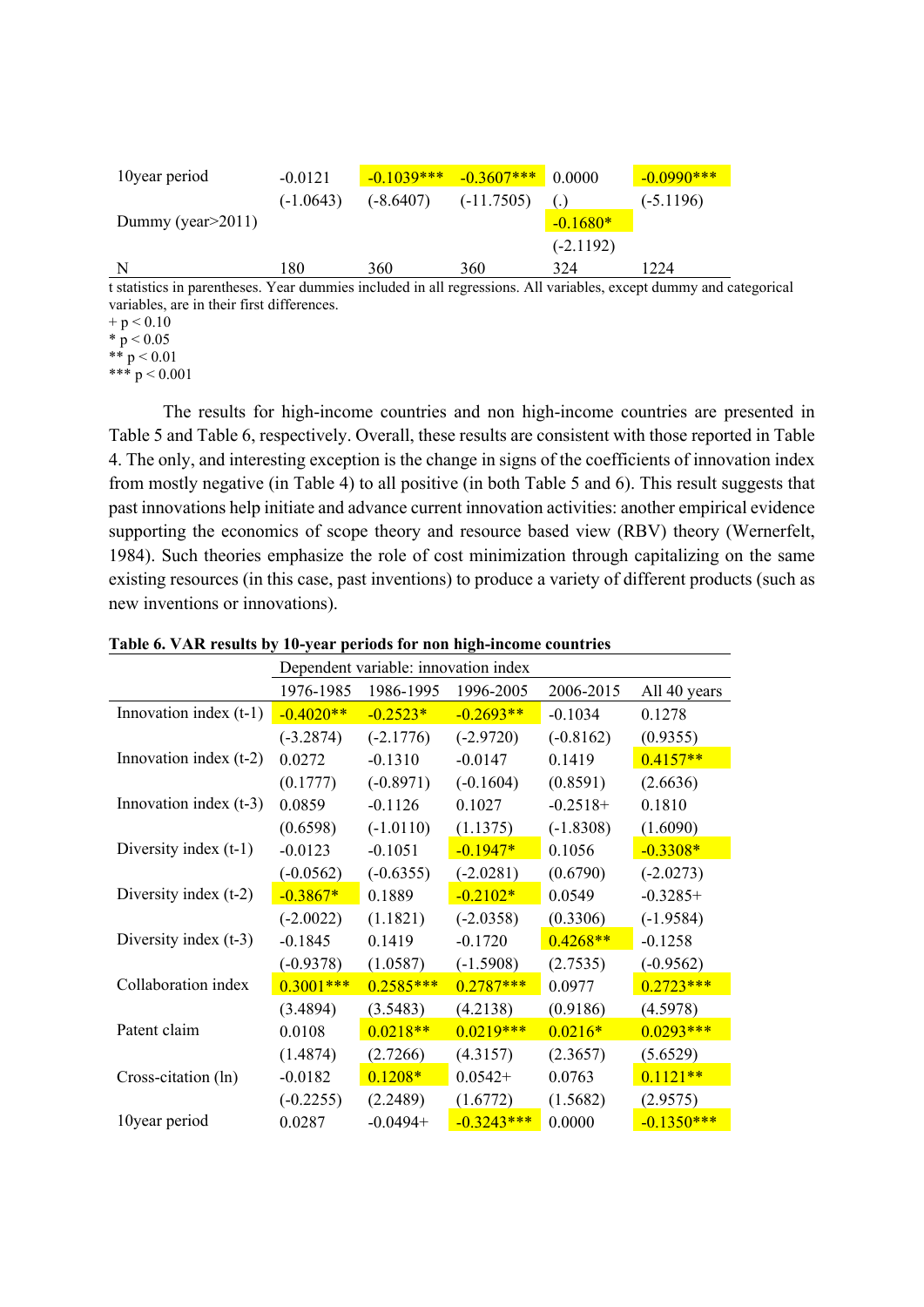|                       | (1.4005) | $(-1.9566)$ | $(-8.1531)$ |              | $(-4.0824)$ |
|-----------------------|----------|-------------|-------------|--------------|-------------|
| Dummy (year $>2011$ ) |          |             |             | $-0.5821***$ |             |
|                       |          |             |             | $(-5.6049)$  |             |
| N                     | 90       | 180         | 180         | 162          | 612         |
|                       |          |             |             |              |             |

t statistics in parentheses. Year dummies included in all regressions. All variables, except dummy and categorical variables, are in their first differences.

 $+ p < 0.10$  $* \, p < 0.05$ 

\*\*  $p < 0.01$ 

\*\*\*  $p < 0.001$ 

### *4.3. Further discussions and implications of the results*

In summary, our study finds that although there seems to be no significant long-term effect of international collaboration on innovation as indicated by the results in Table 3 (i.e., the granger effects of international collaboration from the lag years 1-3), its short-term effect (i.e., the effect of the current year) is generally significant and positive. This short-term effect is indicated by the positive and mostly significant coefficients for international collaboration in Tables 4, 5, and 6. These results provide us with empirical evidence that international collaboration is contributing positively to a country's innovation performance, in the short term. However, this finding on the short-term effect does not support our first hypothesis H1a.This finding possibly relates to the fact that the more people involved in a collaborated invention, the more knowledge and skills integrated that could help produce inventions of higher quality. By comparison, our results shown in Table 3 also show that innovation granger-causes international collaboration. Not reported in the table is the coefficient for the innovation index when regressed on collaboration index is 0.2669762. This result, which supports our second hypothesis H1b, suggests that a country's innovation outputs from the past three years positively influence its level of engagement in international collaborations in the present year. This is not surprising given that higher innovation performance often leads to higher income and returns that in turn could be spend on more collaboration activities.

Furthermore, although the coefficients for technological diversification collaboration is not always significant, the majority of them are significant and negative as can be seen in Table 4, 5, and 6. Theoretically, this means that our third hypothesis H2a is supported confirming our theoretical expectation that there is a negative causal effect, both short term and long term, of technological diversification on a country's level of innovation output. In contrast, there is also a statistically significant but positive reverse-effect from innovation to diversification as reported in Table 3 and Table 4-6. This finding supports our fourth and last hypothesis H2b which states that a country's innovative capability stimulates its technological diversification efforts.

The above findings imply that our theory in which we claim that both diversification and collaboration are important drivers of innovation might not be true. International collaboration seems to be the only one that contributes positively to a country's innovation performance. One possible explanation for this is the lack of control from governments on firms' technological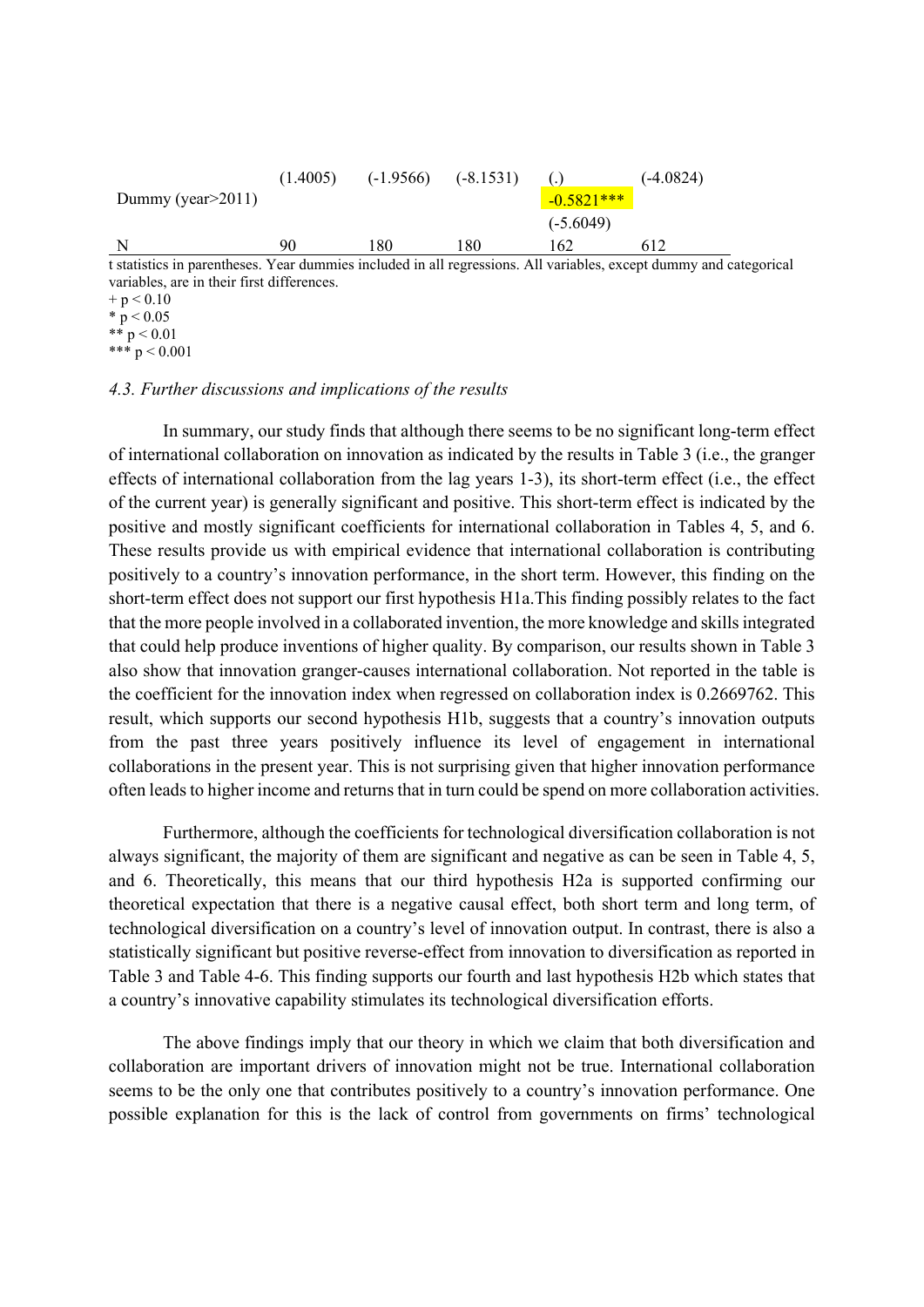diversification activities. Previous studies have shown that diversification is vital for a firm's survival and competitive advantage, which is why firms have chosen to diversify their products and services over the 40-year period. Collectively, it has resulted in diverse technology bases for countries as observed in Fig 3. A mass scale of firms engaging in technological diversification in a country could lead to a decline in economic growth or a country's gross domestic product, i.e., GDP (Moaniba et al., 2018b). This is possible related with the excess supplies in certain markets and industries caused by a huge proportion of firms in a country diversifying their technological outputs. In such case, certain markets are likely to fail or become inefficient. With market failures, firms' revenues will go down which later could affect their innovative capabilities. Thus, for a country as a whole, the more of its firms affected by over-diversification, the lower its innovation performance. One important policy implication from this is for governments to take responsibility in controlling firm-level diversification activities.

Finally, to ensure our results are robust, all regressions are repeated multiple times. First, with diversity and collaboration variables regressed in separate models. This is done to control for the lagged effects of diversification on international collaboration as indicated by our TY-Granger causality test results in Table 3. The results (not shown here but available upon request) are consistent with those reported in Table 3, 4, 5, and  $6$  – even though the number of significant coefficients are much less especially for diversity index while the number of coefficients for collaboration index that are significant increases. Second, all regressions are again repeated with a smaller sample. This sample consists of 49 countries and covers a span of only 20 years (from 1994 to 2013). The goal in reducing the sample size is to completely remove any country with zero innovation index in any given year. In this way, we eliminate any possibility of a selection bias or truncation bias. Despite not getting an endogenous relationship between innovation and diversification when using this smaller sample, the results still support our key findings that diversification has a negative effect on innovation whereas collaboration has a positive effect.

### **5. Conclusion**

This paper brings fresh insights to the existing innovation management-economics literature on drivers of innovation by exploring the relationship between the co-evolutionary dynamics of technological diversity and international collaboration on innovation. Although literature has converged on the positive link between international collaboration and innovation performance (Giuliani et al., 2016), the role of technological diversification in innovation is still unclear. If fact, existing evidence for both the impact of innovation on technological diversification (Baysinger and Hoskisson, 1989; J. Miller, 2004; Silverman, 1999), and the impact of diversification on innovation (Rogers, 2002) has raised concerns on the possibility of a simultaneity and endogeneity between the two, which has been neglected by the majority of previous related studies. The importance of taking this possibility into account is vital to eliminate estimation bias (J. Miller, 2004; Shaver, 1998). This paper aims to address this concern by providing one of the first empirical evidence on the causal effects of international collaboration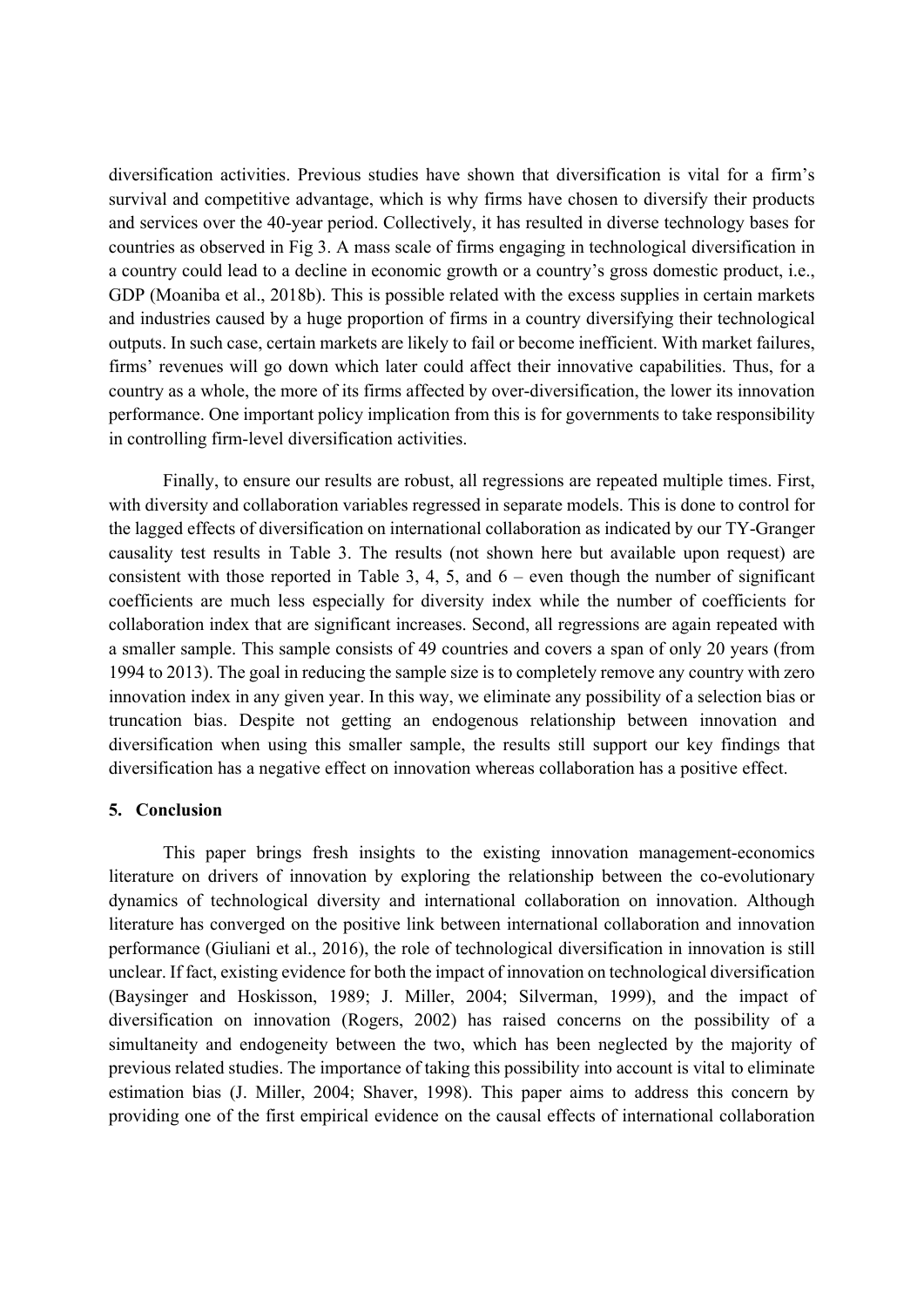and technological diversification on innovation, taking into consideration the endogeneity issue. The empirical objectives of this paper are: (1) to assess the direction of the causal effects of technological diversification and international collaboration on innovation, and (2) to analyze the size of such effects of technological diversity and international collaboration on innovation.

In a nutshell, we find evidence that over the course of the 40 years, both high income and non-high income countries have tended to shift into a more diversified and collaborative technological setting. Our TYDL tests show that while international collaboration and innovation intensity have a unidirectional causal relationship, the intensity of innovation in a country and technological diversity are endogenous to one another. This bidirectional cause-and-effect relationship exemplifies the complicated nature of most economic variables and thus requires extra care when analyzing them. Consequently, we estimate the causal effects of collaboration and diversity on innovation using a simultaneous VAR. Our findings support the broad conjecture stemming from the existing theories of economics and innovation management literature, to which some of the primary drivers of innovation are reversely affected by innovation creating sophisticated economic relationships.

### *5.1. Contribution to theory and policy implication*

The paper contributes to the analysis of the drivers of innovation and the ensuing dynamics of technological diversity and international collaboration by investigating the developments of the innovative behaviors of countries, and the complexities in the triple helix nature of innovationdiversity-collaboration. Specifically, by analyzing the relationships between the diversity of technologies in a country and its openness to international collaboration, and how they have coevolved and influenced innovation. International collaboration and technological diversification have been investigated quite extensively in the past, but separately. We believe this present study is one of the first attempts to explore the possibility of a special link between technological diversity and international collaboration. For instance, for one, we have provided the answer to the mystery of why countries that engage heavily in international collaborations tend to also diversify their technologies, especially high income countries. As discussed in our results section, there seems to be a granger-causality effect of diversification on collaboration. In other words, as more firms in a country engage in diversification, they are likely to end up collaborating with firms from other countries in subsequent years (indicated by the lagged causal effects). As a result, the levels of diversification and international collaboration in a country always seem to go hand in hand. However, it is important to note that international collaboration on the other hand does not have a granger causal effect on diversification. Second, our empirical results vindicate past studies' findings and existing well-known management and economics theories. For instance, the positive impacts of past innovations on present and future innovation activities found in this study provide new empirical evidence supporting the theory of economics of scope and resource base view theory (Wernerfelt, 1984). These theories relate how cost minimization through capitalizing on the same existing resources (in this case, past inventions) is imperative for a firm's survival. As evidenced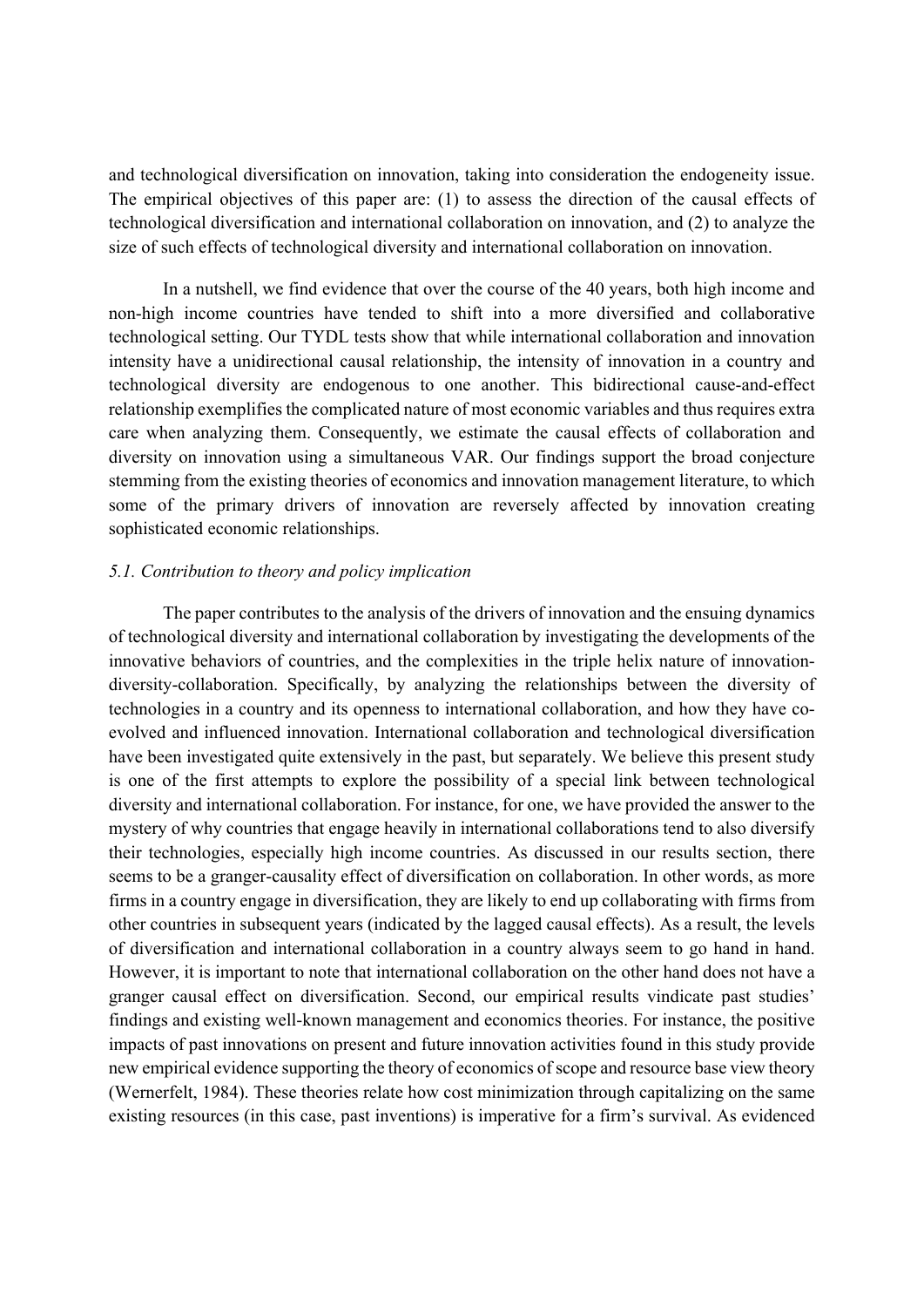in this present study, the impacts of innovations from past years on innovation in the current years tend to grow from negative to positive over the last 40 years. This is an interesting phenomenon that has never been observed or made known before. This finding is another important contribution of our study to the current scholarly understanding on the drivers and dynamics of innovation by highlighting the possibility that technology nowadays is getting more effective and last longer than those in the previous decades.

The essential policy implication that can be drawn based on these findings is the need for technological specialization by countries. Even though technological diversification may be essential for firms in expanding their products range and markets penetration, a mass scale of firms engaging in technological diversification in a country may lead to the country's decline in innovation performance, and therefore to economic inefficiency. The negative causal impacts of diversification on innovation for countries found in this study indicates the need for countries to concentrate their innovations within a smaller range of technology domains. Based on our findings, we argue that countries, through their governments, should regulate the diversification activities of firms by making sure that only a certain proportion of them should be allowed to do so – i.e., to ensure that the majority of firms do not diversify their technologies. This can be done through subsidies by which governments should prioritize allocating their subsidies to firms that engage more in technological specialization. Moreover, findings from our trend analysis show diversification is common with non-high income countries. As countries become richer, they tend to focus more on specialized areas of technology.

### *5.2. Limitations and future research directions*

Our study has some limitations. First, due to data unavailability, we cannot control for nor investigate some major drivers of innovation such as the size of the market demand for new innovations in a country. Second, despite the use of patent count as a proxy for innovation in many innovation management and economics studies, it represents only a fraction of the intensity of innovation in a country. Hence, our general results might underestimate the extent of the phenomenon. Second, while cross-border co-invention is commonly used as a quantitative measure for international technical cooperation, it is occasionally criticized for its inability to fully reflect cross-border knowledge-intensive collaboration. Moreover, such co-inventions are mainly the outcome of labor mobility or consultancy work only (Bergek and Bruzelius, 2010). Therefore, by using the number of inventors per patent in the construction of our collaboration index, we might underestimate the actual effect of international technological collaboration on innovation. Third, we cannot adequately validate the accuracy of how USPTO categorizes its patents.

Based on some of the crucial findings of this study, there are several potential research topics that could be explored either as extensions to this study or as diverted research streams. These include the following: 1) examining how other social and technological drivers of innovation (that are not included in Fig 1) influence innovation intensity; 2) extending the study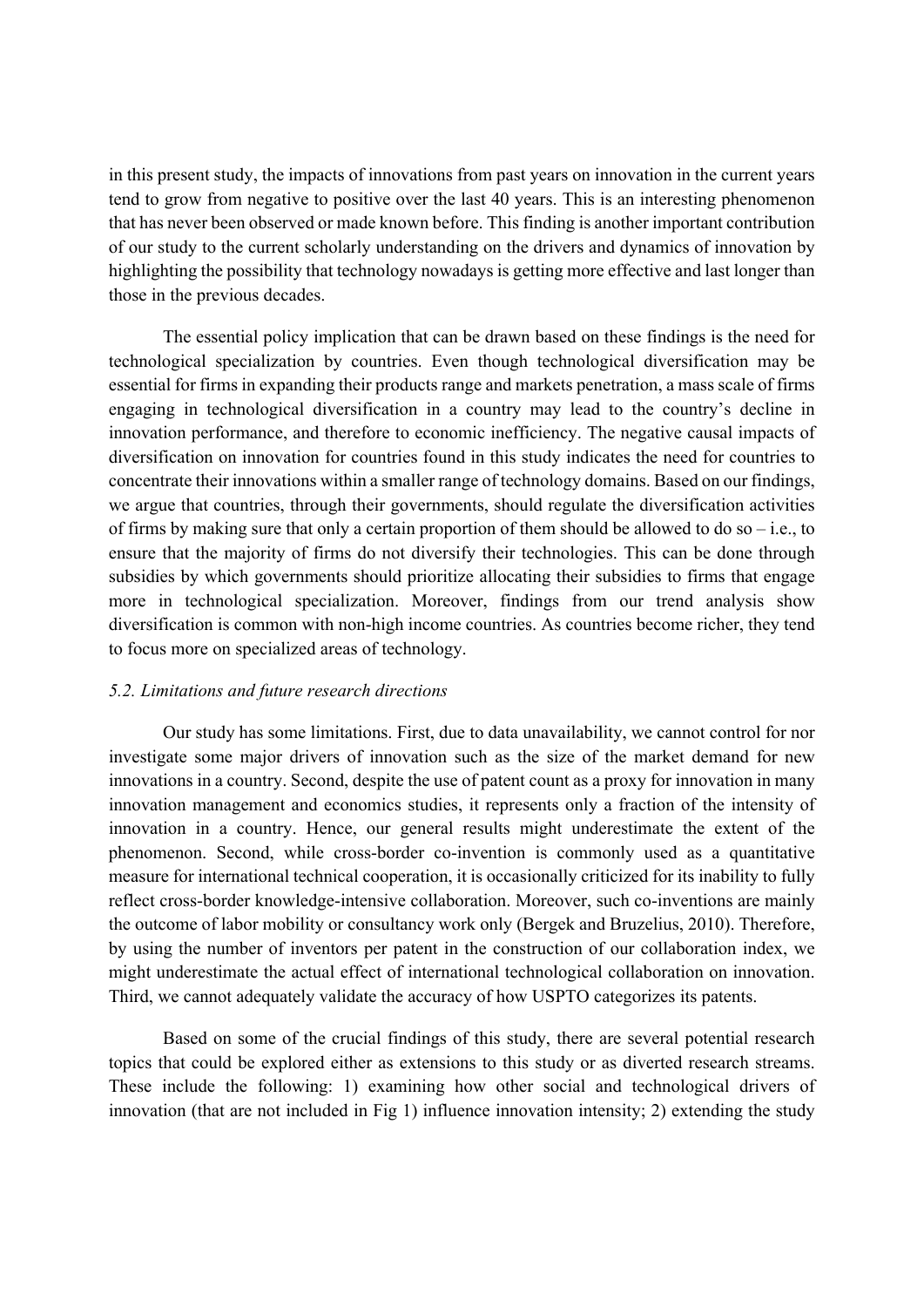to examine how the sophisticated and co-evolutionary dynamics of diversity and cross-country technical collaboration affect economic growth; and 3) narrowing down the scope to selected technological industries, countries or geographical regions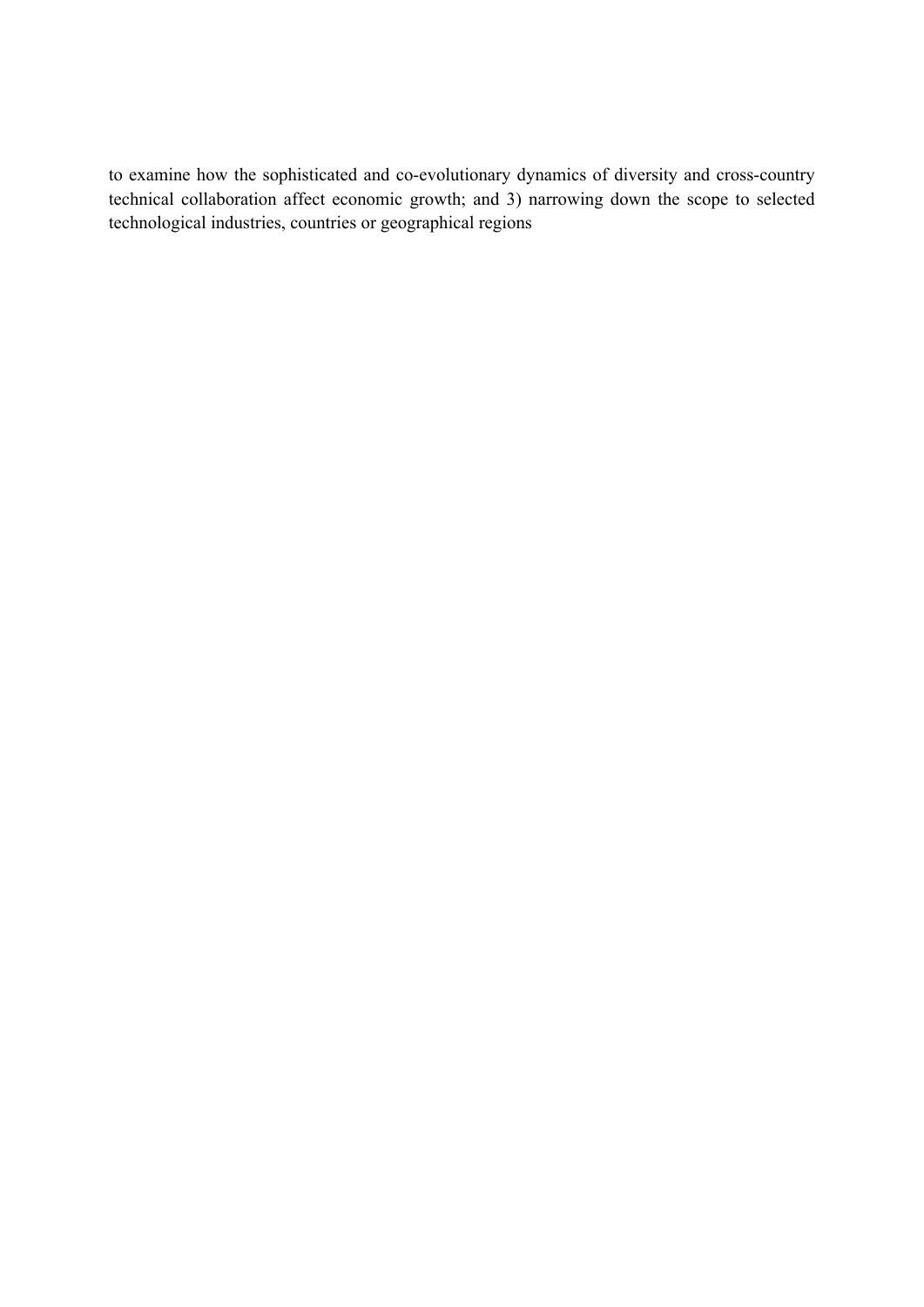# **Appendix A. Countries investigated in this study**

|    |                      |    | Table A.I. The 34 countries covered in this study |    |                      |
|----|----------------------|----|---------------------------------------------------|----|----------------------|
| 1  | <b>United States</b> | 20 | Austria                                           | 39 | Argentina            |
| 2  | Japan                | 21 | Norway                                            | 40 | Turkey               |
| 3  | Germany              | 22 | India                                             | 41 | Portugal             |
| 4  | Korea, Rep.          | 23 | Ireland                                           | 42 | Chile                |
| 5  | France               | 24 | Spain                                             | 43 | Greece               |
| 6  | Taiwan               | 25 | Hong Kong SAR, China                              | 44 | Thailand             |
| 7  | United Kingdom       | 26 | Luxembourg                                        | 45 | Panama               |
| 8  | Canada               | 27 | New Zealand                                       | 46 | Mauritius            |
| 9  | Switzerland          | 28 | <b>Barbados</b>                                   | 47 | Malta                |
| 10 | Netherlands          | 29 | South Africa                                      | 48 | Seychelles           |
| 11 | Sweden               | 30 | <b>Brazil</b>                                     | 49 | Cuba                 |
| 12 | Italy                | 31 | Saudi Arabia                                      | 50 | United Arab Emirates |
| 13 | China                | 32 | Mexico                                            | 51 | Colombia             |
| 14 | Finland              | 33 | Malaysia                                          | 52 | Philippines          |
| 15 | Australia            | 34 | Iceland                                           | 53 | Niger                |
| 16 | Israel               | 35 | Bulgaria                                          | 54 | Samoa                |
| 18 | Denmark              | 37 | Cyprus                                            |    |                      |
| 19 | Singapore            | 38 | <b>Bahamas</b>                                    |    |                      |

**Table A.1. The 54 countries covered in this study**

# **Appendix B. TYDL Granger test models**

To apply the Toda–Yamamoto and Dolado–Lutkepohl (TYDL) version of the Granger non-causality test, we devise and estimate the following three pairs of simultaneous VAR models. The first test the causality effect between innovation and international collaboration and is expressed as follows:

$$
Inn_{i,t} = \sum_{j=1}^{k+s} \gamma_j Inn_{i,t-1} + \beta Inn_{i,t-k+s} + \sum_{j=1}^{k+s} \omega_j Coll_{i,t-1} + \lambda Coll_{i,t-k+s} + \alpha_t + \epsilon_{i,t}
$$
 (1a)

$$
Coll_{i,t} = \sum_{j=1}^{k+s} \eta_j Coll_{i,t-1} + \Omega Coll_{i,t-k+s} + \sum_{j=1}^{k+s} \delta_j Inn_{i,t-1} + \varphi Inn_{i,t-k+s} + a_t + \epsilon_{i,t}
$$
 (1b)

where  $Inn_{i,t}$  denotes our innovation index for country *i* in year *t* and  $Coll_{i,t}$  denotes collaboration index for country *i* in year *t.* 

Our second model tests the causality between innovation and technological diversity and is written as follows: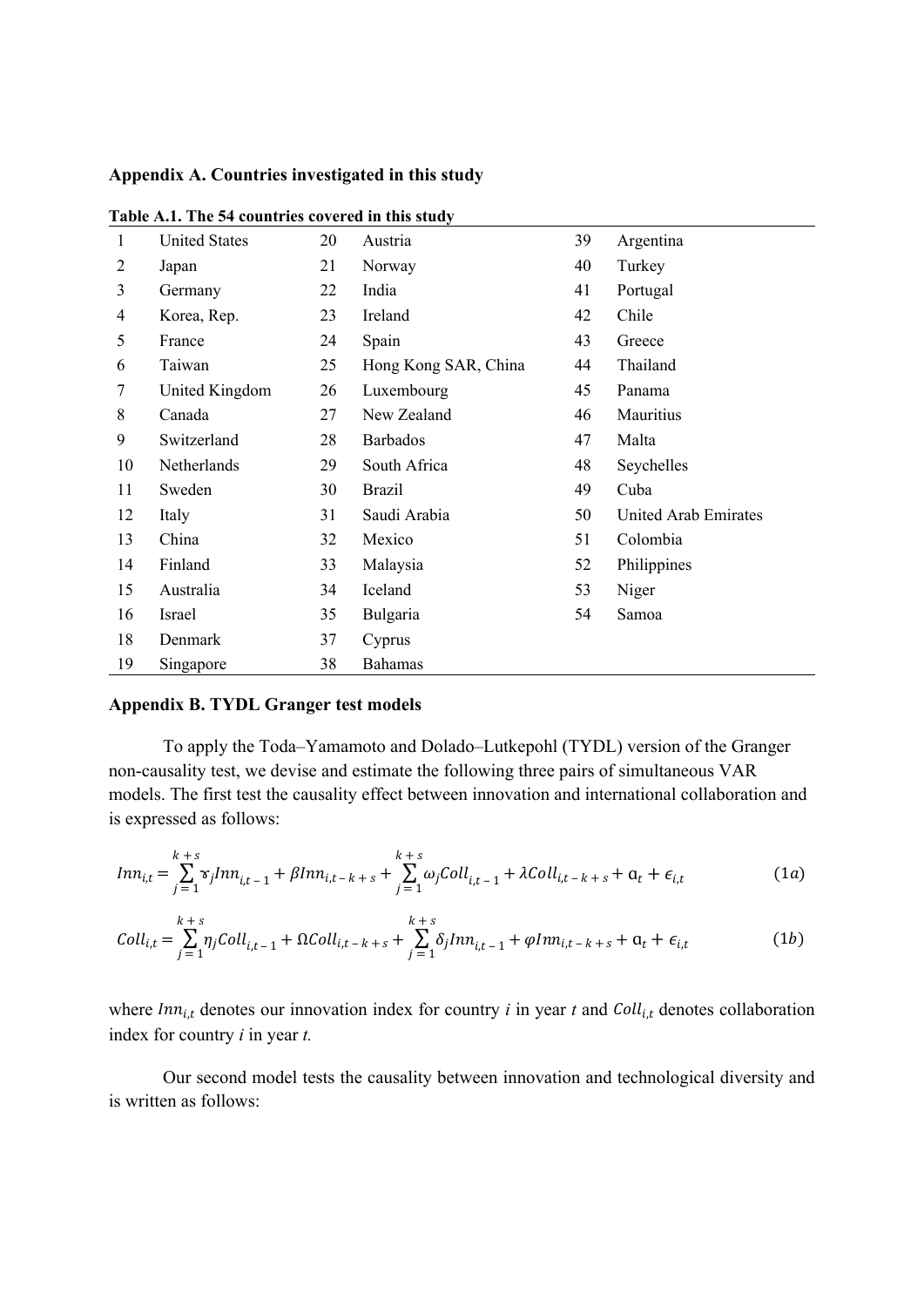$$
Inn_{i,t} = \sum_{j=1}^{k+s} \gamma_j Inn_{i,t-1} + \beta Inn_{i,t-k+s} + \sum_{j=1}^{k+s} \omega_j Div_{i,t-1} + \lambda Div_{i,t-k+s} + \alpha_t + \epsilon_{i,t}
$$
 (2a)

$$
Div_{i,t} = \sum_{j=1}^{k+s} \eta_j Div_{i,t-1} + \Omega Div_{i,t-k+s} + \sum_{j=1}^{k+s} \delta_j Inn_{i,t-1} + \varphi Inn_{i,t-k+s} + \alpha_t + \epsilon_{i,t}
$$
 (2b)

where  $Inn_{i,t}$  denotes our innovation index for country *i* in year *t* and  $Div_{i,t}$  denotes diversity index for country *i* in year *t.* 

The third and last TYDL VAR model that we estimate to test the causal relationship between technological diversity and international collaboration is specified as follows:

$$
Div_{i,t} = \sum_{j=1}^{k+s} \tau_j Div_{i,t-1} + \beta Div_{i,t-k+s} + \sum_{j=1}^{k+s} \omega_j Coll_{i,t-1} + \lambda Coll_{i,t-k+s} + a_t + \epsilon_{i,t}
$$
(3a)

$$
Coll_{i,t} = \sum_{j=1}^{k+s} \eta_j Coll_{i,t-1} + \Omega Coll_{i,t-k+s} + \sum_{j=1}^{k+s} \delta_j Div_{i,t-1} + \varphi Div_{i,t-k+s} + \alpha_t + \epsilon_{i,t}
$$
(3b)

where  $Div_{i,t}$  represents diversity index for country *i* in year *t* and  $Coll_{i,t}$  represents collaboration index for country *i* in year *t.* 

# **Appendix C. More results reduced-form VAR estimation results**

|                    | Dependent variable: innovation index |              |              |  |
|--------------------|--------------------------------------|--------------|--------------|--|
|                    | (1)                                  | (2)          | (3)          |  |
| Innovation $(t-1)$ | $-0.1787***$                         | $-0.1862***$ | $-0.1834***$ |  |
|                    | $(-3.9170)$                          | $(-4.2333)$  | $(-4.0524)$  |  |
| Innovation $(t-2)$ | $0.0880 +$                           | 0.0772       | 0.0748       |  |
|                    | (1.7001)                             | (1.5488)     | (1.4399)     |  |
| Innovation $(t-3)$ | 0.0547                               | $-0.0000$    | 0.0426       |  |
|                    | (1.1407)                             | $(-0.0005)$  | (0.8879)     |  |
| Diversity $(t-1)$  | $-0.1370*$                           | $-0.0971+$   | $-0.1408**$  |  |
|                    | $(-2.5141)$                          | $(-1.8428)$  | $(-2.6246)$  |  |
| Diversity $(t-2)$  | $-0.1697**$                          | $-0.1048+$   | $-0.1863**$  |  |
|                    | $(-2.7982)$                          | $(-1.8108)$  | $(-3.1117)$  |  |
| Diversity $(t-3)$  | $-0.0458$                            | $-0.0160$    | $-0.0402$    |  |
|                    | $(-0.8264)$                          | $(-0.3063)$  | $(-0.7285)$  |  |
| Collaboration      | $0.3231***$                          |              | $0.3131***$  |  |
|                    | (10.0744)                            |              | (9.9079)     |  |
| Patent claim       |                                      | $0.0309***$  |              |  |
|                    |                                      | (9.4945)     |              |  |

|  | Table C.1. Results of Vector Autoregression (without GDP) |  |
|--|-----------------------------------------------------------|--|
|  |                                                           |  |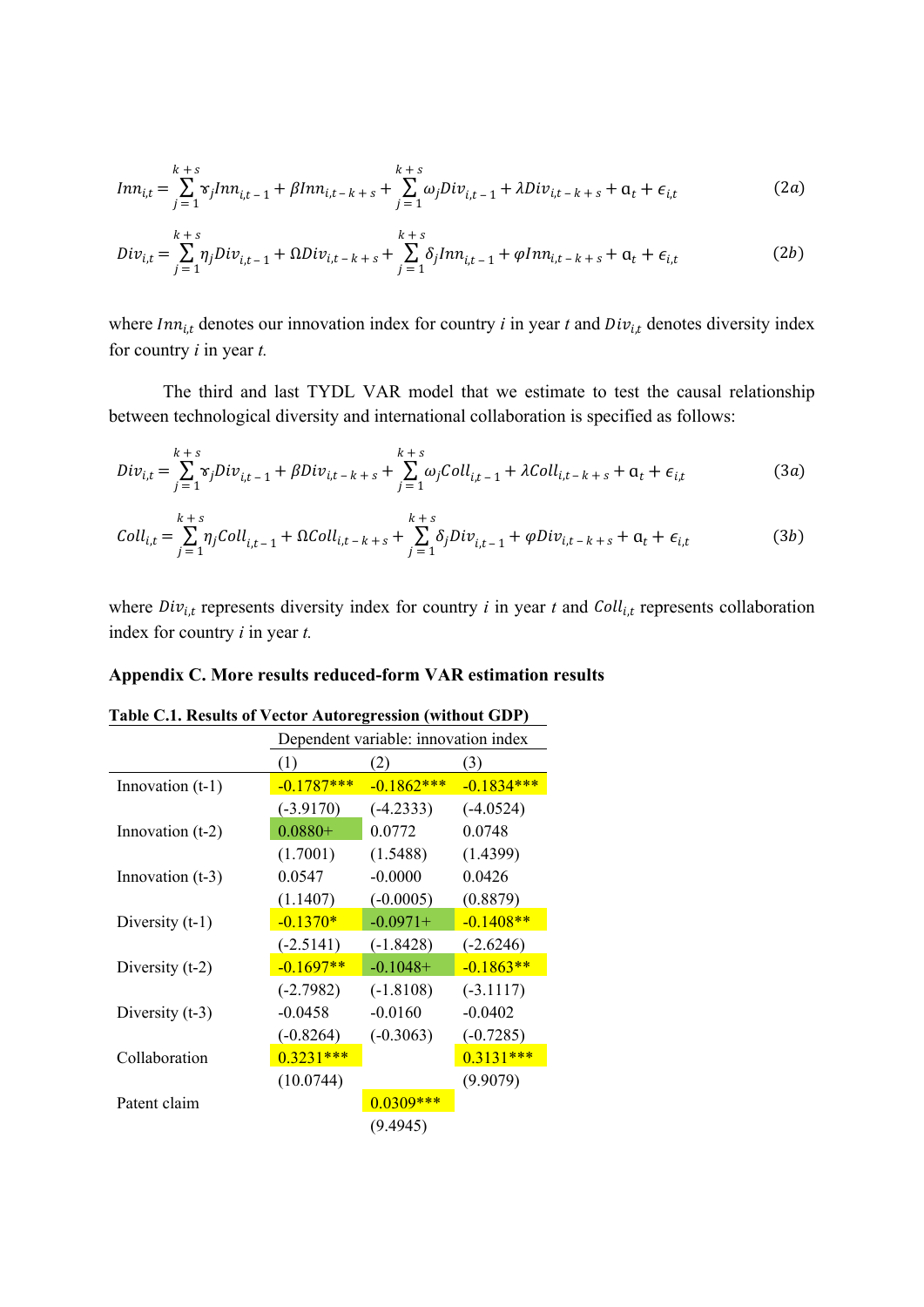| Cross-citation (ln)   | $0.0688***$  |              |              |
|-----------------------|--------------|--------------|--------------|
|                       |              |              | (3.3885)     |
| 10 year period        | $0.0565***$  | $0.0615***$  | $0.0592***$  |
|                       | (3.5842)     | (3.8911)     | (3.7571)     |
| Dummy (year $>2011$ ) | $-0.8587***$ | $-0.8556***$ | $-0.8573***$ |
|                       | $(-19.0856)$ | $(-19.8129)$ | $(-19.0352)$ |
|                       | 1836         | 1836         | 1836         |

t statistics in parentheses. All variables, except dummy variables, are in their first differences  $+ p < 0.10$ 

 $*$  p  $< 0.05$ 

\*\*  $p < 0.01$ 

\*\*\*  $p < 0.001$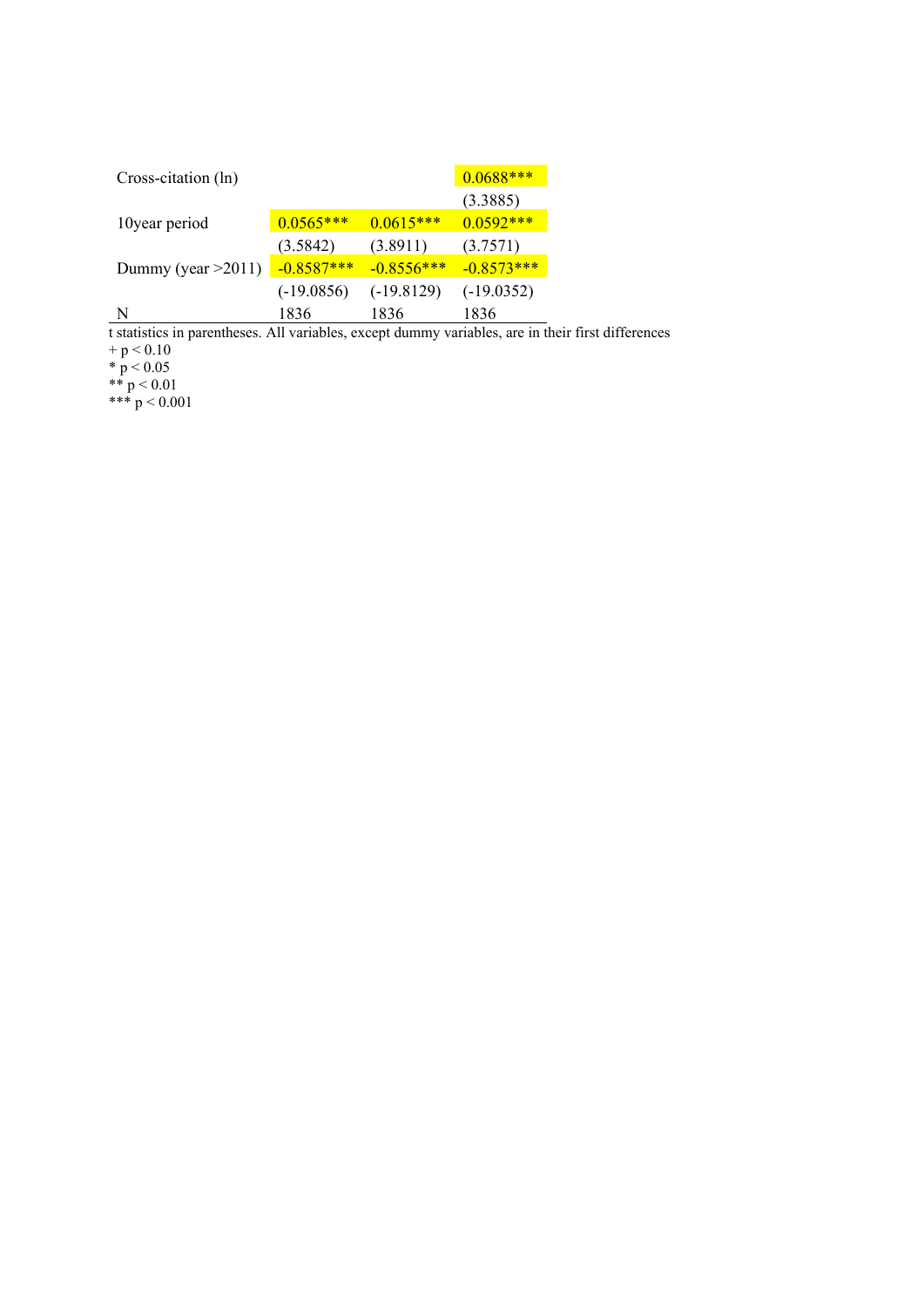# **References**

- Akaike, H., 1969. Fitting autoregressive models for prediction. Ann. Inst. Stat. Math. 21, 243–247. https://doi.org/10.1007/BF02532251
- Alexy, O., Criscuolo, P., Salter, A., 2009. Does IP Strategy Have to Cripple Open Innovation? Sloan Manage. Rev. 51, 71–77.
- Alnuaimi, T., George, G., Singh, J., 2012. Not with my own: long-term effects of cross-country collaboration on subsidiary innovation in emerging economies versus advanced economies. J. Econ. Geogr. 12, 943–968. https://doi.org/10.1093/jeg/lbs025
- Anaman, K.A., 2004. Determinants of economic growth in Brunei Darussalam. J. Asian Econ. 15, 777–796. https://doi.org/10.1016/j.asieco.2004.05.019
- Archibugi, D., Pianta, M., 1992a. Specialization and size of technological activities in industrial countries: The analysis of patent data. Res. Policy 21, 79–93. https://doi.org/10.1016/0048- 7333(92)90028-3
- Archibugi, D., Pianta, M., 1992b. The technological specialization of advanced countries: A report to the EEC on international science and technology activities. Springer Science & Business Media.
- Arellano, M., Bond, S., 1991. Some Tests of Specification for Panel Data: Monte Carlo Evidence and an Application to Employment Equations. Rev. Econ. Stud. 58, 277–297. https://doi.org/10.2307/2297968
- Arellano, M., Bover, O., 1995. Another look at the instrumental variable estimation of errorcomponents models. J. Econom. 68, 29–51. https://doi.org/10.1016/0304-4076(94)01642- D
- Attaran, M., 1986. Industrial diversity and economic performance in U.S. areas. Ann. Reg. Sci. 20, 44–54. https://doi.org/10.1007/BF01287240
- Barro, R.J., 1996. Determinants of economic growth: a cross-country empirical study. National Bureau of Economic Research.
- Barro, R.J., 1991. Economic Growth in a Cross Section of Countries. Q. J. Econ. 106, 407–443. https://doi.org/10.2307/2937943
- Baysinger, B., Hoskisson, R.E., 1989. Diversification Strategy and R&D Intensity in Multiproduct Firms. Acad. Manage. J. 32, 310–332. https://doi.org/10.5465/256364
- Bergek, A., Bruzelius, M., 2010. Are patents with multiple inventors from different countries a good indicator of international R&D collaboration? The case of ABB. Res. Policy 39, 1321–1334. https://doi.org/10.1016/j.respol.2010.08.002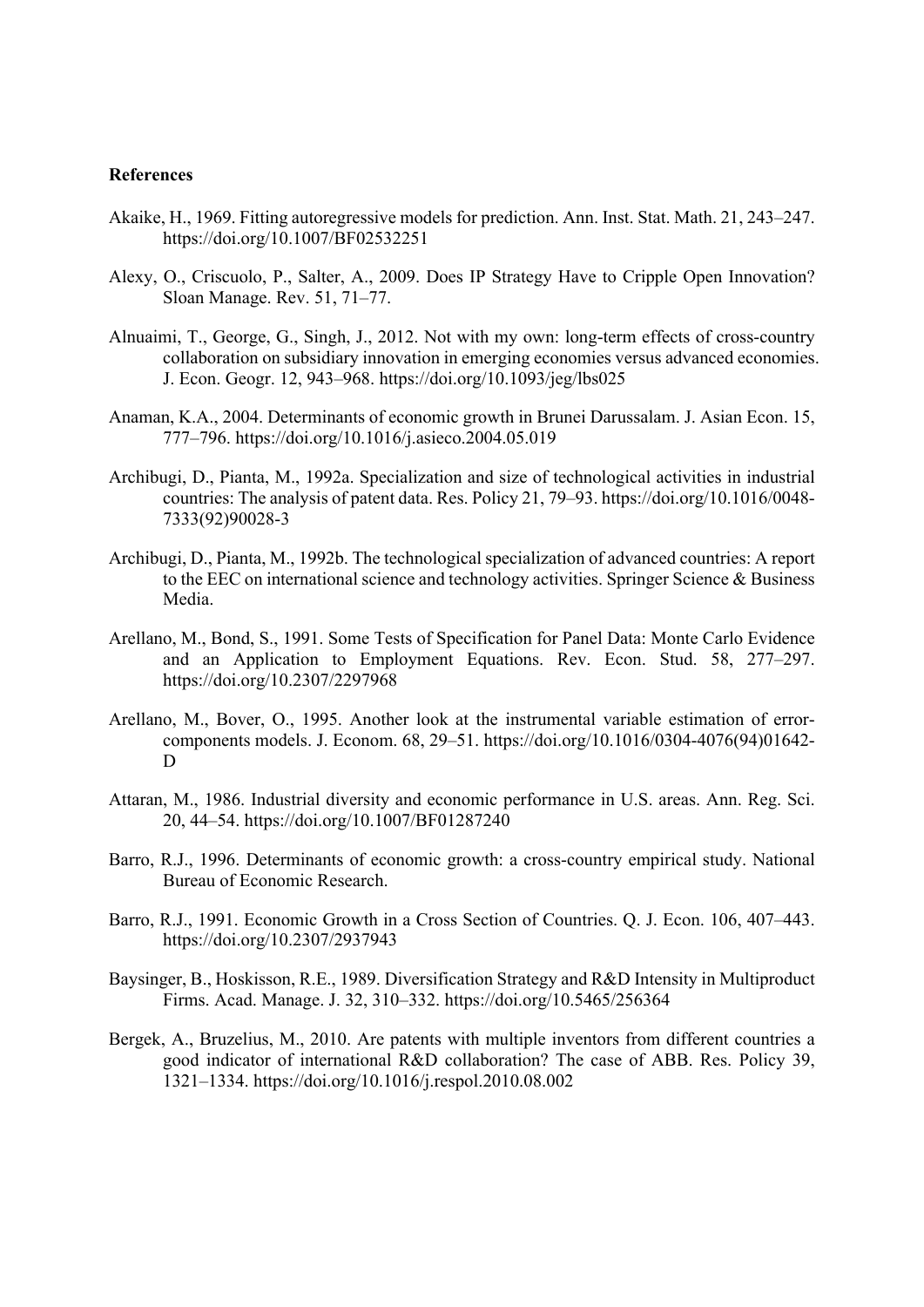- Bertoni, F., Colombo, M.G., Grilli, L., 2011. Venture capital financing and the growth of hightech start-ups: Disentangling treatment from selection effects. Res. Policy, Issue dedicated to Chris Freeman, Founding Editor 40, 1028–1043. https://doi.org/10.1016/j.respol.2011.03.008
- Blundell, R., Bond, S., 1998. Initial conditions and moment restrictions in dynamic panel data models. J. Econom. 87, 115–143. https://doi.org/10.1016/S0304-4076(98)00009-8
- Blundell, R., Griffith, R., Windmeijer, F., 2002. Individual effects and dynamics in count data models. J. Econom. 108, 113–131. https://doi.org/10.1016/S0304-4076(01)00108-7
- Breschi, S., Lissoni, F., Malerba, F., 2003. Knowledge-relatedness in firm technological diversification. Res. Policy 32, 69–87. https://doi.org/10.1016/S0048-7333(02)00004-5
- Cainelli, G., Evangelista, R., Savona, M., 2006. Innovation and economic performance in services: a firm-level analysis. Camb. J. Econ. 30, 435–458. https://doi.org/10.1093/cje/bei067
- Cammarano, A., Caputo, M., Lamberti, E., Michelino, F., 2017. Open innovation and intellectual property: a knowledge-based approach. Manag. Decis. 55, 1182–1208. https://doi.org/10.1108/MD-03-2016-0203
- Cantwell, J., Piscitello, L., 2000. Accumulating technological competence: its changing impact on corporate diversification and internationalization. Ind. Corp. Change 9, 21–51. https://doi.org/10.1093/icc/9.1.21
- Cantwell, J., Vertova, G., 2004. Historical evolution of technological diversification. Res. Policy 33, 511–529. https://doi.org/10.1016/j.respol.2003.10.003
- Chamberlain, G., 1993. Feedback in Panel Data Medels. Harvard-Institute of Economic Research.
- Chamberlain, G., 1992. Comment: Sequential moment restrictions in panel data. J. Bus. Econ. Stat. 10, 20–26.
- Chen, B., Feng, Y., 2000. Determinants of economic growth in China: Private enterprise, education, and openness. China Econ. Rev. 11, 1–15. https://doi.org/10.1016/S1043-951X(99)00014-  $\theta$
- Chen, J.-R., Chu, Y.-P., Ou, Y.-P., Yang, C.-H., 2015. R&D specialization and manufacturing productivity growth: A cross-country study. Jpn. World Econ. 34–35, 33–43. https://doi.org/10.1016/j.japwor.2015.03.002
- Chen, Y.-M., Yang, D.-H., Lin, F.-J., 2013. Does technological diversification matter to firm performance? The moderating role of organizational slack. J. Bus. Res., Strategic Thinking in MarketingStrategic Management in Latin AmericaCorporate Social Responsibility and IrresponsibilityManaging Global Innovation and Knowledge 66, 1970–1975. https://doi.org/10.1016/j.jbusres.2013.02.020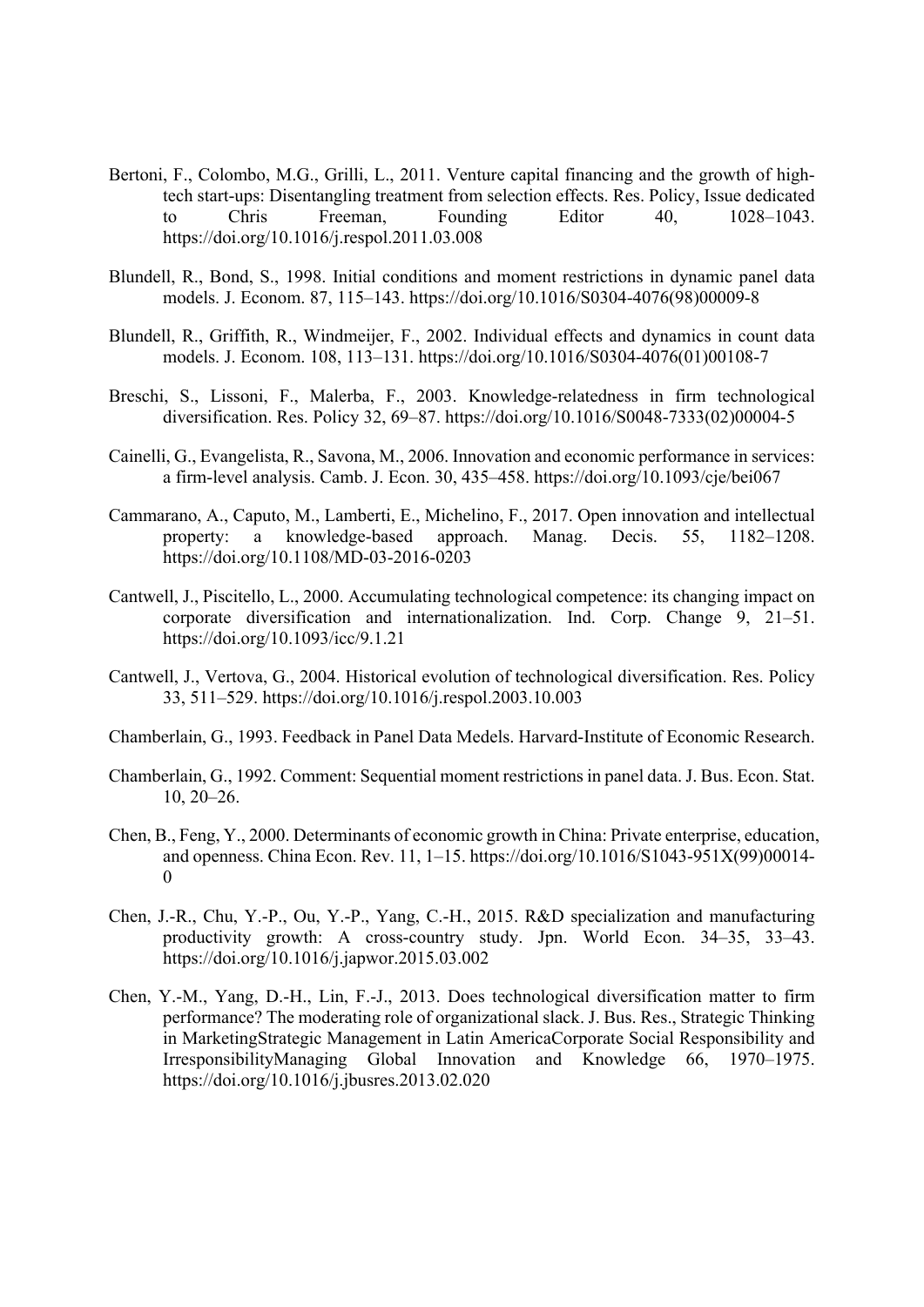- Chiu, Y.-C., Lai, H.-C., Lee, T.-Y., Liaw, Y.-C., 2008. Technological diversification, complementary assets, and performance. Technol. Forecast. Soc. Change 75, 875–892. https://doi.org/10.1016/j.techfore.2007.07.003
- Chun, H., Ha, J., Kim, J.-W., 2014. Firm heterogeneity, R&D, and economic growth. Econ. Model. 36, 149–156. https://doi.org/10.1016/j.econmod.2013.09.028
- Coad, A., Rao, R., 2010. Firm growth and R&D expenditure. Econ. Innov. New Technol. 19, 127– 145. https://doi.org/10.1080/10438590802472531
- Cohen, W.M., Levinthal, D.A., 1990. Absorptive Capacity: A New Perspective on Learning and Innovation. Adm. Sci. Q. 35, 128–152. https://doi.org/10.2307/2393553
- Cohen, W.M., Levinthal, D.A., 1989. Innovation and Learning: The Two Faces of R & D. Econ. J. 99, 569–596. https://doi.org/10.2307/2233763
- Colombo, M.G., Croce, A., Guerini, M., 2013. The effect of public subsidies on firms' investment– cash flow sensitivity: Transient or persistent? Res. Policy 42, 1605–1623. https://doi.org/10.1016/j.respol.2013.07.003
- Conceição, P., Heitor, M.V., Vieira, P.S., 2006. Are environmental concerns drivers of innovation? Interpreting Portuguese innovation data to foster environmental foresight. Technol. Forecast. Soc. Change, Technological Change and the Environment 73, 266–276. https://doi.org/10.1016/j.techfore.2004.11.009
- Crosby, M., 2000. Patents, Innovation and Growth. Econ. Rec. 76, 255–262. https://doi.org/10.1111/j.1475-4932.2000.tb00021.x
- Cuaresma, J.C., Doppelhofer, G., Feldkircher, M., 2014. The determinants of economic growth in European regions. Reg. Stud. 48, 44–67.
- Dahlander, L., Gann, D.M., 2010. How open is innovation? Res. Policy 39, 699–709. https://doi.org/10.1016/j.respol.2010.01.013
- Dalum, B., Johnson, B., Lundvall, B.-Å., 1992. Beyond the Stable State: Public and Private Learning in a Changing Society, in: Lundvall, B.-A. (Ed), National Systems of Innovation. Printer, London, pp. 296–317.
- Dosi, G., Grazzi, M., Moschella, D., 2015. Technology and costs in international competitiveness: From countries and sectors to firms. Res. Policy 44, 1795–1814. https://doi.org/10.1016/j.respol.2015.05.012
- Dosi, G., Pavitt, K., Soete, L., 1990. The economics of technical change and international trade. LEM Book Ser.
- Dritsaki, C., Dritsaki, M., 2014. Causal relationship between energy consumption, economic growth and CO2 emissions: A dynamic panel data approach. Int. J. Energy Econ. Policy 4, 125.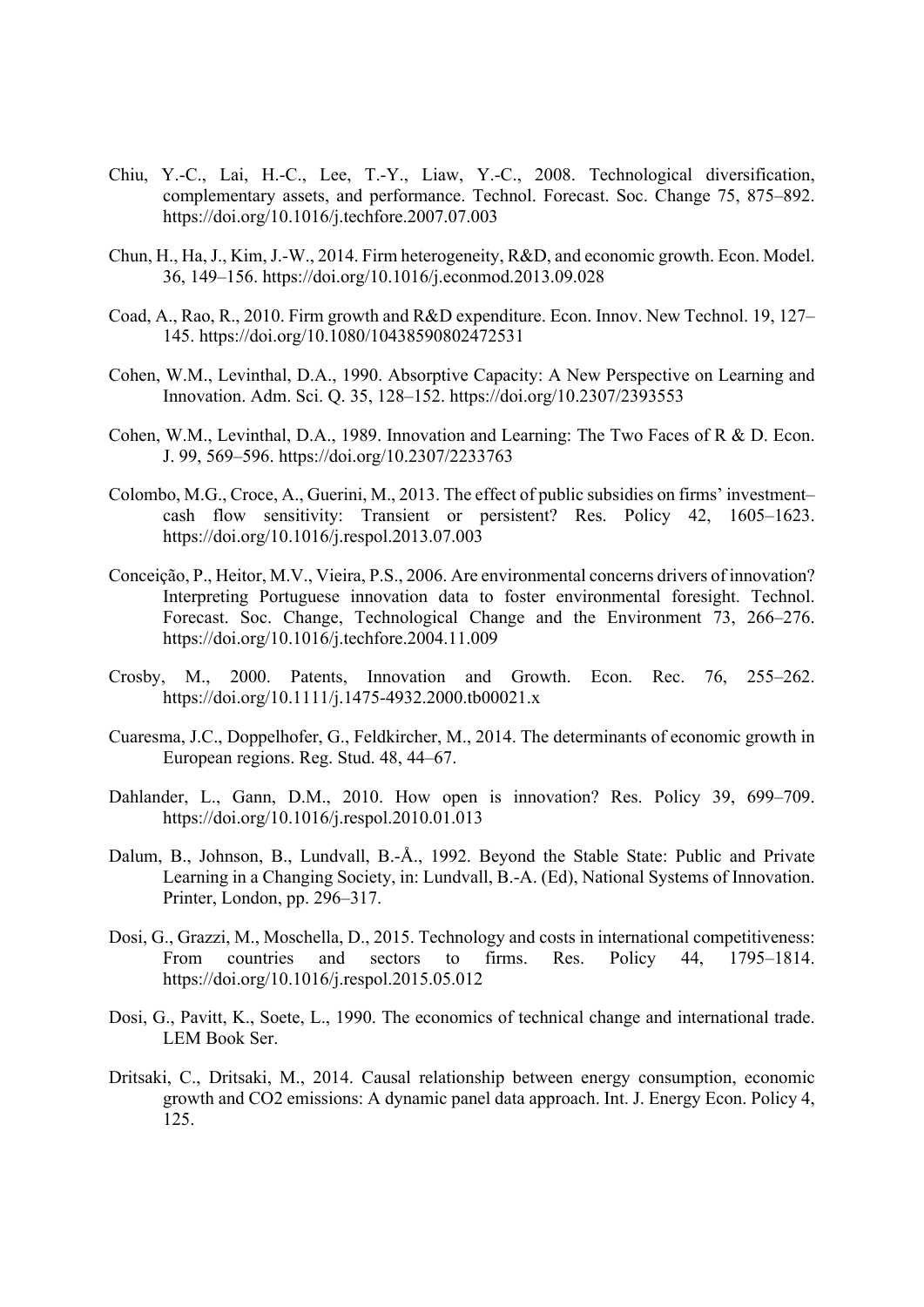- Duffy-Deno, K.T., Eberts, R.W., 1991. Public infrastructure and regional economic development: A simultaneous equations approach. J. Urban Econ. 30, 329–343. https://doi.org/10.1016/0094-1190(91)90053-A
- Duguet, E., MacGarvie, M., 2005. How well do patent citations measure flows of technology? Evidence from French innovation surveys. Econ. Innov. New Technol. 14, 375–393. https://doi.org/10.1080/1043859042000307347
- Ebersberger, B., Herstad, S.J., 2013. The relationship between international innovation collaboration, intramural R&D and SMEs' innovation performance: a quantile regression approach. Appl. Econ. Lett. 20, 626–630. https://doi.org/10.1080/13504851.2012.724158
- Eisner, R., 1991. Infrastructure and regional economic performance: comment. N. Engl. Econ. Rev. 47–58.
- Evangelista, R., Vezzani, A., 2010. The economic impact of technological and organizational innovations. A firm-level analysis. Res. Policy 39, 1253–1263. https://doi.org/10.1016/j.respol.2010.08.004
- Fleming, L., Sorenson, O., 2004. Science as a map in technological search. Strateg. Manag. J. 25, 909–928. https://doi.org/10.1002/smj.384
- François, J.P., Favre, F., Negassi, S., 2002. Competence and Organization: Two Drivers of Innovation. Econ. Innov. New Technol. 11, 249–270. https://doi.org/10.1080/10438590210906
- FURMAN, J.L., KYLE, M.K., COCKBURN, I., HENDERSON, R.M., 2005. Public & Private Spillovers, Location and the Productivity of Pharmaceutical Research. Ann. DÉconomie Stat. 165–188. https://doi.org/10.2307/20777574
- García-Manjón, J.V., Romero-Merino, M.E., 2012. Research, development, and firm growth. Empirical evidence from European top R&D spending firms. Res. Policy, Special Section on Sustainability Transitions 41, 1084–1092. https://doi.org/10.1016/j.respol.2012.03.017
- Garcia-Milà, T., McGuire, T.J., 1992. The contribution of publicly provided inputs to states' economies. Reg. Sci. Urban Econ. 22, 229–241. https://doi.org/10.1016/0166- 0462(92)90013-Q
- Ghisetti, C., Pontoni, F., 2015. Investigating policy and R&D effects on environmental innovation: A meta-analysis. Ecol. Econ. 118, 57–66. https://doi.org/10.1016/j.ecolecon.2015.07.009
- Giuliani, E., Martinelli, A., Rabellotti, R., 2016. Is Co-Invention Expediting Technological Catch Up? A Study of Collaboration between Emerging Country Firms and EU Inventors. World Dev. 77, 192–205. https://doi.org/10.1016/j.worlddev.2015.08.019
- Grant, R.M., 1996. Prospering in Dynamically-Competitive Environments: Organizational Capability as Knowledge Integration. Organ. Sci. 7, 375–387. https://doi.org/10.1287/orsc.7.4.375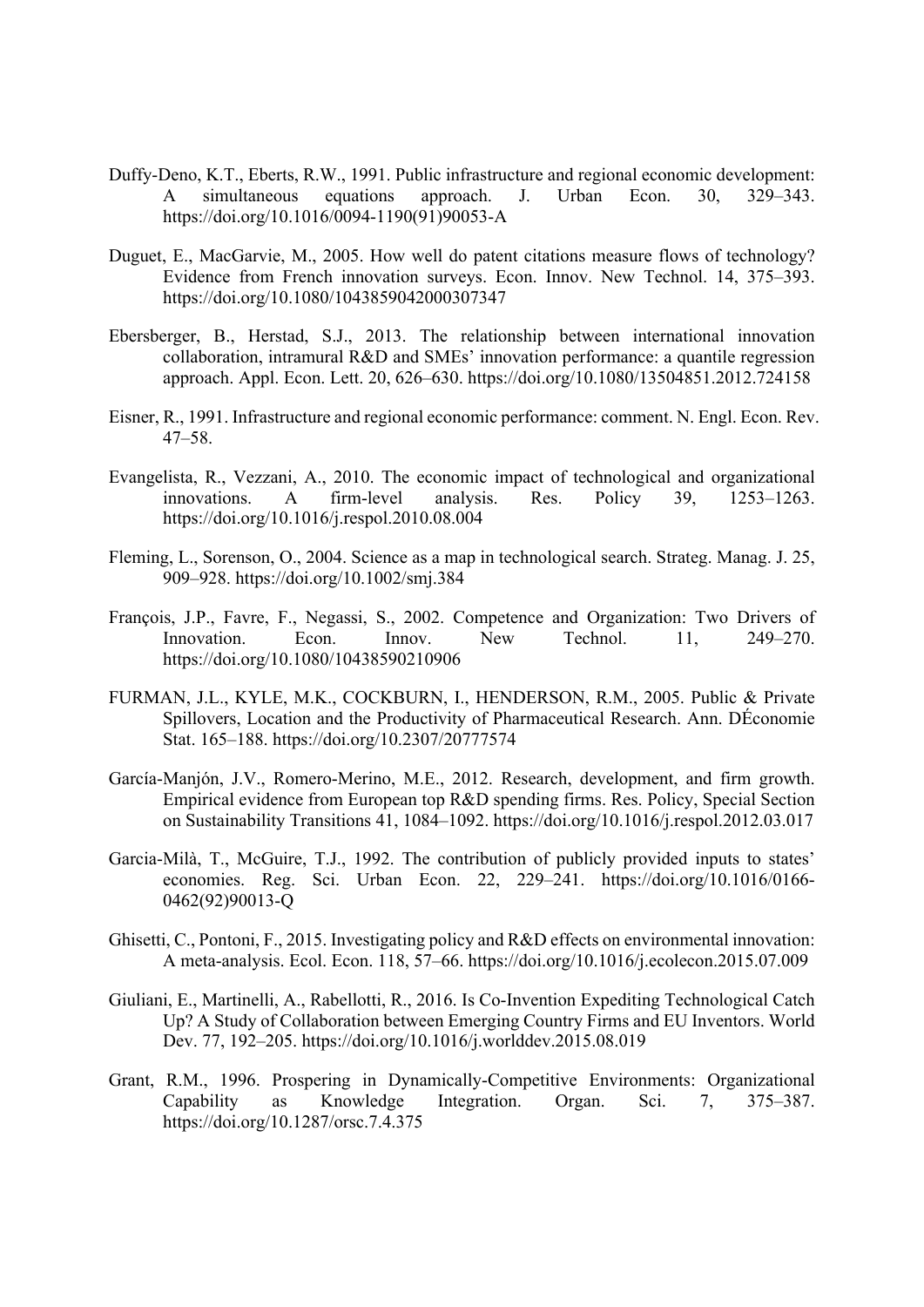- Greaney, T.M., Karacaovali, B., 2017. Editorial: Trade, growth and economic inequality in the Asia-Pacific region. J. Asian Econ., Trade, Growth and Economic Inequality in the Asia-Pacific Region 48, 1–5. https://doi.org/10.1016/j.asieco.2016.12.001
- Hannan, E.J., Quinn, B.G., 1979. The Determination of the Order of an Autoregression. J. R. Stat. Soc. Ser. B Methodol. 41, 190–195.
- Hasan, I., Tucci, C.L., 2010. The innovation–economic growth nexus: Global evidence. Res. Policy 39, 1264–1276. https://doi.org/10.1016/j.respol.2010.07.005
- Horbach, J., 2016. Empirical determinants of eco-innovation in European countries using the community innovation survey. Environ. Innov. Soc. Transit. 19, 1–14. https://doi.org/10.1016/j.eist.2015.09.005
- Huang, K.G., 2010. China's Innovation Landscape. Science 329, 632–633. https://doi.org/10.1126/science.1190212
- Ibrahim, S., Fallah, M.H., 2005. Drivers of Innovation and Influence of Technological Clusters. Eng. Manag. J. 17, 33–41. https://doi.org/10.1080/10429247.2005.11415295
- IMF, W., 2016. World Economic Outlook Database April 2016 [WWW Document]. Int. Monet. Fund. URL https://www.imf.org/external/pubs/ft/weo/2016/01/weodata/index.aspx (accessed 4.28.17).
- J. Miller, D., 2004. Firms' Technological Resources and the Performance Effects of Diversification: A Longitudinal Study. Strateg. Manag. J. 25, 1097–1119. https://doi.org/10.1002/smj.411
- Jaffe, A.B., Trajtenberg, M., 1999. International Knowledge Flows: Evidence From Patent Citations. Econ. Innov. New Technol. 8, 105–136. https://doi.org/10.1080/10438599900000006
- Jaffe, A.B., Trajtenberg, M., Henderson, R., 1993. Geographic Localization of Knowledge Spillovers as Evidenced by Patent Citations. Q. J. Econ. 108, 577–598. https://doi.org/10.2307/2118401
- Jansen, J.J.P., Van Den Bosch, F.A.J., Volberda, H.W., 2005. Managing Potential and Realized Absorptive Capacity: How do Organizational Antecedents Matter? Acad. Manage. J. 48, 999–1015. https://doi.org/10.5465/amj.2005.19573106
- Kodama, F., 1986. Technological diversification of Japanese industry. Science 233, 291–297.
- Lane, P.J., Lubatkin, M., 1998. Relative absorptive capacity and interorganizational learning. Strateg. Manag. J. 19, 461–477. https://doi.org/10.1002/(SICI)1097- 0266(199805)19:5<461::AID-SMJ953>3.0.CO;2-L
- Levinthal, D.A., March, J.G., 1993. The myopia of learning. Strateg. Manag. J. 14, 95–112. https://doi.org/10.1002/smj.4250141009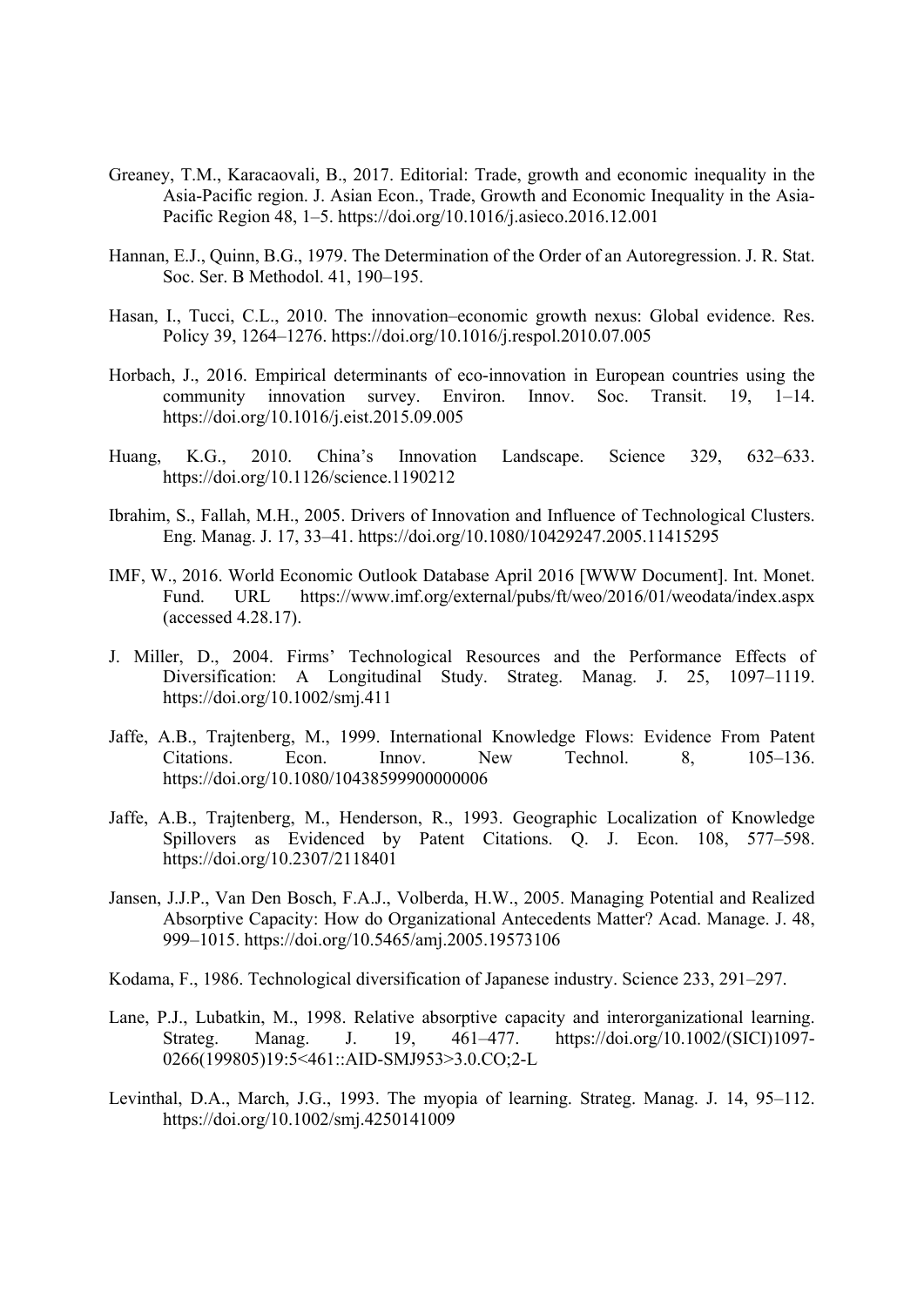- Lin, C., Wu, Y.-J., Chang, C., Wang, W., Lee, C.-Y., 2012. The alliance innovation performance of R&D alliances—the absorptive capacity perspective. Technovation 32, 282–292. https://doi.org/10.1016/j.technovation.2012.01.004
- Lokshin, B., Belderbos, R., Carree, M., 2008. The Productivity Effects of Internal and External R&D: Evidence from a Dynamic Panel Data Model\*. Oxf. Bull. Econ. Stat. 70, 399–413. https://doi.org/10.1111/j.1468-0084.2008.00503.x
- Mancusi, M.L., 2001. Technological specialization in industrial countries: Patterns and dynamics. Rev. World Econ. 137, 593–621. https://doi.org/10.1007/BF02707425
- Manwa, F., Wijeweera, A., 2016. Trade liberalisation and economic growth link: The case of Southern African Custom Union countries. Econ. Anal. Policy 51, 12–21. https://doi.org/10.1016/j.eap.2016.05.001
- March, J.G., 1991. Exploration and Exploitation in Organizational Learning. Organ. Sci. 2, 71– 87. https://doi.org/10.1287/orsc.2.1.71
- Meelen, T., Herrmann, A.M., Faber, J., 2017. Disentangling patterns of economic, technological and innovative specialization of Western economies: An assessment of the Varieties-of-Capitalism theory on comparative institutional advantages. Res. Policy 46, 667–677. https://doi.org/10.1016/j.respol.2017.01.013
- Michelino, F., Cammarano, A., Lamberti, E., Caputo, M., 2016. Open innovation for start-ups: A patent-based analysis of bio-pharmaceutical firms at the knowledge domain level. Eur. J. Innov. Manag. 20, 112–134. https://doi.org/10.1108/EJIM-10-2015-0103
- Moaniba, I.M., Su, H.-N., Lee, P.-C., 2018a. Knowledge recombination and technological innovation: the important role of cross-disciplinary knowledge. Innovation 0, 1–27. https://doi.org/10.1080/14479338.2018.1478735
- Moaniba, I.M., Su, H.-N., Lee, P.-C., 2018b. Does reverse causality explains the relationship between economic performance and technological diversity? Technol. Econ. Dev. Econ. 24, 859–892. https://doi.org/10.3846/tede.2018.1429
- Moomaw, R.L., Mullen, J.K., Williams, M., 1995. The Interregional Impact of Infrastructure Capital. South. Econ. J. 61, 830–845. https://doi.org/10.2307/1061001
- Mowery, D.C., Nelson, R.R., 1999. Explaining industrial leadership. Sources Ind. Leadersh. Stud. Seven Ind. 359–382.
- Mowery, D.C., Oxley, J.E., Silverman, B.S., 1996. Strategic alliances and interfirm knowledge transfer. Strateg. Manag. J. 17, 77–91. https://doi.org/10.1002/smj.4250171108
- Murmann, J.P., 2003. Knowledge and competitive advantage: The coevolution of firms, technology, and national institutions. Cambridge University Press.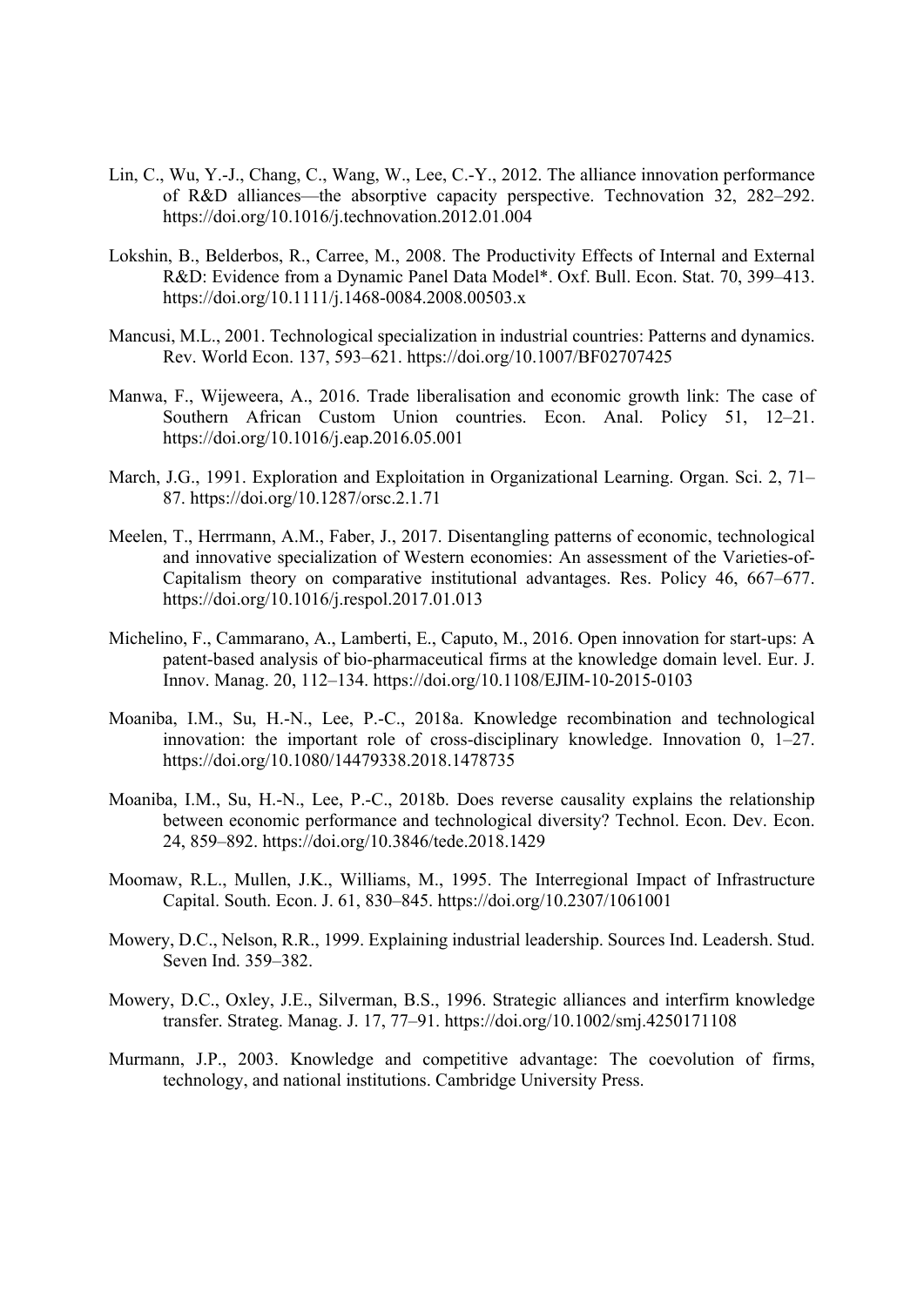- Murshed, S.M., Serino, L.A., 2011. The pattern of specialization and economic growth: The resource curse hypothesis revisited. Struct. Change Econ. Dyn. 22, 151–161. https://doi.org/10.1016/j.strueco.2010.12.004
- Mustafa, G., Rizov, M., Kernohan, D., 2017. Growth, human development, and trade: The Asian experience. Econ. Model. 61, 93–101. https://doi.org/10.1016/j.econmod.2016.12.007
- Natalicchio, A., Ardito, L., Savino, T., Albino, V., 2017. Managing knowledge assets for open innovation: a systematic literature review. J. Knowl. Manag. 21, 1362–1383. https://doi.org/10.1108/JKM-11-2016-0516
- Nelson, R.R., 1994. Economic growth via the coevolution of technology and institutions. Evol. Econ. Chaos Theory New Dir. Technol. Stud. 21–32.
- Nemet, G.F., Johnson, E., 2012. Do important inventions benefit from knowledge originating in other technological domains? Res. Policy 41, 190–200. https://doi.org/10.1016/j.respol.2011.08.009
- Nicholas, T., 2011. What Drives Innovation?
- Nooteboom, B., Van Haverbeke, W., Duysters, G., Gilsing, V., van den Oord, A., 2007. Optimal cognitive distance and absorptive capacity. Res. Policy 36, 1016–1034. https://doi.org/10.1016/j.respol.2007.04.003
- Onishi, K., 2013. The effects of compensation plans for employee inventions on R&D productivity: New evidence from Japanese panel data. Res. Policy 42, 367–378. https://doi.org/10.1016/j.respol.2012.09.001
- Pacheco, D.A. de J., ten Caten, C.S., Jung, C.F., Ribeiro, J.L.D., Navas, H.V.G., Cruz-Machado, V.A., 2017. Eco-innovation determinants in manufacturing SMEs: Systematic review and research directions. J. Clean. Prod. 142, 2277–2287. research directions. J. Clean. Prod. 142, 2277–2287. https://doi.org/10.1016/j.jclepro.2016.11.049
- Pavitt, K., Robson, M., Townsend, J., 1989. Technological Accumulation, Diversification and Organisation in UK Companies, 1945–1983. Manag. Sci. 35, 81–99. https://doi.org/10.1287/mnsc.35.1.81
- Penner-Hahn, J., Shaver, J.M., 2005. Does international research and development increase patent output? An analysis of Japanese pharmaceutical firms. Strateg. Manag. J. 26, 121–140. https://doi.org/10.1002/smj.436
- Penrose, E.T., 1995. The Theory of the Growth of the Firm. Oxford University Press, USA.
- Persson, T., Tabellini, G., 1992. Growth, distribution and politics. Eur. Econ. Rev. 36, 593–602. https://doi.org/10.1016/0014-2921(92)90117-F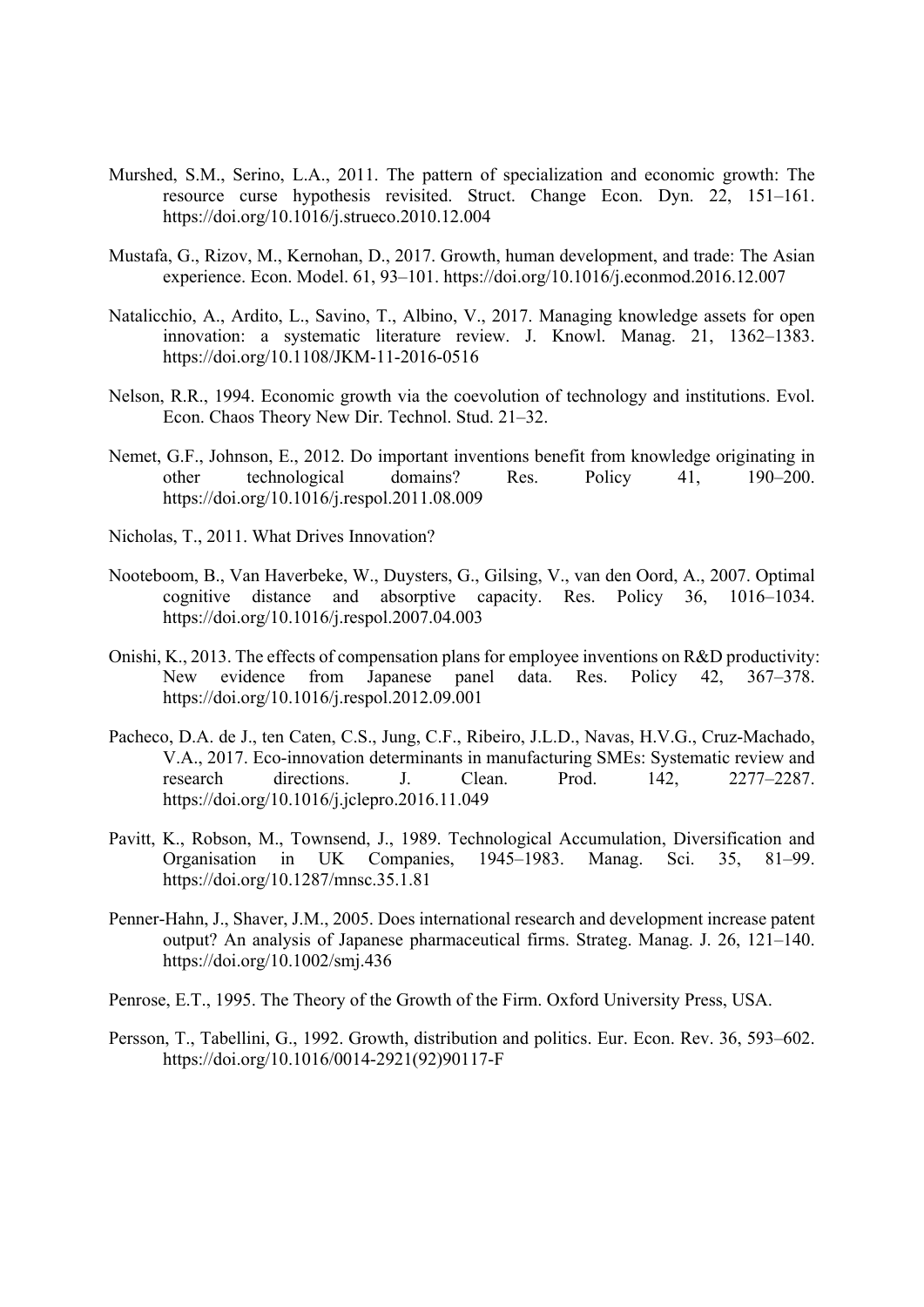- Pianta, M., Meliciani, V., 1996. Technological specialization and economic performance in oecd countries. Technol. Anal. Strateg. Manag. 8, 157–174. https://doi.org/10.1080/09537329608524241
- Piscitello, L., 2000. Relatedness and coherence in technological and product diversification of the world's largest firms. Struct. Change Econ. Dyn. 11, 295–315. https://doi.org/10.1016/S0954-349X(00)00019-9
- Prashant, K., Harbir, S., 2009. Managing Strategic Alliances: What Do We Know Now, and Where Do We Go From Here? Acad. Manag. Perspect. 23, 45–62. https://doi.org/10.5465/amp.2009.43479263
- Qayum, A., 2005. Endogenicity of economic growth models. Technol. Forecast. Soc. Change 72, 75–84. https://doi.org/10.1016/S0040-1625(02)00318-9
- Rehner, J., Baeza, S.A., Barton, J.R., 2014. Chile's resource-based export boom and its outcomes: Regional specialization, export stability and economic growth. Geoforum 56, 35–45. https://doi.org/10.1016/j.geoforum.2014.06.007
- Rissanen, J., 1978. Modeling by shortest data description. Automatica 14, 465–471. https://doi.org/10.1016/0005-1098(78)90005-5
- Rodríguez, A., Nieto, M.J., Santamaría, L., 2018. International collaboration and innovation in professional and technological knowledge-intensive services. Ind. Innov. 25, 408–431. https://doi.org/10.1080/13662716.2017.1414752
- Rodríguez-Duarte, A., Sandulli, F.D., Minguela-Rata, B., López-Sánchez, J.I., 2007. The endogenous relationship between innovation and diversification, and the impact of technological resources on the form of diversification. Res. Policy 36, 652–664. https://doi.org/10.1016/j.respol.2007.01.004
- Rogers, M., 2002. The Influence of Diversification and Market Structure on the R&D Intensity of Large Australian Firms. Aust. Econ. Rev. 35, 155–172. https://doi.org/10.1111/1467- 8462.00232
- Romer, P.M., 1994. The Origins of Endogenous Growth. J. Econ. Perspect. 8, 3–22.
- Romer, P.M., 1990. Endogenous Technological Change. J. Polit. Econ. 98, S71–S102. https://doi.org/10.1086/261725
- Romer, P.M., 1986. Increasing Returns and Long-Run Growth. J. Polit. Econ. 94, 1002–1037. https://doi.org/10.1086/261420
- Rosa, P., 1998. Entrepreneurial Processes of Business Cluster Formation and Growth by 'Habitual' Entrepreneurs. Entrep. Theory Pract. 22, 43–61. https://doi.org/10.1177/104225879802200403
- Schumpeter, J.A., 2013. Capitalism, Socialism and Democracy. Routledge.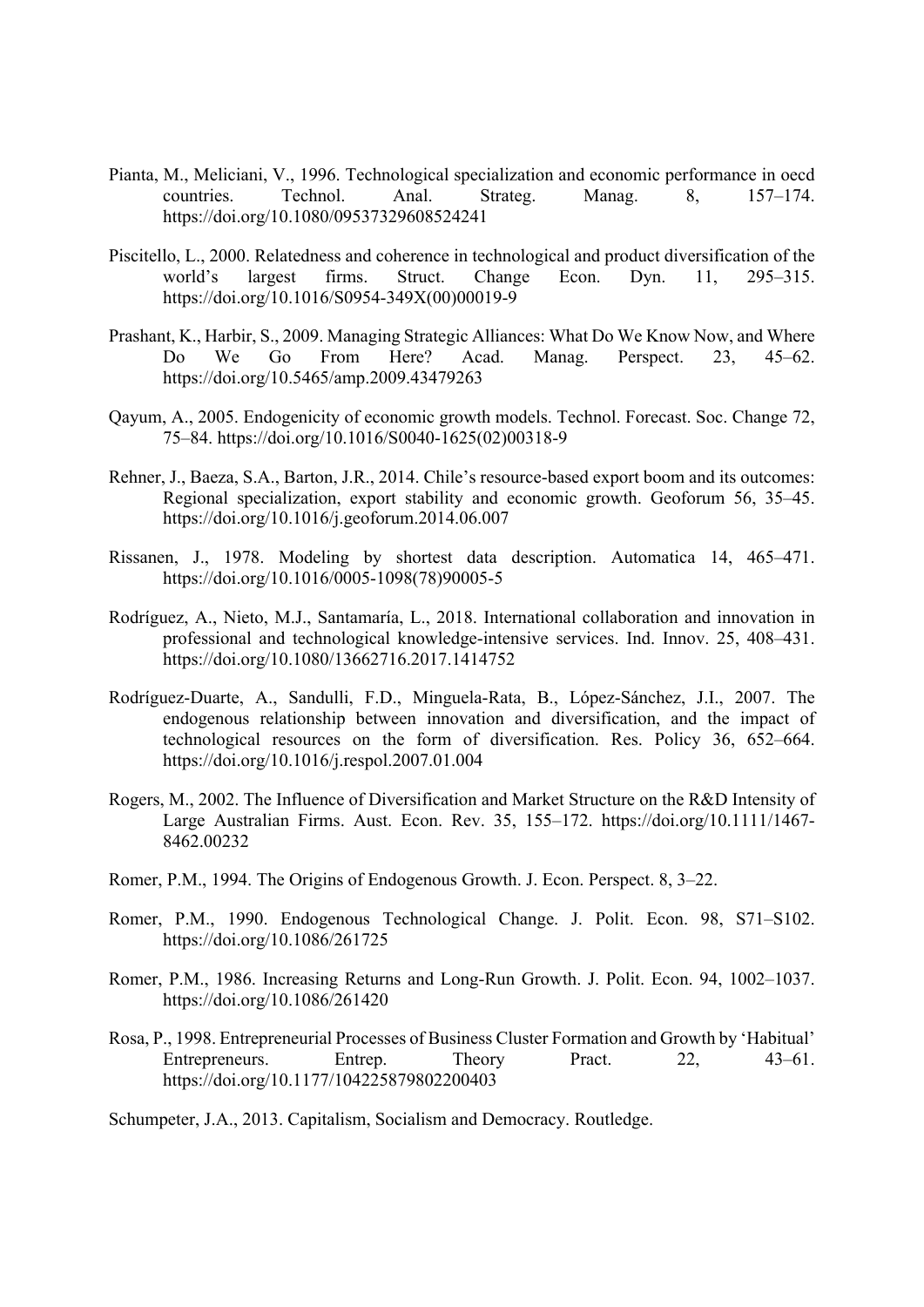- Schumpeter, J.A., 1934. The theory of economic development: An inquiry into profits, capital, credit, interest, and the business cycle. Transaction publishers.
- Schwarz, G., 1978. Estimating the Dimension of a Model. Ann. Stat. 6, 461–464. https://doi.org/10.1214/aos/1176344136
- Shaver, J.M., 1998. Accounting for Endogeneity When Assessing Strategy Performance: Does Entry Mode Choice Affect FDI Survival? Manag. Sci. 44, 571–585. https://doi.org/10.1287/mnsc.44.4.571
- Silberberger, M., Königer, J., 2016. Regulation, trade and economic growth. Econ. Syst., Openness, institutions, and long-run socio-economic development 40, 308–322. https://doi.org/10.1016/j.ecosys.2016.05.001
- Silverman, B.S., 1999. Technological Resources and the Direction of Corporate Diversification: Toward an Integration of the Resource-Based View and Transaction Cost Economics. Manag. Sci. 45, 1109–1124. https://doi.org/10.1287/mnsc.45.8.1109
- Sims, C.A., 1980. Macroeconomics and Reality. Econometrica 48, 1–48. https://doi.org/10.2307/1912017
- Singh, J., 2008. Distributed R&D, cross-regional knowledge integration and quality of innovative output. Res. Policy 37, 77–96. https://doi.org/10.1016/j.respol.2007.09.004
- Šipilova, V., 2015. When Regional Growth Does Not Benefit from High-tech Specialization? Explaining the Experience of Latvian Regions. Procedia Econ. Finance, IISES 3rd and 4th Economics and Finance Conference 30, 863–875. https://doi.org/10.1016/S2212- 5671(15)01336-2
- Soete, L., 1987. The impact of technological innovation on international trade patterns: The evidence reconsidered. Res. Policy 16, 101–130. https://doi.org/10.1016/0048- 7333(87)90026-6
- Sokolov-Mladenović, S., Milovančević, M., Mladenović, I., 2017. Evaluation of trade influence on economic growth rate by computational intelligence approach. Phys. Stat. Mech. Its Appl. 465, 358–362. https://doi.org/10.1016/j.physa.2016.08.031
- Solow, R.M., 1956. A Contribution to the Theory of Economic Growth. Q. J. Econ. 70, 65–94. https://doi.org/10.2307/1884513
- Su, H.-N., Moaniba, I.M., 2017a. Does innovation respond to climate change? Empirical evidence from patents and greenhouse gas emissions. Technol. Forecast. Soc. Change 122, 49–62. https://doi.org/10.1016/j.techfore.2017.04.017
- Su, H.-N., Moaniba, I.M., 2017b. Investigating the dynamics of interdisciplinary evolution in technology developments. Technol. Forecast. Soc. Change 122, 12–23. technology developments. Technol. Forecast. Soc. Change 122, 12–23. https://doi.org/10.1016/j.techfore.2017.04.024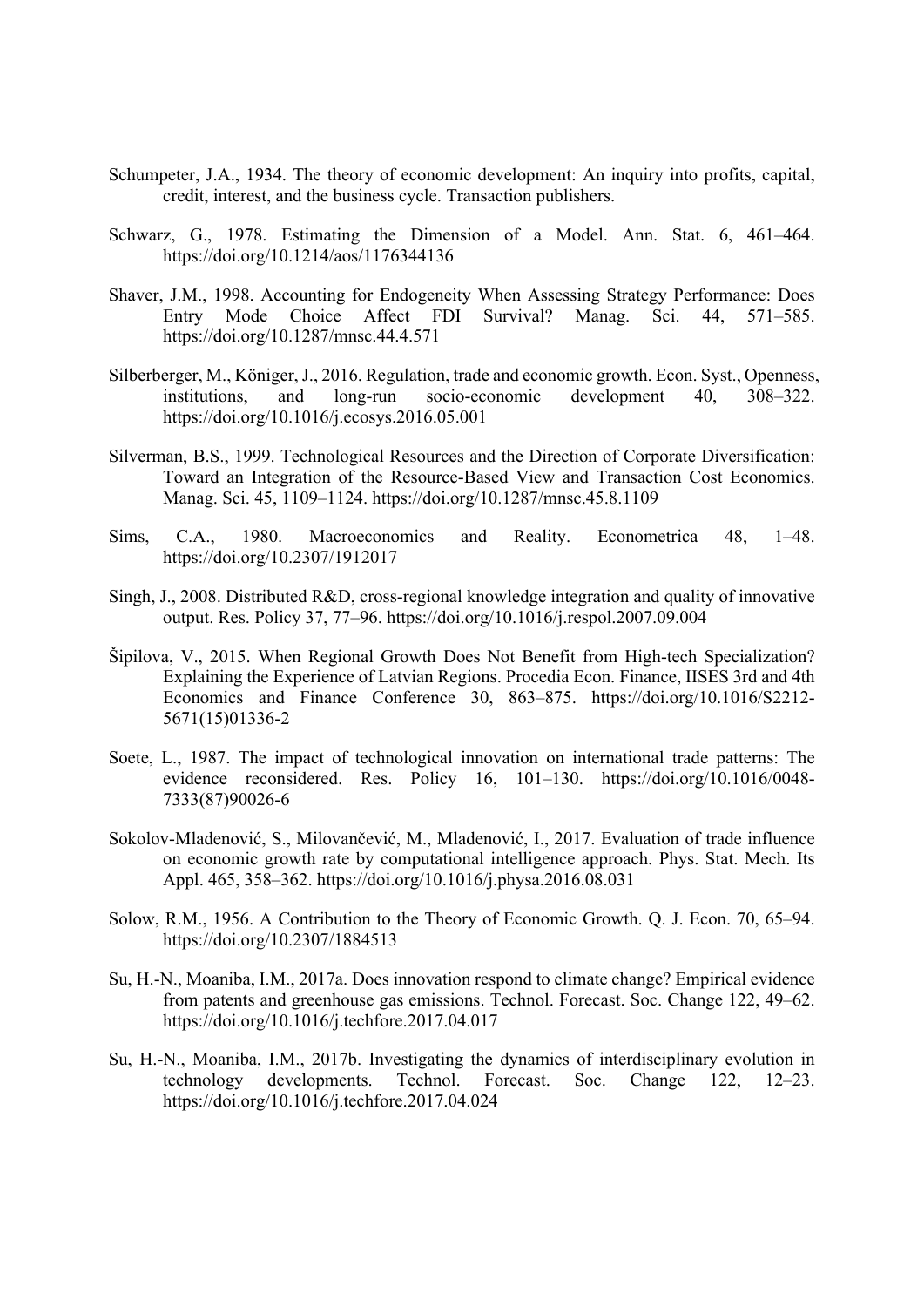- Sugheir, J., Phan, P.H., Hasan, I., 2012. Diversification and Innovation Revisited: An Absorptive Capacity View of Technological Knowledge Creation. IEEE Trans. Eng. Manag. 59, 530– 539. https://doi.org/10.1109/TEM.2011.2165726
- Swan, T.W., 1956. ECONOMIC GROWTH and CAPITAL ACCUMULATION. Econ. Rec. 32, 334–361. https://doi.org/10.1111/j.1475-4932.1956.tb00434.x
- Szulanski, G., 1996. Exploring internal stickiness: Impediments to the transfer of best practice within the firm. Strateg. Manag. J. 17, 27–43. https://doi.org/10.1002/smj.4250171105
- Teece, D.J., 1980. Economies of scope and the scope of the enterprise. J. Econ. Behav. Organ. 1, 223–247. https://doi.org/10.1016/0167-2681(80)90002-5
- Todorova, G., Durisin, B., 2007. Absorptive capacity: Valuing a reconceptualization. Acad. Manage. Rev. 32, 774–786. https://doi.org/10.5465/amr.2007.25275513
- Van Looy, B., Du Plessis, M., Magerman, T., 2006. Data production methods for hamonized patent statistics: Patentee sector allocation.
- Vedia-Jerez, D.H., Chasco, C., 2016. LONG-RUN DETERMINANTS OF ECONOMIC GROWTH IN SOUTH AMERICA. J. Appl. Econ. 19, 169–192. https://doi.org/10.1016/S1514-0326(16)30007-1
- Wang, Y., Pan, X., Li, J., Ning, L., 2016. Does technological diversification matter for regional innovation capability? Evidence from China. Technol. Anal. Strateg. Manag. 28, 323–334. https://doi.org/10.1080/09537325.2015.1095288
- Wassmer, U., 2008. Alliance Portfolios: A Review and Research Agenda. J. Manag. 36, 141–171. https://doi.org/10.1177/0149206308328484
- Weigelt, C., 2009. The impact of outsourcing new technologies on integrative capabilities and performance. Strateg. Manag. J. 30, 595–616. https://doi.org/10.1002/smj.760
- Wernerfelt, B., 1984. A resource-based view of the firm. Strateg. Manag. J. 5, 171–180. https://doi.org/10.1002/smj.4250050207
- White, S., Siu-Yun Lui, S., 2005. Distinguishing costs of cooperation and control in alliances. Strateg. Manag. J. 26, 913–932. https://doi.org/10.1002/smj.490
- Wooldridge, J.M., 1997. Multiplicative panel data models without the strict exogeneity assumption. Econom. Theory 13, 667–678.
- World Development Indicators, 2017. World Development Indicators | Data [WWW Document]. World Bank. URL http://data.worldbank.org/data-catalog/world-development-indicators (accessed 4.18.17).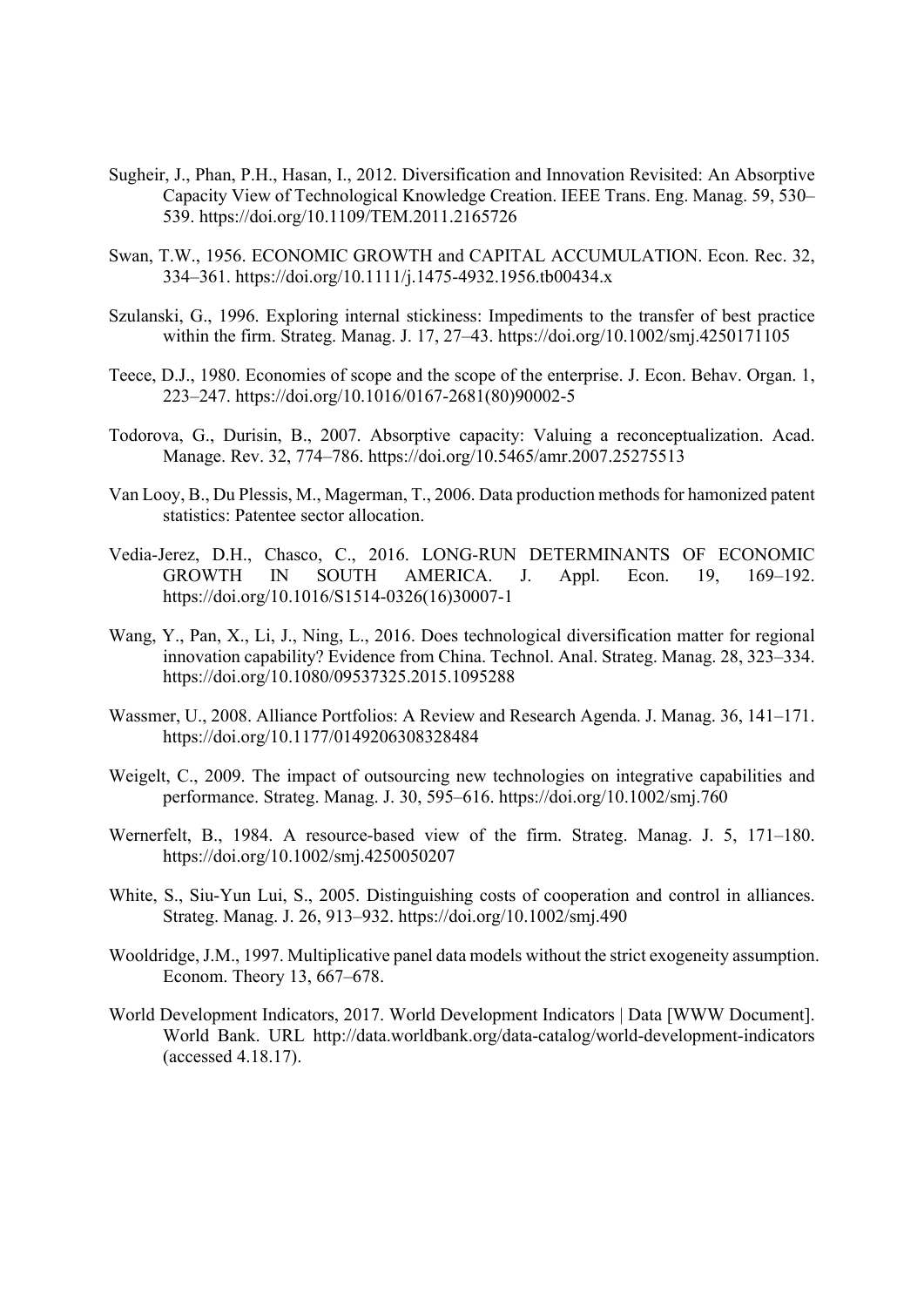- Wu, J., Ma, Z., Zhuo, S., 2017. Enhancing national innovative capacity: The impact of high-tech international trade and inward foreign direct investment. Int. Bus. Rev. 26, 502–514. https://doi.org/10.1016/j.ibusrev.2016.11.001
- Yang, C.-H., Huang, C.-H., Hou, T.C.-T., 2012. Tax incentives and R&D activity: Firm-level evidence from Taiwan. Res. Policy 41, 1578–1588. https://doi.org/10.1016/j.respol.2012.04.006
- Zahra, S.A., George, G., 2002. Absorptive Capacity: A Review, Reconceptualization, and Extension. Acad. Manage. Rev. 27, 185–203. https://doi.org/10.5465/amr.2002.6587995
- Zander, I., 1997. Technological diversification in the multinational corporation—historical evolution and future prospects. Res. Policy 26, 209–227. https://doi.org/10.1016/S0048- 7333(97)00012-7